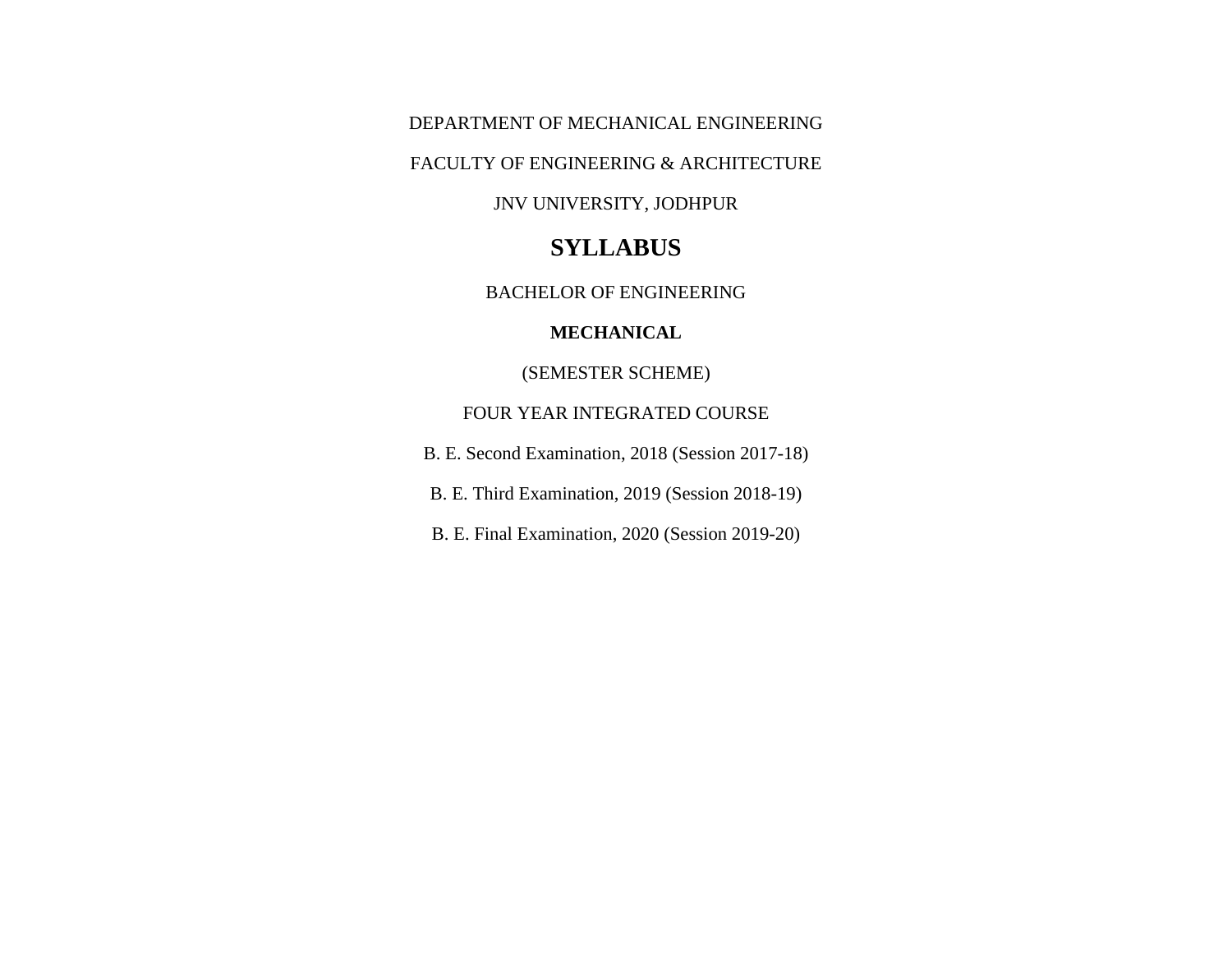# **B.E. II Year (Mechanical), 2017-18**

## **SEMESTER III EXAMINATION SCHEME**

| <b>Branch</b>    | <b>Subject</b>                      |                                          |                                                                          |                          |                          | Contact      |               | Exam                     | <b>Marks</b>             |                          |      |
|------------------|-------------------------------------|------------------------------------------|--------------------------------------------------------------------------|--------------------------|--------------------------|--------------|---------------|--------------------------|--------------------------|--------------------------|------|
| Code             | Code                                | <b>Subject</b>                           | <b>Practicals</b><br><b>Tutorials</b><br><b>Lectures</b><br><b>Hours</b> |                          | <b>Credits</b>           | <b>Hours</b> | <b>Theory</b> | Pract &<br><b>Sess</b>   | <b>Total</b>             |                          |      |
| A: Theory Papers |                                     |                                          |                                                                          |                          |                          |              |               |                          |                          |                          |      |
| <b>ME</b>        | 201 A                               | <b>Engineering Thermodynamics</b><br>(M) | $\overline{2}$                                                           | -1                       | $\overline{\phantom{0}}$ | 3            | 3             | 3                        | 100                      | $\blacksquare$           | 100  |
| <b>ME</b>        | 202 A                               | Materials Technology (M)                 | 3                                                                        | $\overline{\phantom{0}}$ | $\overline{\phantom{a}}$ | 3            | 3             | 3                        | 100                      | $\overline{\phantom{a}}$ | 100  |
| <b>ME</b>        | 203 A                               | Kinematics of Machine (M)                | $\overline{2}$                                                           |                          | $\overline{\phantom{a}}$ | 3            | 3             | 3                        | 100                      | $\sim$                   | 100  |
| <b>ME</b>        | 204 A                               | Mechanics of Solids (M)                  | $\overline{2}$                                                           |                          | $\overline{a}$           | 3            | 3             | 3                        | 100                      | $\sim$                   | 100  |
| MA               | 205 A                               | Mathematics (M)                          | 3                                                                        | $\overline{\phantom{a}}$ | $\overline{\phantom{a}}$ | 3            | 3             | 3                        | 100                      | $\overline{\phantom{a}}$ | 100  |
| <b>ME</b>        | 206A                                | Mechanical Measurements &                | 3                                                                        | $\overline{\phantom{a}}$ |                          | 3            | 3             | 3                        | 100                      |                          | 100  |
|                  |                                     | Instrumentation (M)                      |                                                                          |                          |                          |              |               |                          |                          |                          |      |
|                  |                                     | Total $(A)$                              | 15                                                                       | 3                        | $\blacksquare$           | 18           | 18            | $\blacksquare$           | 600                      | $\blacksquare$           | 600  |
|                  | <b>B: Practicals and Sessionals</b> |                                          |                                                                          |                          |                          |              |               |                          |                          |                          |      |
| ME               | 221 B                               | Thermal Engineering Lab. I (M)           | $\overline{\phantom{a}}$                                                 | $\sim$                   | 3                        | 3            | 1.5           | $\sim$                   | $\sim$                   | 100                      | 100  |
| ME               | 222 B                               | Machine Drawing (M)                      | $\overline{\phantom{a}}$                                                 | ۰                        | 6                        | 6            | 3             | $\overline{\phantom{a}}$ | $\overline{\phantom{0}}$ | 100                      | 100  |
| ME               | 223B                                | Mechanics of Solids Lab. (M)             | $\sim$                                                                   | $\overline{\phantom{a}}$ | $\overline{2}$           | 2            |               | $\sim$                   | $\sim$                   | 100                      | 100  |
| <b>ME</b>        | 224 B                               | Mechanical Measurements &                |                                                                          | $\overline{\phantom{a}}$ | 3                        | 3            | 1.5           | $\overline{\phantom{a}}$ | $\sim$                   | 100                      | 100  |
|                  |                                     | Instrumentation Lab. (M)                 |                                                                          |                          |                          |              |               |                          |                          |                          |      |
|                  |                                     | Total(B)                                 | $\blacksquare$                                                           | $\blacksquare$           | 14                       | 14           | 7             | $\blacksquare$           | $\overline{\phantom{a}}$ | 400                      | 400  |
|                  |                                     | Grand Total (A+B)                        | 15                                                                       | 3                        | 14                       | 32           | 25            |                          | 600                      | 400                      | 1000 |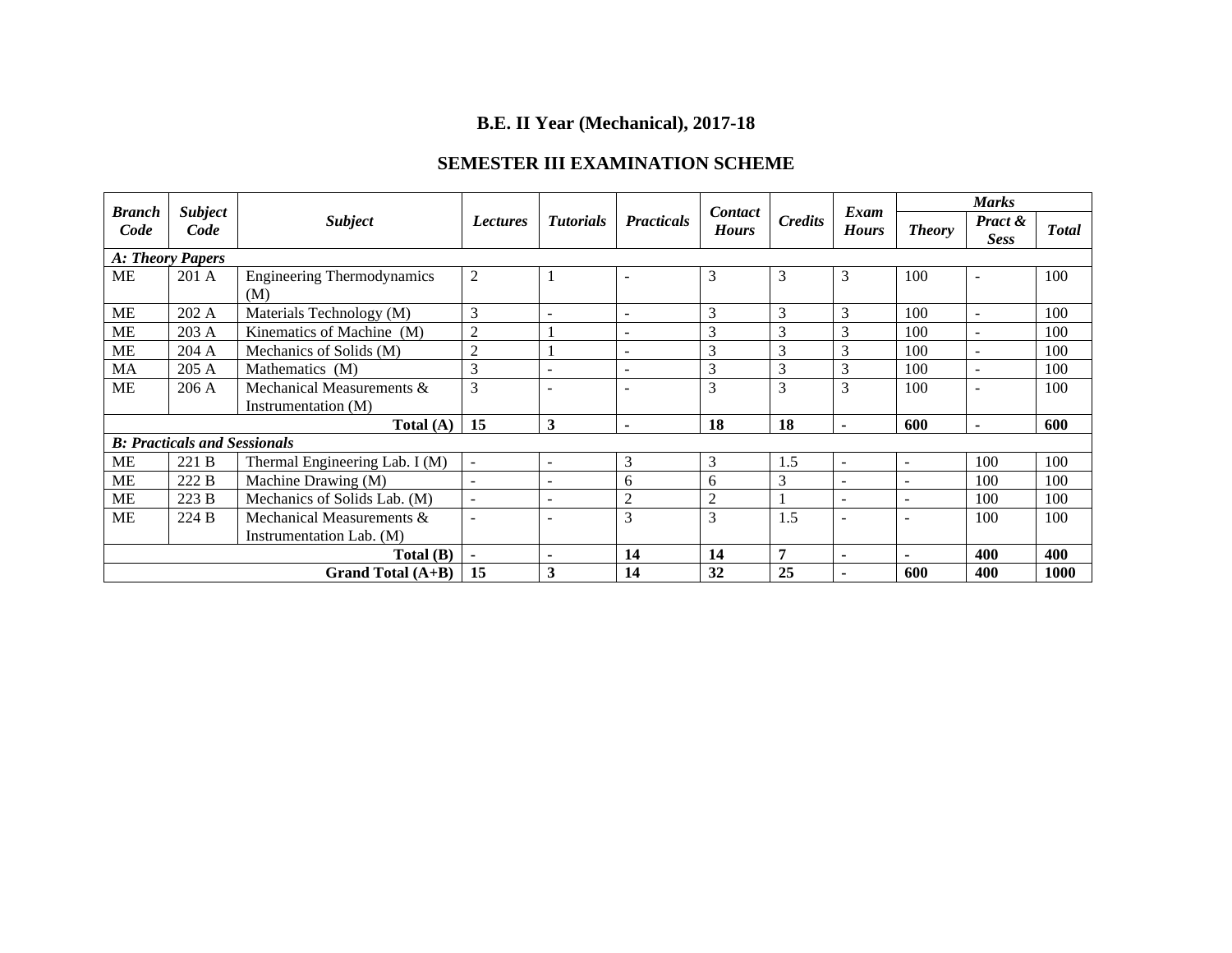# **B.E. II Year (Mechanical), 2017-18**

## **SEMESTER IV EXAMINATION SCHEME**

| <b>Branch</b>     | <b>Subject</b>                      |                                          |                 |                          |                          | Contact        |                | Exam                     | <b>Marks</b>             |                          |              |
|-------------------|-------------------------------------|------------------------------------------|-----------------|--------------------------|--------------------------|----------------|----------------|--------------------------|--------------------------|--------------------------|--------------|
| Code              | Code                                | <b>Subject</b>                           | <b>Lectures</b> | <b>Tutorials</b>         | <b>Practicals</b>        | <b>Hours</b>   | <b>Credits</b> | <b>Hours</b>             | <b>Theory</b>            | Pract &<br><b>Sess</b>   | <b>Total</b> |
| A: Theory Papers  |                                     |                                          |                 |                          |                          |                |                |                          |                          |                          |              |
| <b>ME</b>         | 251 A                               | Refrigeration & Air<br>Conditioning (M)  | $\overline{2}$  | $\mathbf{1}$             |                          | 3              | 3              | 3                        | 100                      | $\overline{\phantom{a}}$ | 100          |
| <b>ME</b>         | 252 A                               | Foundry & Welding Engineering<br>(M)     | 3               | $\overline{\phantom{a}}$ | $\blacksquare$           | 3              | 3              | 3                        | 100                      | $\overline{\phantom{a}}$ | 100          |
| <b>ME</b>         | 253 A                               | Kinematics & Dynamics of<br>Machines (M) | 3               | 1                        | $\blacksquare$           | $\overline{4}$ | $\overline{4}$ | 3                        | 100                      | $\overline{\phantom{a}}$ | 100          |
| ME                | 254 A                               | Machine Design I (M)                     | $\overline{2}$  | $\blacksquare$           | $\overline{\phantom{a}}$ | $\overline{2}$ | $\overline{2}$ | 3                        | 100                      | $\sim$                   | 100          |
| <b>ME</b>         | 255 A                               | Fluid Mechanics I (M)                    | 3               |                          | $\overline{a}$           | 4              | $\overline{4}$ | 3                        | 100                      | $\overline{\phantom{a}}$ | 100          |
|                   |                                     | <b>OPEN ELECTIVE - I</b>                 | 3               | ÷,                       | $\overline{a}$           | 3              | 3              | 3                        | 100                      | $\sim$                   | 100          |
|                   |                                     | Total (A)                                | 16              | $\mathbf{3}$             | $\blacksquare$           | 19             | 19             | $\blacksquare$           | 600                      | $\blacksquare$           | 600          |
|                   | <b>B: Practicals and Sessionals</b> |                                          |                 |                          |                          |                |                |                          |                          |                          |              |
| <b>ME</b>         | 271 B                               | Thermal Engineering Lab. II (M)          | $\sim$          | $\blacksquare$           | 3                        | 3              | 1.5            | $\sim$                   | $\overline{\phantom{a}}$ | 100                      | 100          |
| <b>ME</b>         | 272 B                               | Production Engineering Lab. I<br>(M)     | $\sim$          | $\overline{\phantom{a}}$ | 3                        | 3              | 1.5            |                          | $\overline{a}$           | 100                      | 100          |
| <b>ME</b>         | 273 B                               | Machine Design I (M)                     | $\sim$          | $\sim$                   | 4                        | $\overline{4}$ | $\overline{2}$ | $\sim$                   | $\overline{\phantom{a}}$ | 100                      | 100          |
| $\rm{EE}$         | 274 B                               | Electrical Engineering Lab. (M)          | $\sim$          | ÷.                       | 2                        | $\overline{2}$ |                | $\sim$                   | $\overline{a}$           | 100                      | 100          |
|                   |                                     | Total(B)                                 |                 | $\blacksquare$           | 12                       | 12             | 6              | $\blacksquare$           |                          | 400                      | 400          |
| Grand Total (A+B) |                                     |                                          | <b>16</b>       | 3                        | 12                       | 31             | 25             | $\blacksquare$           | 600                      | 400                      | 1000         |
| FE                | 200E                                | Co-curricular Activities                 |                 | $\overline{\phantom{a}}$ | $\overline{\phantom{m}}$ |                | $\bf{0}$       | $\overline{\phantom{0}}$ | $\overline{\phantom{0}}$ | $\overline{\phantom{0}}$ | 100          |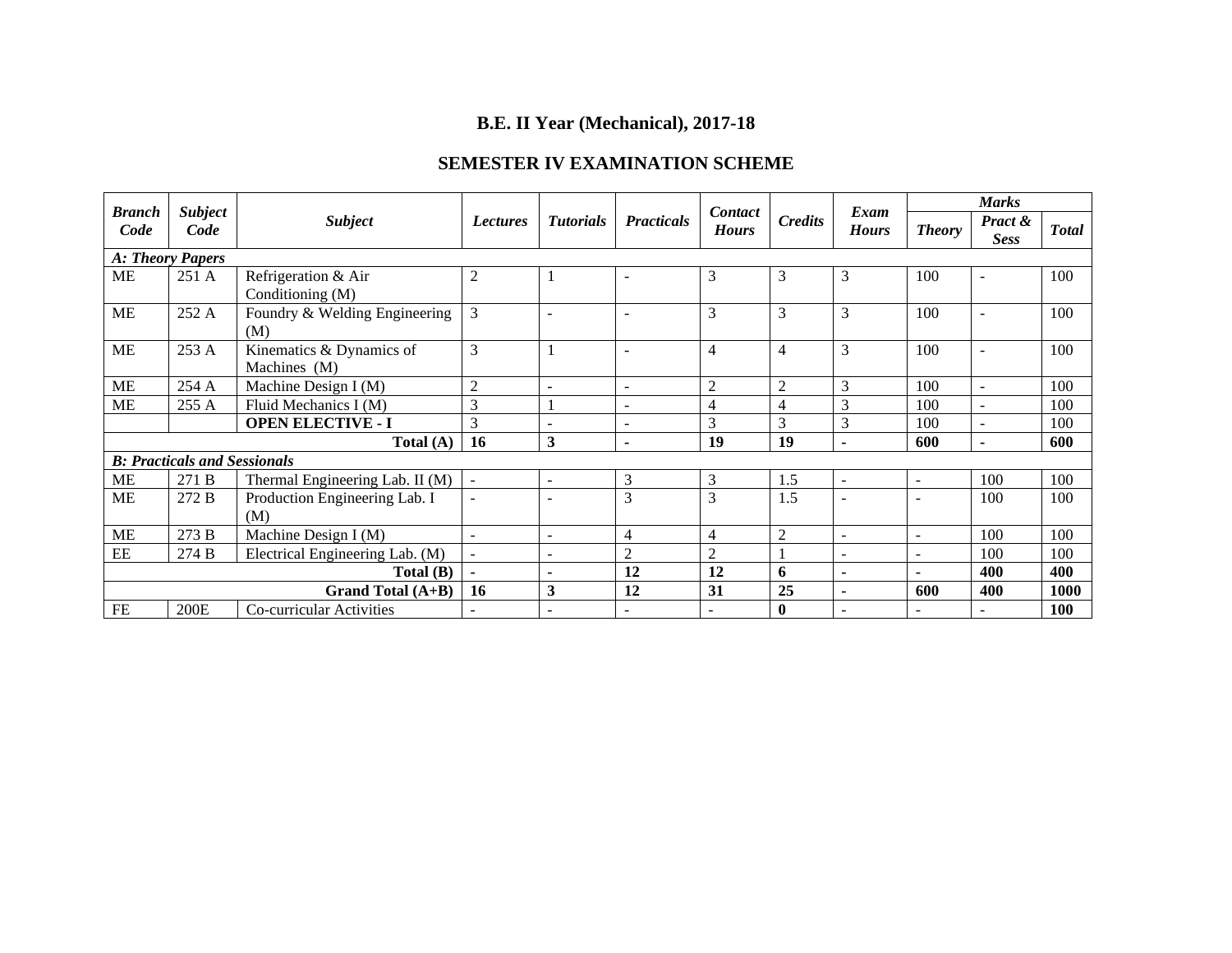# **B.E. III Year (Mechanical), 2018-19**

## **SEMESTER V EXAMINATION SCHEME**

| <b>Branch</b>    | <b>Subject</b>                      |                                                                                            |                          |                          |                          | <b>Contact</b> |                        | Exam                     | <b>Marks</b>   |        |      |
|------------------|-------------------------------------|--------------------------------------------------------------------------------------------|--------------------------|--------------------------|--------------------------|----------------|------------------------|--------------------------|----------------|--------|------|
| Code             | Code                                | <b>Subject</b><br><b>Tutorials</b><br><b>Practicals</b><br><b>Lectures</b><br><b>Hours</b> |                          | <b>Credits</b>           | <b>Hours</b>             | <b>Theory</b>  | Pract &<br><b>Sess</b> | <b>Total</b>             |                |        |      |
| A: Theory Papers |                                     |                                                                                            |                          |                          |                          |                |                        |                          |                |        |      |
| ME               | 301 A                               | Fluid Mechanics II (M)                                                                     | 3                        |                          | $\blacksquare$           | $\overline{4}$ | 4                      | 3                        | 100            | $\sim$ | 100  |
| <b>ME</b>        | 302 A                               | Production Machine Tools (M)                                                               | $\mathfrak{Z}$           | ۰                        |                          | 3              | 3                      | 3                        | 100            | $\sim$ | 100  |
| ME               | 303 A                               | Industrial Organization &                                                                  | 3                        | $\overline{a}$           | $\sim$                   | 3              | 3                      | 3                        | 100            | $\sim$ | 100  |
|                  |                                     | Management (M)                                                                             |                          |                          |                          |                |                        |                          |                |        |      |
| <b>ME</b>        | 304 A                               | Dynamics of Machines (M)                                                                   | 3                        |                          | $\blacksquare$           | $\overline{4}$ | 4                      | 3                        | 100            | $\sim$ | 100  |
| <b>ME</b>        | 305 A                               | Machine Design II $(M)$                                                                    | $\overline{2}$           | ۰                        |                          | $\overline{2}$ | $\mathfrak{D}$         | 3                        | 100            | $\sim$ | 100  |
|                  |                                     | <b>OPEN ELECTIVE - II</b>                                                                  | 3                        | $\overline{\phantom{a}}$ | $\overline{\phantom{a}}$ | 3              | 3                      | 3                        | 100            | $\sim$ | 100  |
| Total $(A)$      |                                     |                                                                                            | 17                       | $\overline{2}$           | $\blacksquare$           | 19             | 19                     | $\blacksquare$           | 600            | ۰.     | 600  |
|                  | <b>B: Practicals and Sessionals</b> |                                                                                            |                          |                          |                          |                |                        |                          |                |        |      |
| ME               | 321 B                               | Thermal Engineering Lab. III                                                               | $\overline{\phantom{a}}$ | $\overline{\phantom{a}}$ | 3                        | 3              | 1.5                    | $\overline{\phantom{a}}$ | $\overline{a}$ | 100    | 100  |
|                  |                                     | (M)                                                                                        |                          |                          |                          |                |                        |                          |                |        |      |
| ME               | 322 B                               | Production Engineering Lab. II                                                             | $\overline{\phantom{a}}$ |                          | 3                        | 3              | 1.5                    | $\sim$                   | $\overline{a}$ | 100    | 100  |
|                  |                                     | (M)                                                                                        |                          |                          |                          |                |                        |                          |                |        |      |
| <b>ME</b>        | 323 B                               | Machine Design II $(M)$                                                                    | $\sim$                   | $\overline{\phantom{a}}$ | $\overline{4}$           | $\overline{4}$ | $\overline{c}$         | $\sim$                   | ÷              | 100    | 100  |
| <b>ME</b>        | 324 B                               | Computer Aided Design Lab.                                                                 | $\overline{\phantom{a}}$ |                          | $\overline{2}$           | $\overline{2}$ |                        |                          |                | 100    | 100  |
|                  |                                     | (M)                                                                                        |                          |                          |                          |                |                        |                          |                |        |      |
|                  |                                     | Total (B)                                                                                  | ٠                        | $\blacksquare$           | 12                       | 12             | 6                      | $\blacksquare$           |                | 400    | 400  |
|                  |                                     | Grand Total $(A+B)$                                                                        | 17                       | $\mathbf{2}$             | 12                       | 31             | 25                     | $\blacksquare$           | 600            | 400    | 1000 |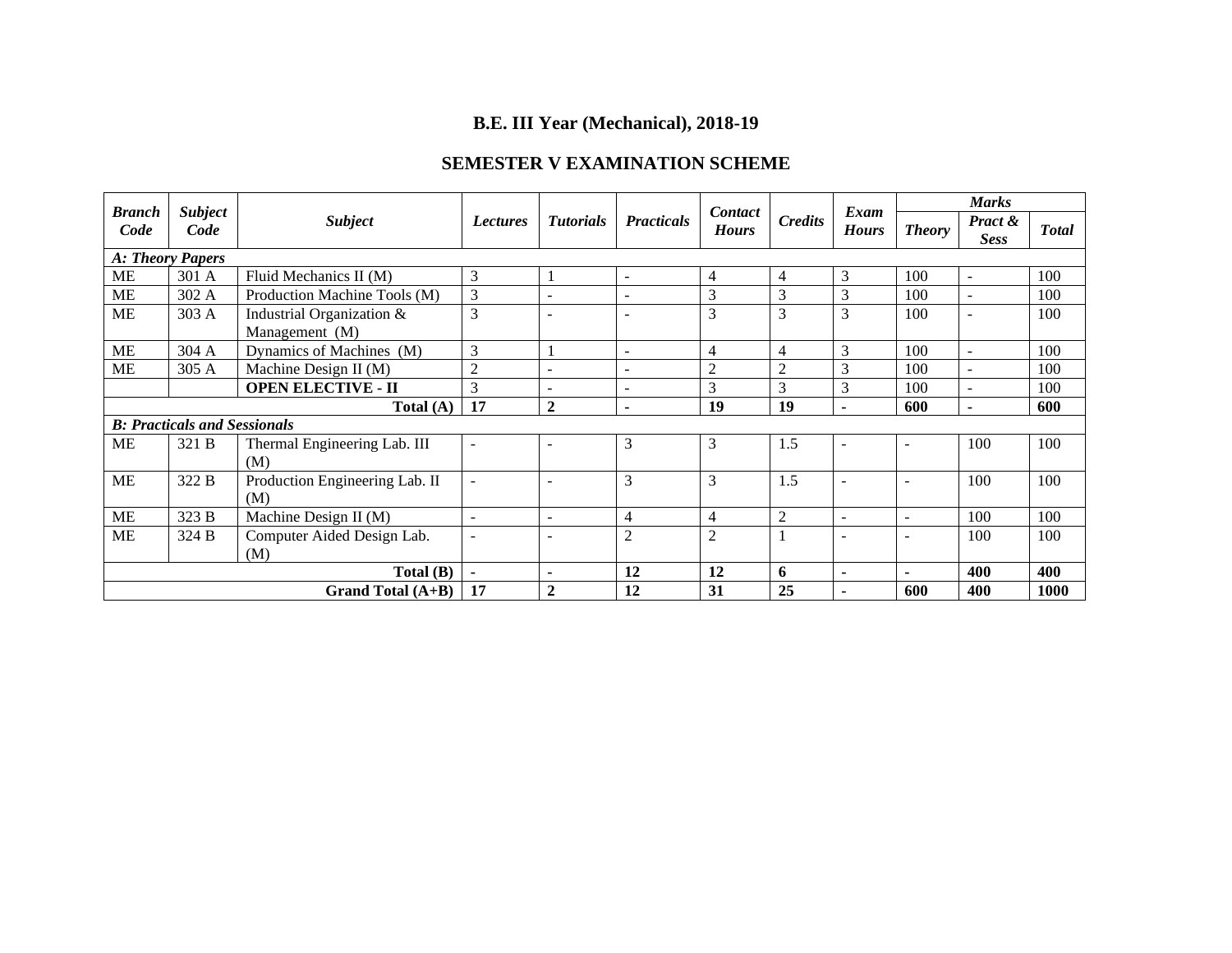# **B.E. III Year (Mechanical), 2018-19**

## **SEMESTER VI EXAMINATION SCHEME**

| <b>Branch</b>     | <b>Subject</b>                      |                                        |                                     |                          | <b>Contact</b>           |                | Exam           | <b>Marks</b>             |               |                        |              |
|-------------------|-------------------------------------|----------------------------------------|-------------------------------------|--------------------------|--------------------------|----------------|----------------|--------------------------|---------------|------------------------|--------------|
| Code              | Code                                | <b>Subject</b>                         | <b>Tutorials</b><br><b>Lectures</b> |                          | <b>Practicals</b>        | <b>Hours</b>   | <b>Credits</b> | <b>Hours</b>             | <b>Theory</b> | Pract &<br><b>Sess</b> | <b>Total</b> |
| A: Theory Papers  |                                     |                                        |                                     |                          |                          |                |                |                          |               |                        |              |
| <b>ME</b>         | 351 A                               | Steam Power Engineering (M)            | 3                                   |                          | $\overline{\phantom{a}}$ | 4              | $\overline{4}$ | 3                        | 100           | $\sim$                 | 100          |
| ME                | 352 A                               | Metal Cutting & Metrology (M)          | 3                                   |                          |                          | 3              | 3              | 3                        | 100           |                        | 100          |
| <b>ME</b>         | 353 A                               | Industrial Engineering (M)             | 3                                   | $\overline{\phantom{a}}$ | $\overline{\phantom{a}}$ | 3              | 3              | 3                        | 100           | $\sim$                 | 100          |
| <b>ME</b>         | 354 A                               | Mechanical Vibrations (M)              | $\mathfrak{2}$                      | $\overline{2}$           |                          | 4              | 4              | 3                        | 100           |                        | 100          |
| ME                | 355 A                               | Machine Design III (M)                 | $\overline{2}$                      | $\overline{\phantom{a}}$ |                          | $\overline{2}$ | $\overline{2}$ | 3                        | 100           | $\sim$                 | 100          |
|                   |                                     | <b>OPEN ELECTIVE - III</b>             | 3                                   | $\overline{\phantom{a}}$ | $\overline{\phantom{a}}$ | 3              | 3              | 3                        | 100           | $\sim$                 | 100          |
| Total $(A)$       |                                     |                                        | <b>16</b>                           | 3                        | ٠                        | 19             | 19             | $\blacksquare$           | 600           |                        | 600          |
|                   | <b>B: Practicals and Sessionals</b> |                                        |                                     |                          |                          |                |                |                          |               |                        |              |
| <b>ME</b>         | 371 B                               | Thermal Engineering Lab. IV<br>(M)     | $\overline{\phantom{a}}$            |                          | 3                        | 3              | 1.5            | $\blacksquare$           |               | 100                    | 100          |
| ME                | 372 B                               | Production Engineering Lab. III<br>(M) | $\blacksquare$                      |                          | 3                        | 3              | 1.5            | $\overline{\phantom{0}}$ | ۰             | 100                    | 100          |
| <b>ME</b>         | 373 B                               | Machine Design III (M)                 | $\overline{\phantom{a}}$            |                          | 4                        | $\overline{4}$ | $\overline{2}$ | $\blacksquare$           |               | 100                    | 100          |
| <b>ME</b>         | 374 B                               | Technical Dynamics Lab. (M)            | $\sim$                              | $\overline{\phantom{a}}$ | 2                        | $\overline{2}$ |                | $\sim$                   | $\equiv$      | 100                    | 100          |
| Total (B)         |                                     |                                        | $\blacksquare$                      | $\blacksquare$           | 12                       | 12             | 6              | $\blacksquare$           |               | 400                    | 400          |
| Grand Total (A+B) |                                     |                                        | <b>16</b>                           | 3                        | 12                       | 31             | 25             | $\blacksquare$           | 600           | 400                    | 1000         |
| FE                | 300 E                               | Co-curricular Activities               | $\equiv$                            |                          |                          | $\sim$         | $\bf{0}$       | $\overline{a}$           |               |                        | <b>100</b>   |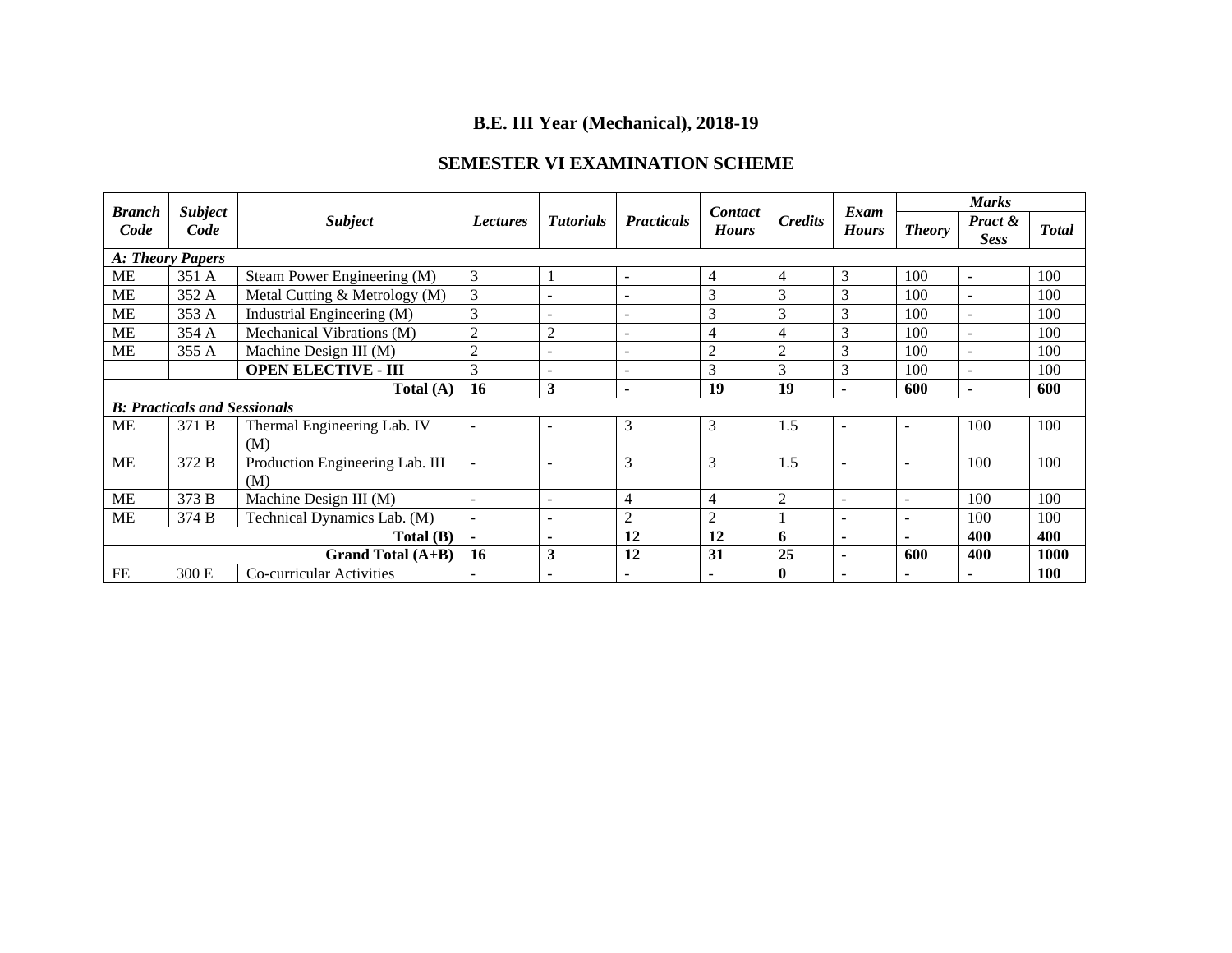# **B.E. Final Year (Mechanical), 2019-20**

## **SEMESTER VII EXAMINATION SCHEME**

| <b>Branch</b>                       | <b>Subject</b> |                                 |                          |                          |                          | <b>Contact</b> |                | Exam                     |                          | <b>Marks</b>             |              |  |
|-------------------------------------|----------------|---------------------------------|--------------------------|--------------------------|--------------------------|----------------|----------------|--------------------------|--------------------------|--------------------------|--------------|--|
| Code                                | Code           | <b>Subject</b>                  | <b>Lectures</b>          | <b>Tutorials</b>         | <b>Practicals</b>        | <b>Hours</b>   | <b>Credits</b> | <b>Hours</b>             | <b>Theory</b>            | Pract &<br><b>Sess</b>   | <b>Total</b> |  |
| A: Theory Papers                    |                |                                 |                          |                          |                          |                |                |                          |                          |                          |              |  |
| <b>ME</b>                           | 401 A          | Heat and Mass Transfer I (M)    | 3                        |                          | $\overline{\phantom{a}}$ | 4              | 4              | 3                        | 100                      | $\sim$                   | 100          |  |
| <b>ME</b>                           | 402 A          | Internal Combustion Engines (M) | 3                        |                          |                          | 4              |                | 3                        | 100                      | $\sim$                   | 100          |  |
| ME                                  | 403 A          | Hydraulic Machines (M)          | 3                        |                          | $\overline{a}$           | 4              | 4              | 3                        | 100                      | $\overline{a}$           | 100          |  |
| <b>ME</b>                           | 404 A          | Manufacturing Technology (M)    | 3                        | ۰                        | $\overline{a}$           | 3              | 3              | 3                        | 100                      | $\sim$                   | 100          |  |
| <b>ME</b>                           | 405A           | Operations Research (M)         | 3                        | -                        | $\overline{\phantom{0}}$ | 3              | 3              | 3                        | 100                      | $\overline{\phantom{a}}$ | 100          |  |
| Total $(A)$                         |                |                                 | 15                       | 3                        | $\blacksquare$           | 18             | 18             | $\blacksquare$           | 500                      | $\overline{\phantom{0}}$ | 500          |  |
| <b>B: Practicals and Sessionals</b> |                |                                 |                          |                          |                          |                |                |                          |                          |                          |              |  |
| <b>ME</b>                           | 421 B          | Thermal Engineering Lab. V (M)  | $\sim$                   | ۰                        | 3                        | 3              | 1.5            | $\overline{\phantom{a}}$ | $\overline{\phantom{a}}$ | 100                      | 100          |  |
| <b>ME</b>                           | 422 B          | Fluid Mechanics & Machines      |                          |                          | 2                        | $\overline{c}$ |                |                          |                          | 100                      | 100          |  |
|                                     |                | Lab. $(M)$                      |                          |                          |                          |                |                |                          |                          |                          |              |  |
| ME                                  | 423 B          | Production Engineering Lab. IV  | $\overline{\phantom{a}}$ | $\equiv$                 | 3                        | 3              | 1.5            | $\overline{\phantom{a}}$ | $\overline{\phantom{0}}$ | 100                      | 100          |  |
|                                     |                | (M)                             |                          |                          |                          |                |                |                          |                          |                          |              |  |
| <b>ME</b>                           | 424 B          | Design Engineering (M)          | ÷                        | ۰                        | 3                        | 3              | 1.5            | $\sim$                   | $\overline{\phantom{0}}$ | 100                      | 100          |  |
| <b>ME</b>                           | 425 B          | Project (Phase I) $(M)$         | $\blacksquare$           | $\overline{\phantom{0}}$ | 3                        | 3              | 1.5            | $\sim$                   | $\overline{\phantom{a}}$ | 100                      | 100          |  |
|                                     |                | Total (B)                       | $\blacksquare$           | ۰                        | 14                       | 14             | −              | $\blacksquare$           | $\overline{\phantom{0}}$ | 500                      | 500          |  |
|                                     |                | Grand Total (A+B)               | 15                       | 3                        | 14                       | 32             | 25             | $\blacksquare$           | 500                      | 500                      | 1000         |  |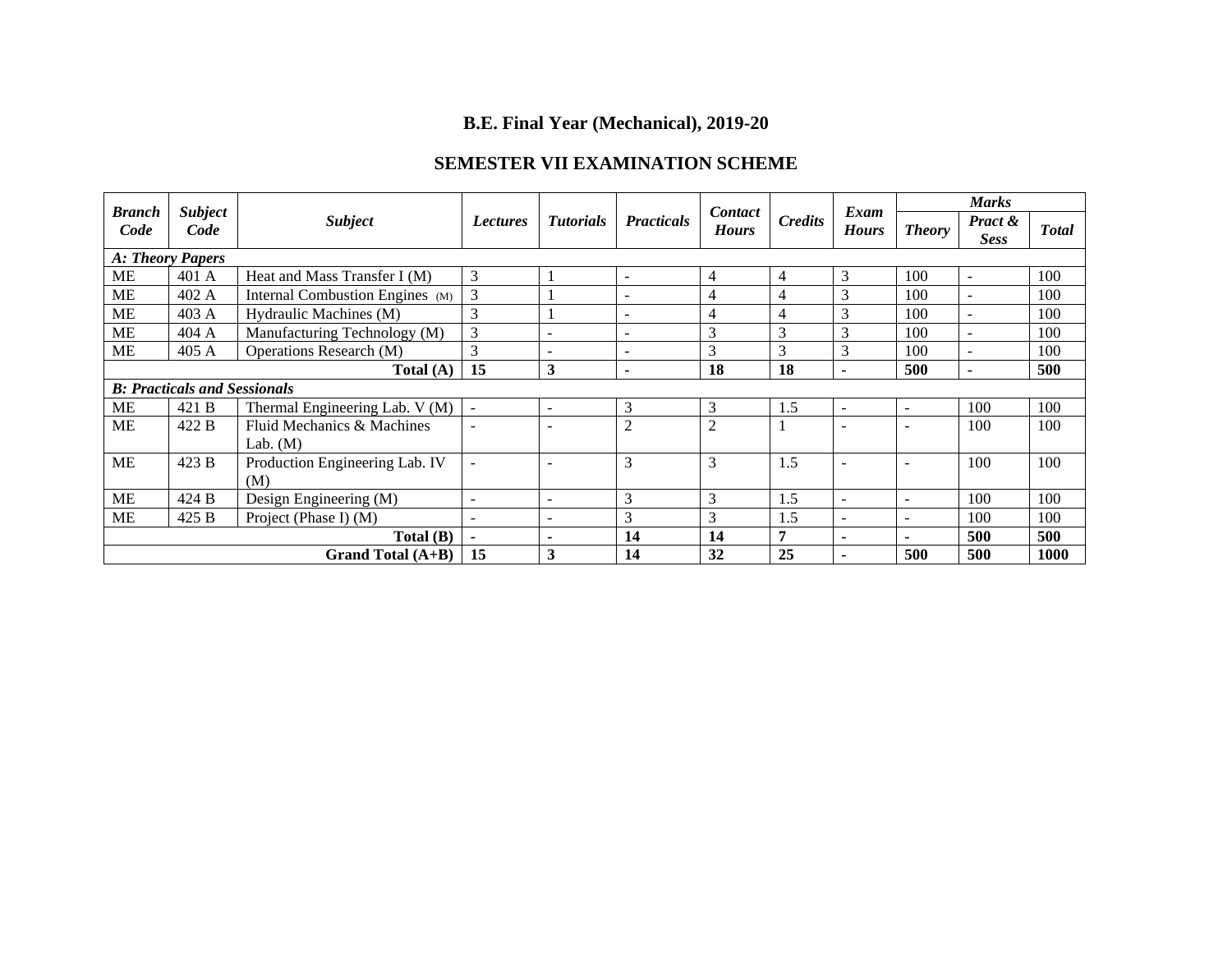## **B.E. Final Year (Mechanical), 2019-20**

## **SEMESTER VIII EXAMINATION SCHEME**

| <b>Branch</b>                                            | <b>Subject</b> |                                                                                            |                          |                          |                          | Contact        |                        | Exam                     | <b>Marks</b>             |                |      |
|----------------------------------------------------------|----------------|--------------------------------------------------------------------------------------------|--------------------------|--------------------------|--------------------------|----------------|------------------------|--------------------------|--------------------------|----------------|------|
| Code                                                     | Code           | <b>Subject</b><br><b>Tutorials</b><br><b>Practicals</b><br><b>Lectures</b><br><b>Hours</b> |                          | <b>Credits</b>           | <b>Hours</b>             | <b>Theory</b>  | Pract &<br><b>Sess</b> | <b>Total</b>             |                          |                |      |
| A: Theory Papers                                         |                |                                                                                            |                          |                          |                          |                |                        |                          |                          |                |      |
| <b>ME</b>                                                | 451 A          | Heat and Mass Transfer II (M)                                                              | 3                        |                          | $\overline{\phantom{a}}$ | $\overline{4}$ | 4                      | 3                        | 100                      | $\blacksquare$ | 100  |
| <b>ME</b><br>452 A<br>Gas Dynamics & Gas Turbines<br>(M) |                | 3                                                                                          |                          | $\sim$                   | 4                        | 4              | 3                      | 100                      | $\overline{\phantom{a}}$ | 100            |      |
| ME                                                       | 453 A          | Power Generation (M)                                                                       | 3                        | $\overline{a}$           | $\overline{a}$           | 3              | 3                      | 3                        | 100                      | $\mathbf{r}$   | 100  |
| <b>ME</b>                                                | 454 A          | Production & Operations<br>Management (M)                                                  | 3                        |                          |                          | 4              | 4                      | 3                        | 100                      | $\sim$         | 100  |
| <b>ME</b>                                                | 455 A          | Elective (M)                                                                               | 3                        | $\overline{a}$           | $\blacksquare$           | 3              | 3                      | 3                        | 100                      | $\blacksquare$ | 100  |
| Total (A)                                                |                |                                                                                            | 15                       | $\mathbf{3}$             | $\blacksquare$           | 18             | 18                     | $\blacksquare$           | 500                      | ٠              | 500  |
| <b>B: Practicals and Sessionals</b>                      |                |                                                                                            |                          |                          |                          |                |                        |                          |                          |                |      |
| <b>ME</b>                                                | 471 B          | Heat & Mass Transfer Lab. (M)                                                              | $\blacksquare$           | $\overline{a}$           | 3                        | $\mathfrak{Z}$ | 1.5                    | $\sim$                   | $\overline{a}$           | 100            | 100  |
| ME                                                       | 472 B          | Production Engineering Lab. V<br>(M)                                                       | $\overline{\phantom{a}}$ | $\overline{a}$           | 3                        | 3              | 1.5                    | $\overline{a}$           | $\overline{\phantom{a}}$ | 100            | 100  |
| <b>ME</b>                                                | 473 B          | FMS & Industrial Engineering<br>Lab. $(M)$                                                 | $\overline{\phantom{a}}$ | $\overline{\phantom{a}}$ | $\overline{2}$           | $\overline{2}$ |                        | $\sim$                   | $\overline{\phantom{a}}$ | 100            | 100  |
| <b>ME</b>                                                | 474 B          | Project (Phase II) $(M)^*$                                                                 | ÷,                       | $\overline{\phantom{a}}$ | 6                        | 6              | 3                      | $\sim$                   | $\overline{\phantom{a}}$ | 200            | 200  |
|                                                          |                | Total(B)                                                                                   |                          |                          | 14                       | 14             | 7                      | $\blacksquare$           | $\blacksquare$           | 500            | 500  |
|                                                          |                | Total $(A+B)$                                                                              | <b>16</b>                | $\overline{2}$           | 14                       | 32             | 25                     | $\ddot{\phantom{1}}$     | 500                      | 500            | 1000 |
| C: Others                                                |                |                                                                                            |                          |                          |                          |                |                        |                          |                          |                |      |
| ME                                                       | 475 C          | Practical Training (M)                                                                     | $\mathbf{r}$             | $\sim$                   | $\overline{\phantom{a}}$ | $\mathbf{r}$   | 13                     | $\overline{\phantom{a}}$ | $\overline{a}$           | 100            | 100  |
|                                                          |                | Total $(C)$                                                                                | $\blacksquare$           | $\blacksquare$           | $\blacksquare$           | $\blacksquare$ | 13                     | $\blacksquare$           | ÷                        | <b>100</b>     | 100  |
|                                                          |                | Grand Total $(A+B+C)$                                                                      | 16                       | $\mathbf{2}$             | 14                       | 32             | 38                     | $\blacksquare$           | 500                      | 600            | 1100 |
| FE                                                       | 400 E          | Co-curricular Activities                                                                   |                          |                          | $\sim$                   | $\blacksquare$ | $\mathbf{0}$           | ÷.                       |                          |                | 100  |

\*Project (Phase II) is continuation of Project (Phase I).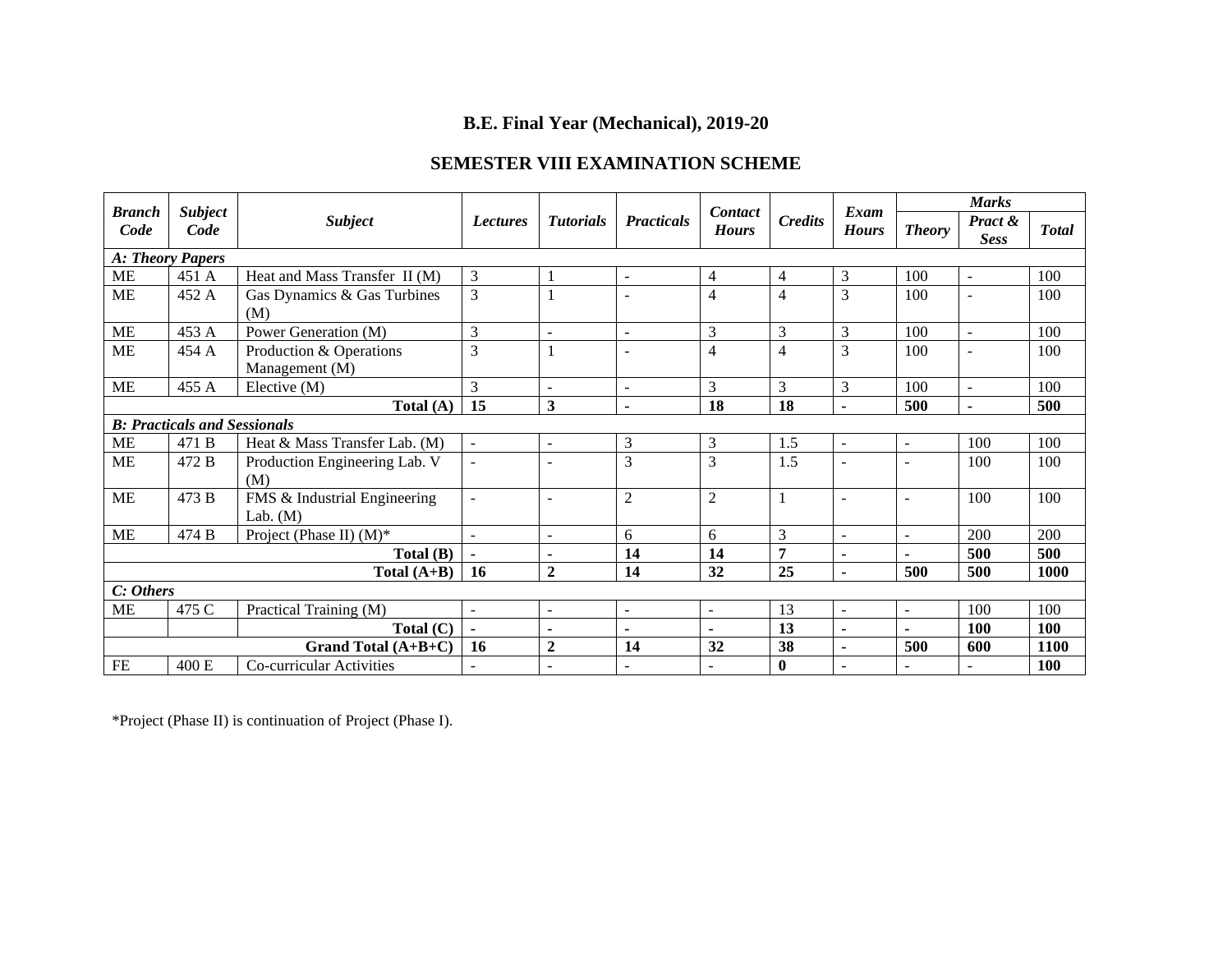# **List of Open Electives available for Mechanical Engineering Students**

## **1. LIST OF OPEN ELECTIVE – I (IV SEMESTER)**

| Deptt. Code      | <b>Name of Subject</b>                              |
|------------------|-----------------------------------------------------|
| <b>CE 291A</b>   | <b>Energy Efficient Building Design</b>             |
| <b>CHE 291 A</b> | <b>Renewable Energy Sources</b>                     |
| <b>CSE 291A</b>  | Object Oriented Programming Through C++             |
| <b>CSE 292A</b>  | Object Oriented Programming Through JAVA            |
| Ma-291 A         | <b>Mathematical Statistics For Engineers</b>        |
| EE 291 A         | <b>Industrial Applications of Electrical Drives</b> |
| SE 291A          | Computer oriented Numerical Analysis (*)            |
| <b>BCT 291 A</b> | Sustainable Architecture                            |
| Mi 291 A         | Tunnelling For Engineering Projects                 |
| <b>EC 291 A</b>  | Logic System Design                                 |

## **2. LIST OF OPEN ELECTIVE – II (V SEMESTER)**

| Deptt. Code      | <b>Name of Subject</b>                                  |
|------------------|---------------------------------------------------------|
| <b>CE 341A</b>   | Non Urban Public Hygiene & Drinking Water               |
| <b>CHE 341 A</b> | Petroleum Refining Technology                           |
| <b>CSE 341A</b>  | Data Structures and algorithms                          |
| SE 341A          | <b>Structural Dynamics</b>                              |
| EE 342 A         | Artificial Intelligence                                 |
| <b>BCT 341 A</b> | <b>Traditional Indian Architecture</b>                  |
| Mi 341 A         | Application for GIS and Remote Sensitive in Engineering |
| EC 341 A         | Microprocessors and Microcontrollers                    |

### **3. LIST OF OPEN ELECTIVE – III (VI SEMESTER)**

| Deptt. Code      | <b>Name of Subject</b>                 |
|------------------|----------------------------------------|
| <b>CE 391A</b>   | Ecosystem & Biodiversity               |
| <b>CHE 391 A</b> | Nanotechnology                         |
| <b>CSE 391A</b>  | Web Technology                         |
| <b>CSE 392A</b>  | Data Base Management System            |
| <b>CSE 393A</b>  | Information and network Security       |
| Ma 391 A         | Advanced Numerical Analysis (*)        |
| EE 391 A         | <b>Soft Computing Techniques</b>       |
| EE 392 A         | <b>Energy Conservation</b>             |
| SE 391A          | <b>Finite Element Method</b>           |
| PI 391A          | <b>Quality Management</b>              |
| <b>BCT 391 A</b> | <b>Climate Responsive Architecture</b> |
| Mi 391 A         | Project Environment Clearance          |
| EC 391 A         | <b>Electronic Instrumentation</b>      |

|     | (*) Note: Only one subject can be selected from a group |  |
|-----|---------------------------------------------------------|--|
| (i) | SE 291 A / MA391                                        |  |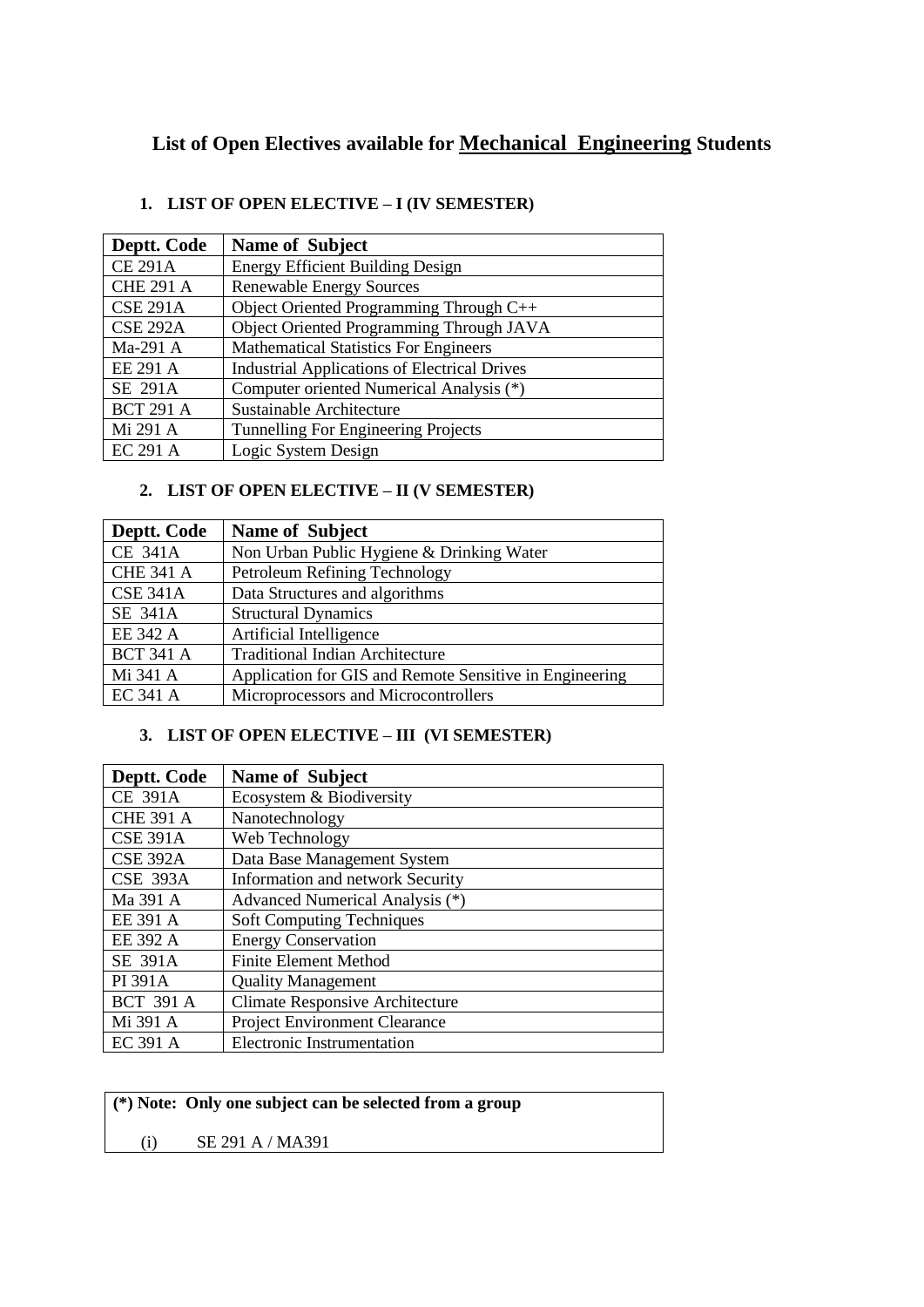# **Department codes:**

| CE:  | Dept of Civil Engg;                         |
|------|---------------------------------------------|
| CHE: | Dept of Chemical Engg;                      |
| Ma:  | Dept of Mathematics;                        |
| EE:  | Dept of Electrical Engg;                    |
| SE:  | Dept of Structural Engg;                    |
| EC:  | Dept of Electronics and Communication Engg; |
| Mi:  | Dept of Mining Engg;                        |
| BCT: | Dept of Architecture;                       |
| CSE: | Dept of Computer Sc and Engg;               |
| ME:  | Dept of Mechanical Engg;                    |
| PI:  | Dept of Production and Industrial Engg.     |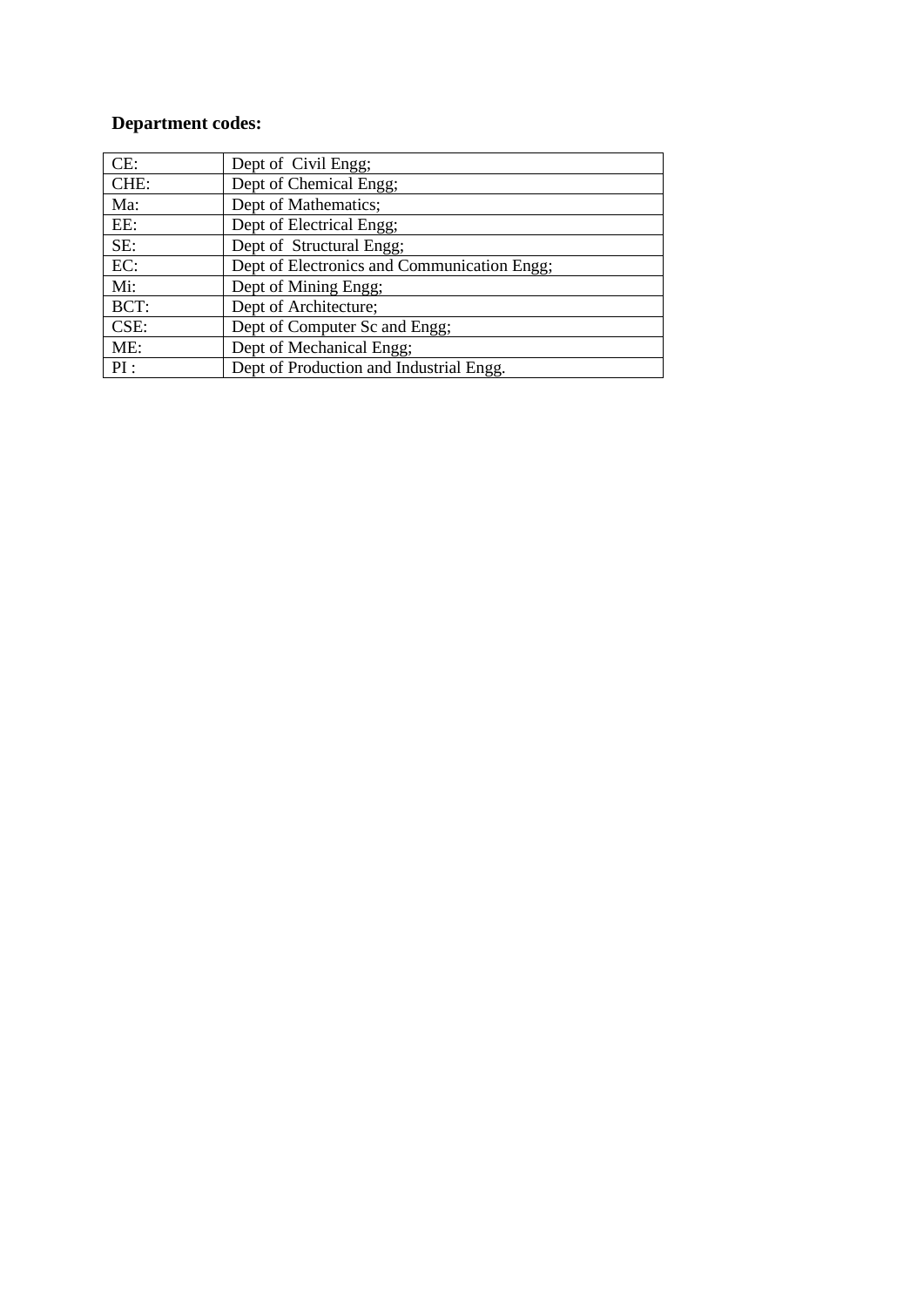## **ME-201 A: ENGINEERING THERMODYNAMICS (M)**

## **2L, 1T 3Hours, 100 marks**

## **COURSE OUTCOMES:**

**CO1:** Applying the thermodynamic laws to analyze unsteady flow processes and efficiency of ideal heat engine cycle.

**CO2:** Evaluate available energy, entropy and irreversibility

- **CO3:** Evaluate properties of ideal and real gases and gas-mixtures
- **CO4:** Apply various thermodynamic relations
- **CO5:** Analyze the problems of fuels and combustion and stoichiometry
- **CO6:** Analyze the performance of single & multi stage reciprocating air compressors

## **SYLLABUS:**

**Laws of Thermodynamics**: Zeroth law of thermodynamics; International practical temperature scale; First law of thermodynamics applied to non-steady flow processes; Equivalence of Kelvin-Planck and Clausius statements of second law, reversible and irreversible cycle, Carnot cycle, Corrollaries of second law and Entropy, Clausius inequality, principle of increase of entropy, availability, irreversibility and efficiency.

**Properties of Gases and Gas Mixtures**: Ideal gas, equation of state; real gases, Vander Waals and berthelot equations of state for real gases; virial expansions; Mixture of ideal gases; Daltan's law, Amagat-Leduc law, Gibb's law; thermodynamic properties of gas mixtures.

**Thermodynamic Relations**: Differential relationship for systems of constant chemical composition; combined first and second law equations; Helmholtz and Gibb's functions; Maxwell's equations; Tds equations; Equations for specific heats, internal energy, enthalpy and entropy; Clausius-Clapeyron equation, Joule-Kelvin expansion and coefficient.

**Thermodynamics of combustion**: Combustion process; Stoichiometric reaction equation; mass balance; complete and incomplete combustion analysis; excess air and air fuel ratio; analysis of products of combustion; Orsat apparatus.

**Reciprocating Air Compressor**: Introduction and classification, work done in single stage compressor, effects of clearance, volumetric efficiency; actual indicator diagram; multistage compression; effect of intercooling, Work done and condition for maximum efficiency.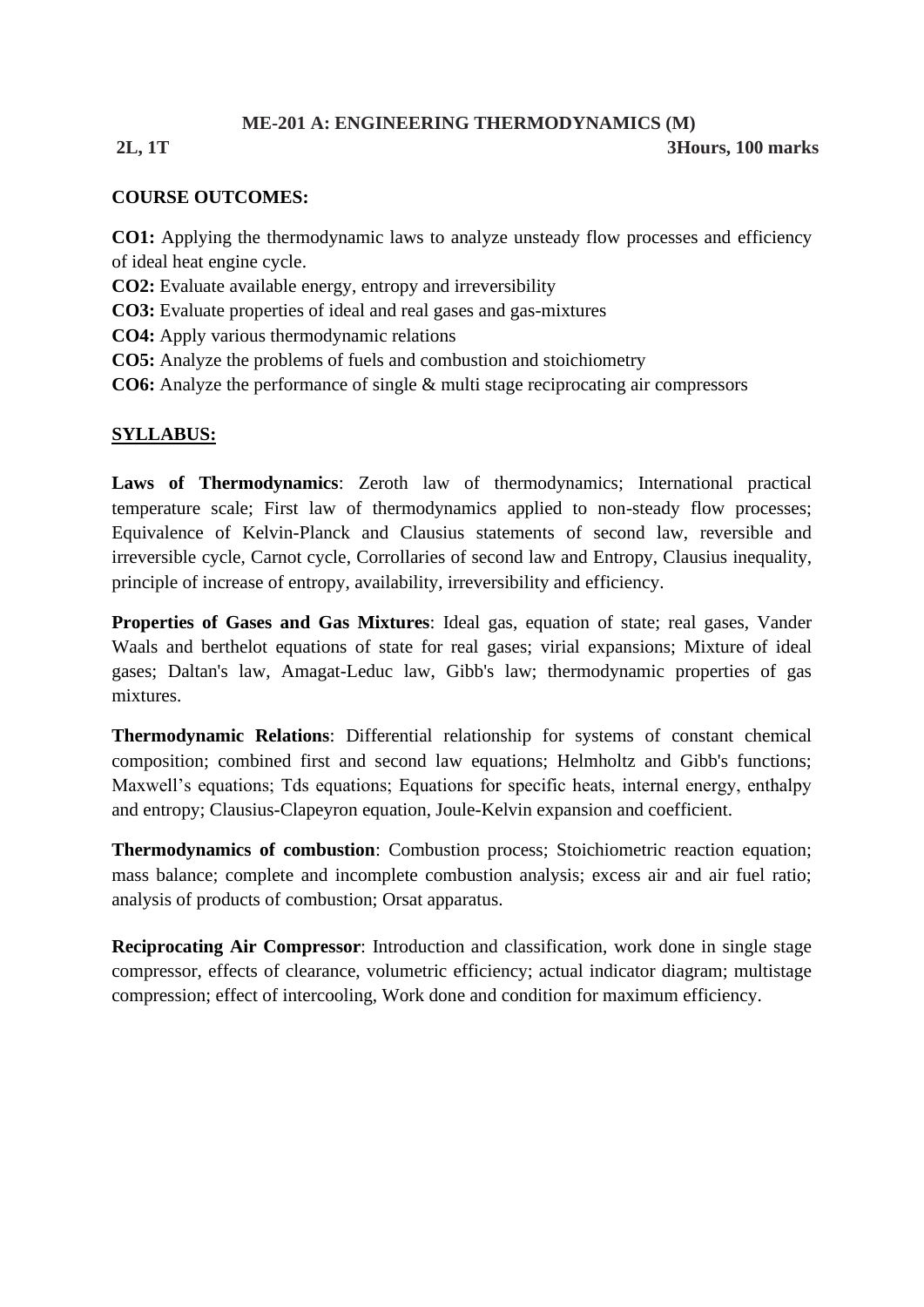#### **ME 202 A: MATERIAL TECHNOLOGY (M)**

#### **3L 3Hours, 100 Marks**

# **COURSE OUTCOMES:**

**CO1:** Understand how materials are formed and their classification based on atomic arrangement.

**CO2:** Describe the mechanical behavior of metallic systems and its Importance.

**CO3:** Evaluate system for fatigue failures.

**CO4:** Gain knowledge on different class of materials and their applications.

**CO5:** Evaluate the failure mode of the materials and to know the steps to be taken to prevent the failures.

## **SYLLABUS:**

### **UNIT 1**

**Crystalline Nature of Solids:** Crystal structure and space lattice, packing arrangement, coordination number, crystallographic planes and Miller indices; Imperfection in crystals, point defects – vacancies, Schottky, Frenkel – and line defects – dislocations, edge, screw; Burgers vector; Crystallization of metals, Cooling curves, Nucleation, Grain growth.

### **UNIT 2**

**Plastics Deformation of Metals and Alloys:** Internal stresses, role of dislocation, slip, Frank-Read source, twinning; Strain hardening, Effect on mechanical properties – Stressstrain curve, Strength and Toughness, Hardness, Impact, Ductility and Brittleness, Fatigue, Creep, and Fracture. Effect of temperature – Recovery, Recrystallization, Hot and Cold deformation.

#### **UNIT 3**

**Phase Diagrams and Structure of Alloys (Iron-Carbon system):** Components and Phases, Solidification and Solubility; Equilibrium Phase Diagrams, Dendritic segregation (Coring), Diffusion, Precipitation hardening, Ageing; Eutectics and Eutectoids.

### **UNIT 4**

**Heat Treatment of Steels:** Phase transformation, TTT diagrams (S curves); Stress relief and Annealing, Quenching and Hardening, Tempering, Normalizing, Hardenability, Case hardening, Carburizing, Nitriding, Cyaniding.

#### **UNIT 5**

**Engineering Materials:** Effects of alloying elements in steels; Plain Carbon steels, Alloy steels –Stainless steels, Magnetic materials; Non-ferrous metals and alloys – Brass and Bronze, Aluminium alloys, Bearing materials. Brief introduction to non-metallic materials: Polymers, Ceramics, Composites, Super conductors Nano materials, Smart materials and their applications.

**Powder metallurgy:** Metallic powders – Production and Characteristics; Compaction and Sintering; Materials and Products.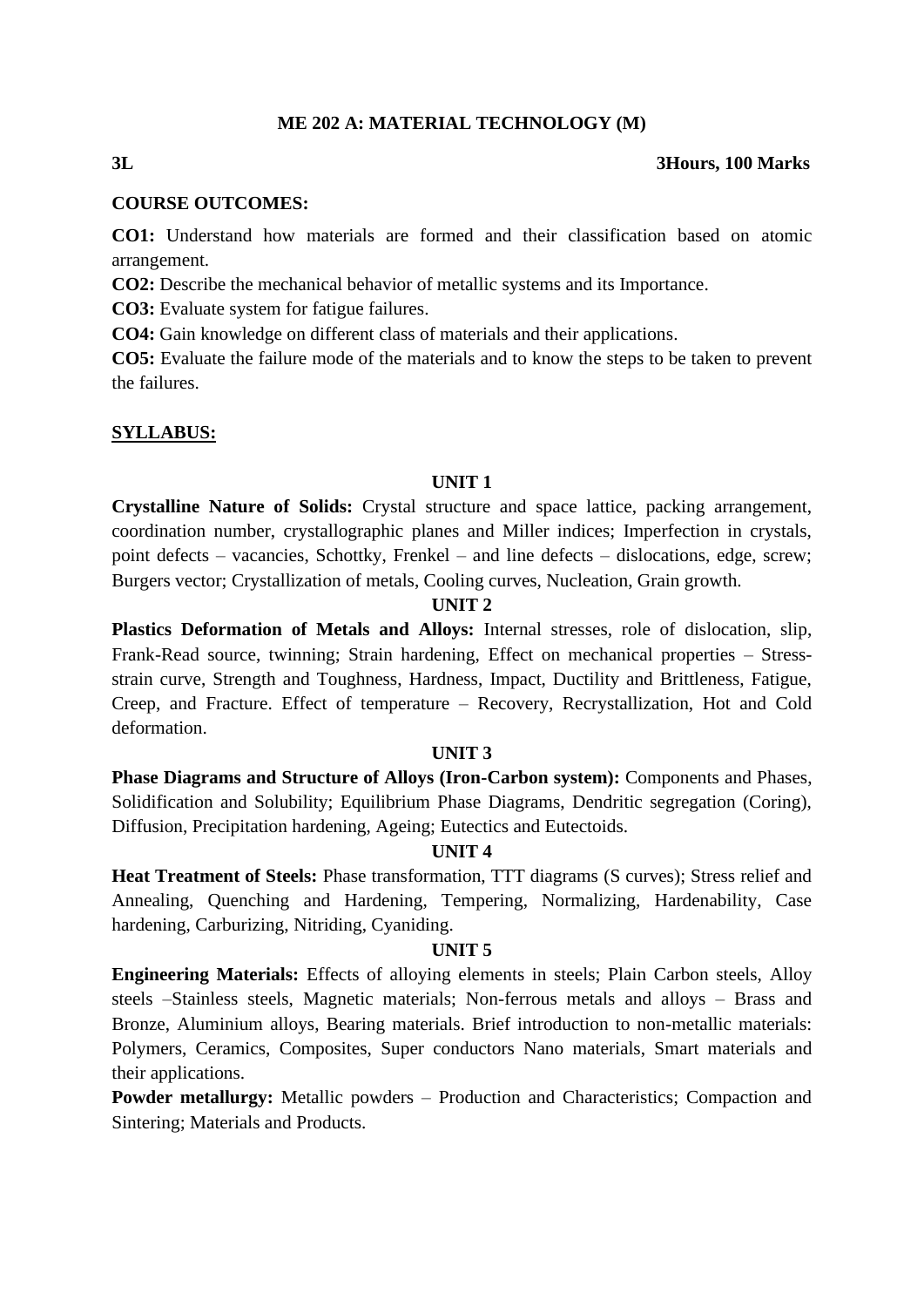## **ME 203 A: KINEMATICS OF MACHINES**

### **2L, 1T 3 Hours, 100 Marks**

## **COURSE OUTCOMES:**

**CO1:** Describe the concepts of mechanisms, machines and related terminologies and discuss different types of methods to analyse the velocity and acceleration of various mechanism.

**CO2:** Discuss Geneva mechanism.

**CO3:** Design of a four bar chain for constant angular velocity ratio of cranks.

**CO4:** Explain the concepts of friction and its types. In addition, assess its effects of different mechanical components.

**CO5:** Analyze various motion transmission elements like belt drive, rope drive and chain drive.

**SYLLABUS:**

## **UNIT 1**

**Kinematic analysis of mechanism:** Definitions of Links, pairs and kinematic chain, Mechanism and machine, Inversion of four bar kinematic chain and slider crank chains.

**Velocity and acceleration analysis:** Relative velocity method; Instantaneous center method, Coriolis component of acceleration

## **UNIT 2**

**Special purpose mechanism:** Mechanisms for straight line, Motorcar steering mechanisms, Hooks joint and Geneva mechanism

### **UNIT 3**

**Kinematics synthesis of mechanism**: Type of synthesis, DOF, Grashof's criterion of movability, Limit position, Dead center transmission angle synthesis of mechanism by relative pole method, Inversion method, Freudestein's methods of synthesis, Design of a four bar chain for constant angular velocity ratio of cranks.

### **UNIT 4**

**Friction:** Solid, rolling greasy and viscous friction, Laws of Friction inclined plane, Friction of pivots and collars, Friction circle of turning pair and friction axis of a link, Ball and roller bearings, Single and multiple disc-clutches

### **UNIT 5**

**Belts, Ropes & Chains**: Mechanics of belt drive, Length of belt, Ratio of tensions in flat and V belt , Effect of centrifugal force, Power transmission capacity, Belt materials.

**Rope drive:** Types of ropes, Construction, Forces on rope and breaking strength,

**Chain drive:** Types, Chain length, Chordal action hoisting and power transmission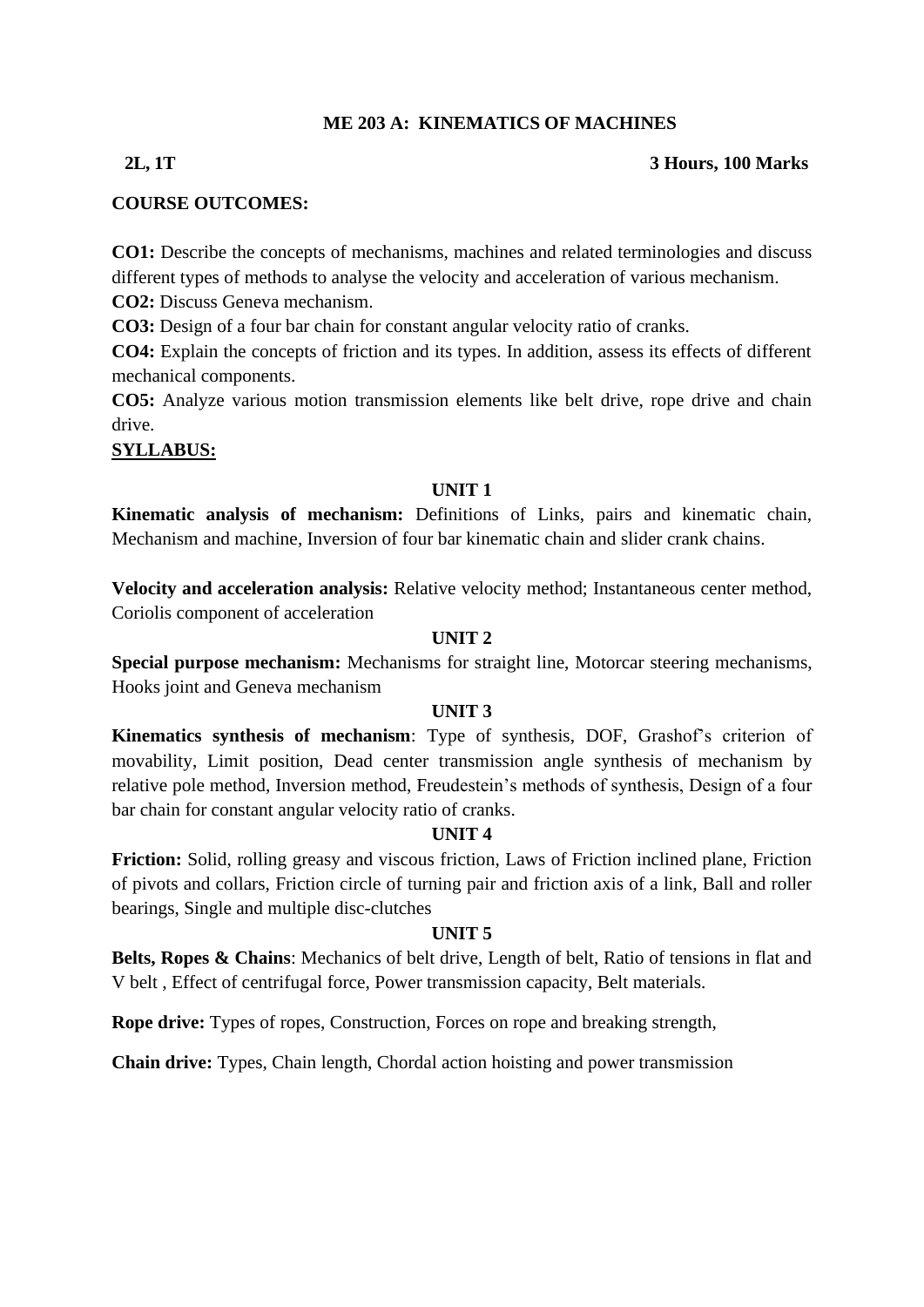## **ME 204 A : MECHANICS OF SOLIDS**

### **2L, 1T 3 Hours, 100 Marks**

### **COURSE OUTCOMES:**

**CO1:** Explain the concept of stress-strain and their relationships. In addition, find out stresses in the pressure vessels subjected to internal pressure.

**CO2:** Analyse the behaviour of structural and machine components subjected to bending.

**CO3:** Analyse the deflection of the beam under different loading condition.

**CO4:** Solve the problems of machine members subjected to pure torsion and compressive axial loading.

**CO5:** Understand the concept of Mohr's circle and its use to analyse the problem of combined loading conditions.

## **SYLLABUS:**

### **UNIT-1**

**Direct Stresses in Machine Parts:** Analysis of stress and strain. -Hooke's law, stress-strain diagram, Poisson's ratio, Modulus of elasticity, Relation between elastic constants **Simple stresses:** Tensile, compressive, shear, crushing and bearings criteria. Hoop stress in thin Cylindrical and spherical vessels subjected to internal pressure.

### **UNIT-2**

**Machine Members in Bending:** Theory of bending of straight and curved beams. Bending and shear stress distribution in beams. Shear force and bending moment diagrams. Moment of inertia of different machine element sections.

### **UNIT-3**

**Deflection and stiffness:** Macaulay's method, area moment method, numerical integration method and energy method. Numerical problems of line shafts under simple loading with pulleys, ears, flywheel etc. Brief introduction to analysis of shafts with three Supports.

### **UNIT-4**

**Machine Members in Torsion:** Introduction to torsion of circular solid and hollow sections. Angular deformation and strain energy.

**Stress in Slender Machines Members under axial Compressive Loads:** Analysis of long and short columns. Euler's theory and effect of end conditions on stresses. Empirical formulas.

### **UNIT-5**

**Machine Members subjected to Combined Loading:** Combination of axial, bending, and torsional stresses. Concept of principal stresses and planes. Mohr's circle of stresses. 2D state of strain, Plane stress and Plane strain conditions. Mohr's circle for strain. Theories of failure. Simple problems of line shaft.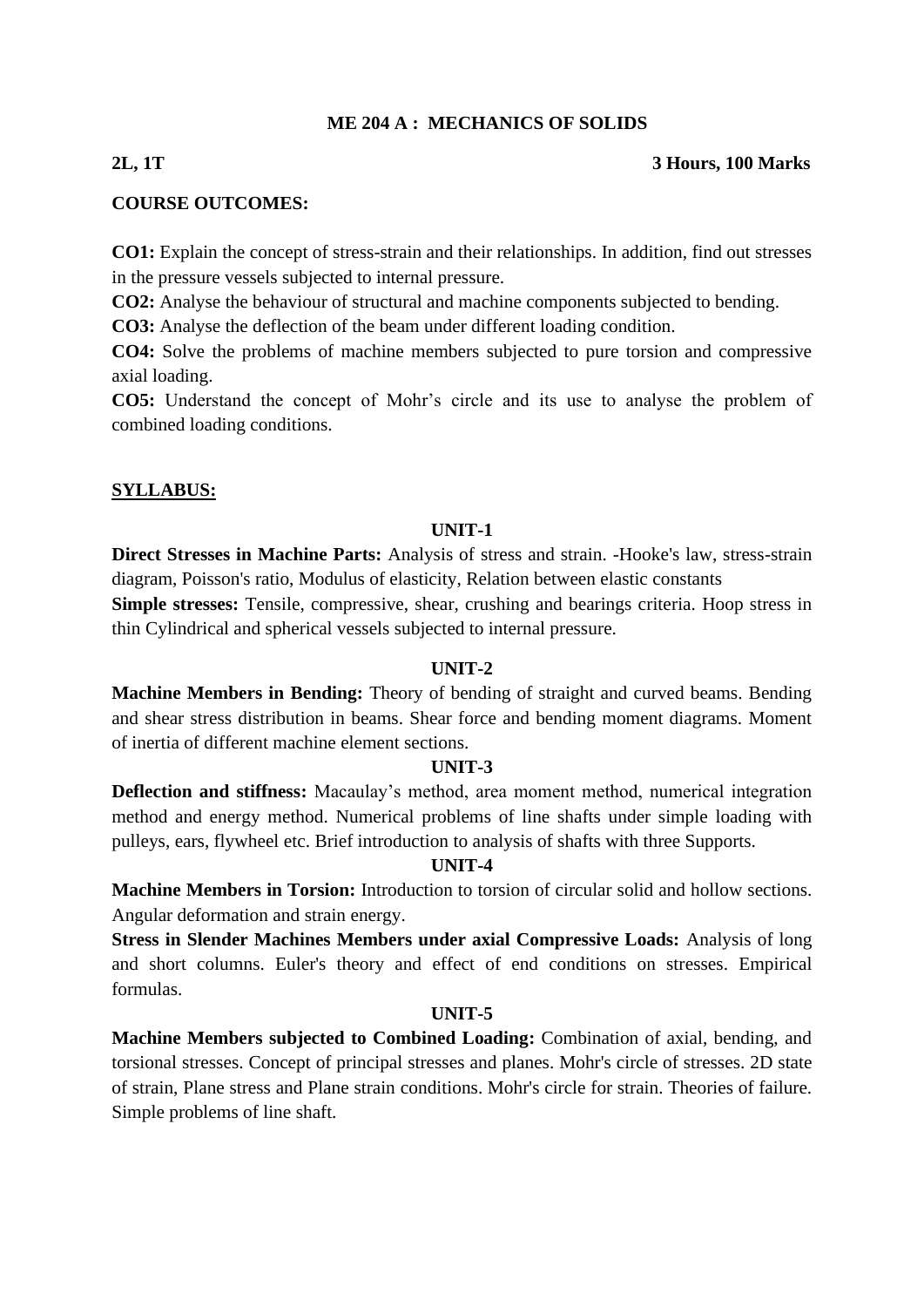#### **MA 205 A: ADVANCED ENGINEERING MATHEMATICS**

#### **3L 3 Hours, 100 Marks**

#### **Section A**

**Differential equations:** Simultaneous differential equations, Total differential equations, Partial differential equations of first order. Charpit's method, Partial differential equations with constant coefficients, Second order partial differential equations of type  $Rr + Ss + Tt =$ V (Monge's method), Solution of Wave, Heat and Laplace equations using separation of variables method.

#### **Section B**

**Numerical Analysis:** Interpolation with equal intervals: Newton-Gregory interpolation formulae. Lagrange's interpolation formula for unequal intervals. Central difference interpolation formulae: Gauss' forward and backward formulae, Stirling's and Bessel's interpolation formulae. Numerical integration: Trapezoidal rule. Simpson's 1/3 and 3/8 rule. Numerical solution of algebraic and transcendental equations: Bisection, regula falsi and Newton-Raphson methods. Numerical solution of linear simultaneous equations: Gauss elimination. Gauss-Jordon, Jacobi and Gauss-Siedal methods. Numerical solution of ordinary differential equations: Euler's, Runge-Kutta fourth order and Milne's methods.

#### **Section C**

Laplace Transform, Inverse Laplace Transform, Application of Laplace Transform to solve differential equations with constant coefficients. Infinite Fourier Transform.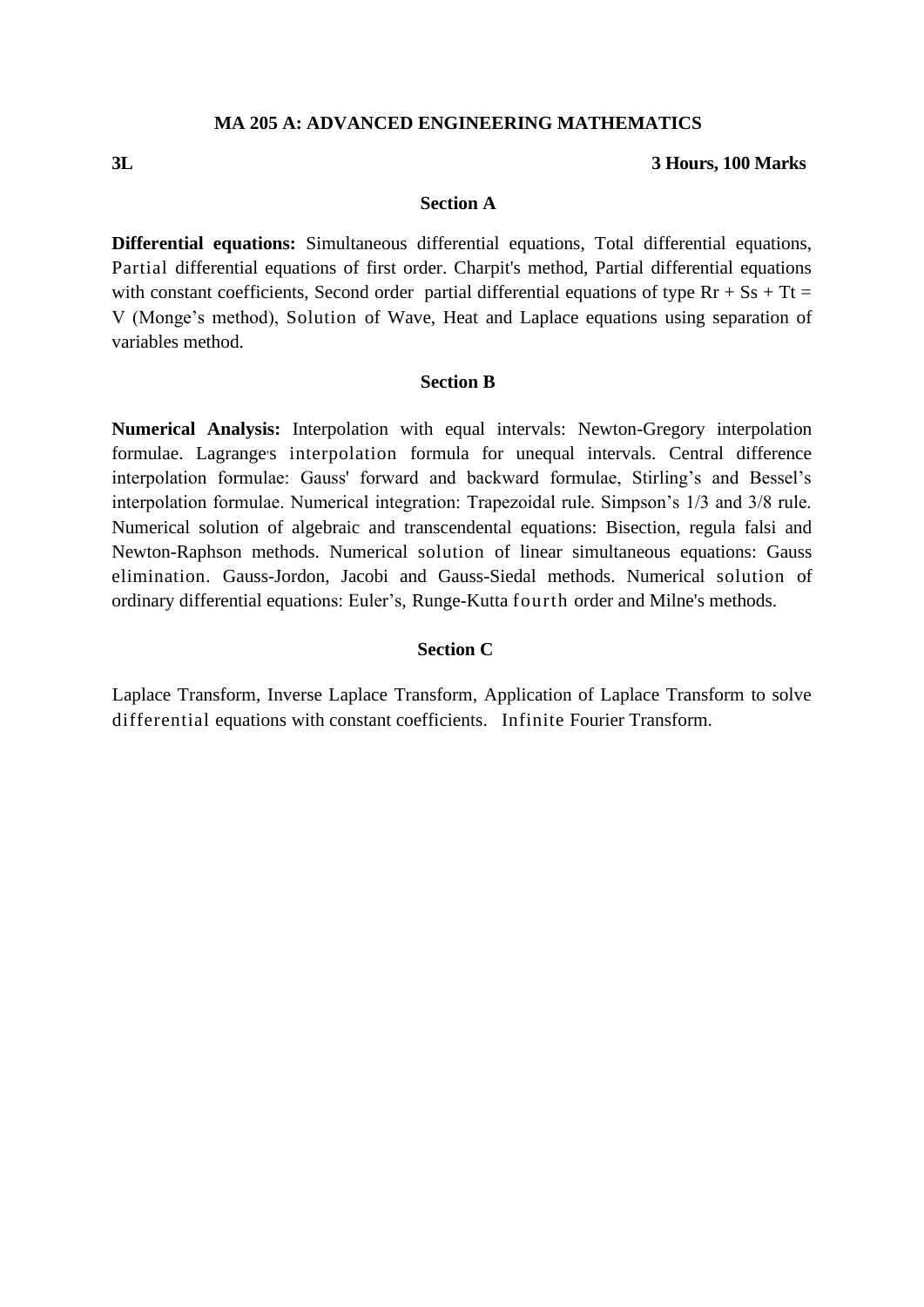## **ME-206 A: MECHANICAL MEASUREMENTS AND INSTRUMENTATION (M)**

## **3L 3Hours, 100 marks**

## **COURSE OUTCOMES:**

**CO1:** Understanding a generalized measurement system and various static and dynamic characteristics of instruments.

**CO2:** Understand various errors of instruments and uncertainty in measurements.

**CO3:** Understand the transducer (electrical/mechanical) based temperature and pressure measurement.

**CO4:** Measurement of flow using various flow meters

**CO5:** Force, torque and strain measurement using various gauges.

**CO6:** Displacement, angular velocity and Vibration measurement using various techniques/methods.

## **SYLLABUS:**

**Basic concepts and instruments characteristics**: Generalized measurement system and its functional elements; Static characteristics; Range, span, accuracy, error, precision, calibration, hysteresis, sensitivity, threshold, resolution, linearity; Dynamic characteristics; input and output impedance; impedance matching.

Measurement errors, their classification and causes; Statistical analysis of test data; Mathematical theory of errors and uncertainty estimate.

**Transducers**: Definition and classification, variable resistance, variable inductance, variable capacitance and self-voltage-generating type transducers, desired characteristics of transducers.

**Pressure measurement**: Measurement devices for low and high pressures; Bourdon-tube and diaphragm gauges; Bridgman gauge; thermal conductivity and ionization gauges.

**Temperature measurement**: Bimetallic thermometer; temperature measurement by thermoelectric effects, thermocouples, laws of thermocouples, thermocouple types and their ranges, reference junction compensation, thermopile; resistance temperature detector; thermistors; temperature measurement by optical and radiation pyrometers.

**Flow measurement**: Flow-obstruction meters, flow measurement by drag effects; pressure probes; Hot-wire anemometer, magnetic flow meter; flow visualization methods; schlieren technique.

**Force, Torque and Strain measurement**: Resistance strain gauge, gauge factor, unbonded and bonded strain gauges; wheat stone bridge; temperature compensation in strain gauges;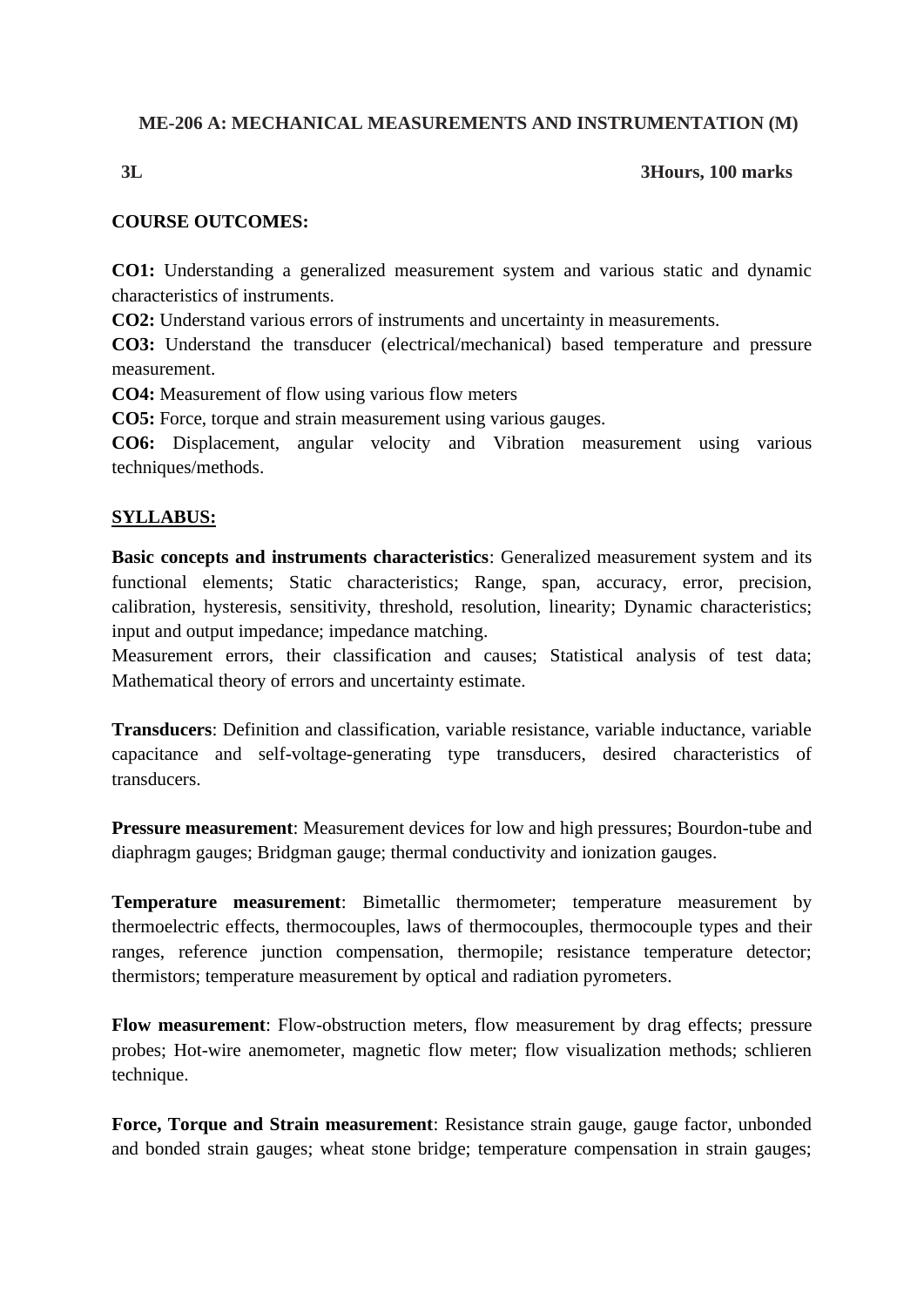Hydraulic and pneumatic load cells, strain gauge load cell; Use of strain gauges on rotating shafts.

**Displacement, Velocity and Vibration measurement:** LVDT and its applications; Angular velocity measurement by photocell, magnetic pick-up and stroboscopic methods; Seismic instruments, vibration pick-ups, reed vibrometer.

**Display Units:** indicating and recording devices; x-t, y-t and x-y recorders; single point and multi-point recorders; indicating and digital type instruments; Cathode-ray oscilloscope.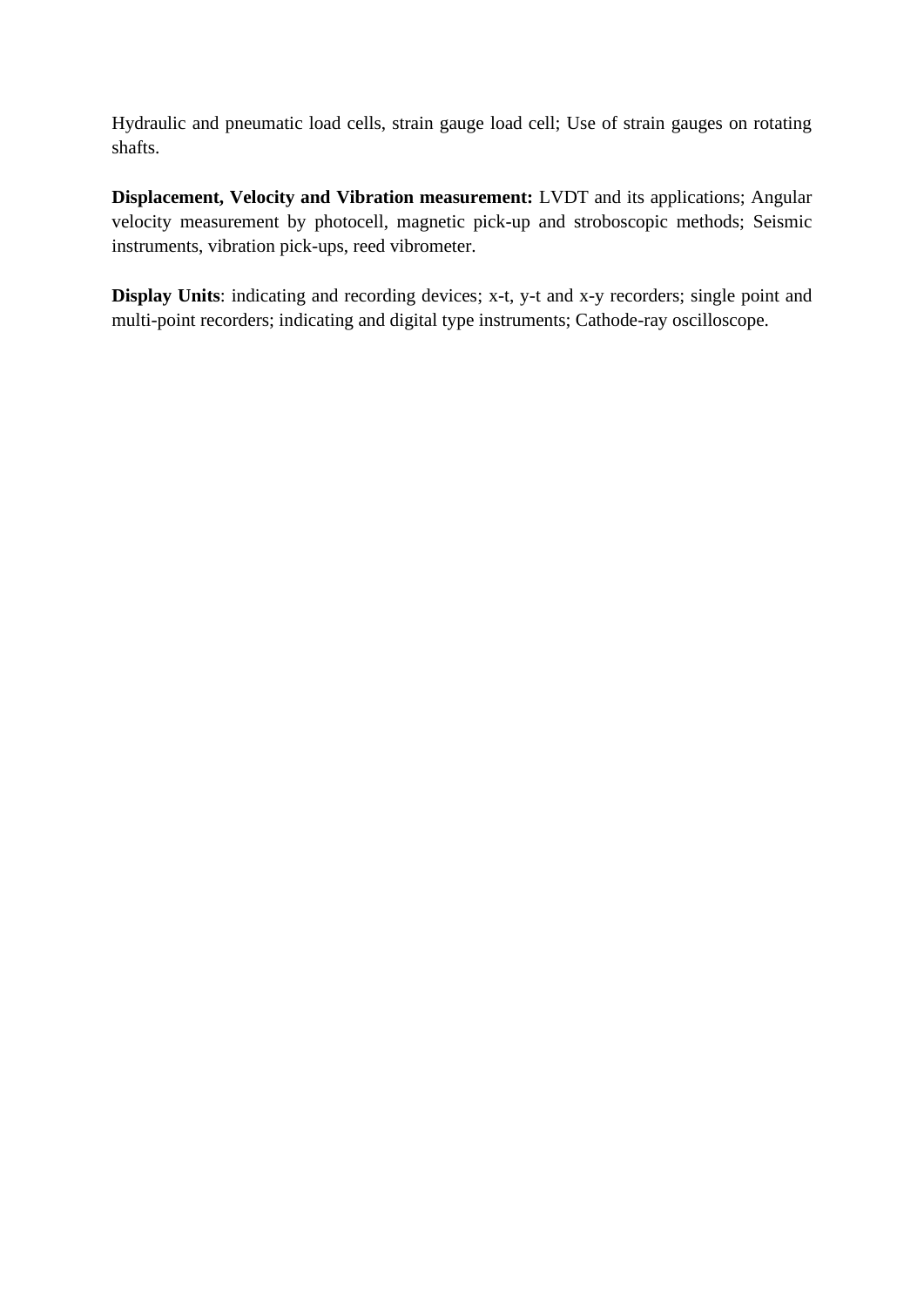## **ME 222 B: MACHINE DRAWING (M)**

### **2P 100 Marks**

## **COURSE OUTCOMES:**

**CO1:** Understand various I.S. Codes, Limits and fits, tolerances and draw fully assembled drawing.

**CO2:** To draw full assembled drawing of bearing, valves, pipe fitting, engines.

## **SYLLABUS:**

Familiarization with various I.S. and other codes currently in use. Limits and fits, tolerances and tolerance dimensions, machine symbols. Fully dimensioned assembly drawing of the following:

- (i) Bearing .Ball, roller and needle bearings
- (ii) Valves: Stop, gate, globe, check, butterfly and needle type valves, safety valves
- (iii) Standard pipe fittings, pipe joints and layout of piping.
- (iv) Reciprocating and rotary machine parts

(v) Machine Tool components, Jigs and fixtures, detailed drawings Blue print marking Introduction to AUTO-CAD Software and its use in generating and editing 2-D orthographic and Isometric drawings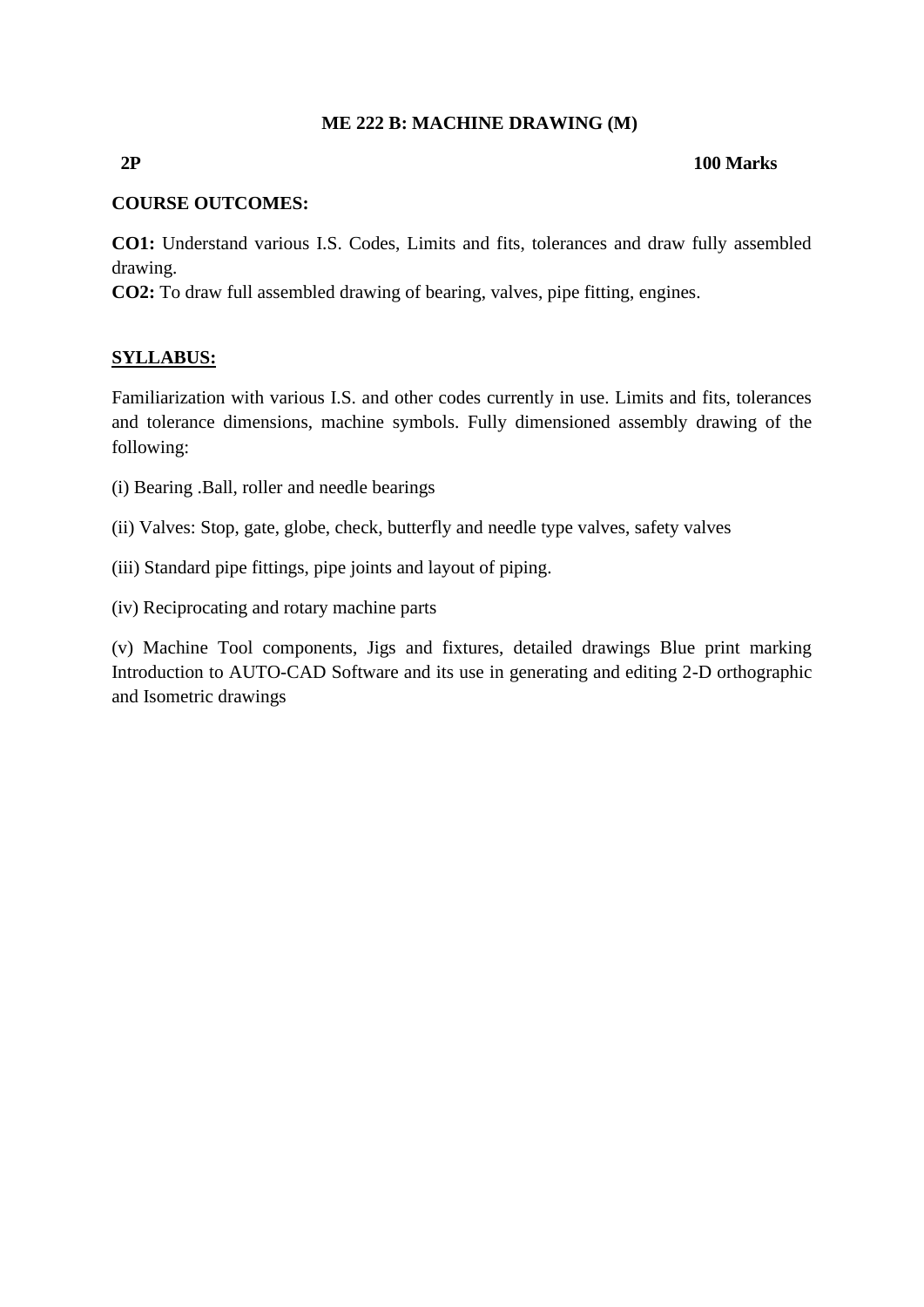## **ME-251 A: REFRIGERATION AND AIRCONDITIONING (M)**

## **2L, 1T 3Hours, 100 marks**

## **COURSE OUTCOMES:**

**CO1:** Understand various air-refrigeration cycles for aircraft refrigeration.

**CO2:** Analyze vapor compression system at various operating conditions.

**CO3:** Understand the CFC, HCFC, HFC and HC types of refrigerants and their properties.

**CO4:** Demonstrate the concept of vapor absorption refrigeration system and Electrolux refrigerator.

**CO5:** Understand the psychrometry of moist air and its measurement

**CO6:** Explain psychrometry of summer and winter air-conditioning processes with its use in comfort air-conditioning.

## **SYLLABUS:**

**Refrigeration principle:** Second law interpretation of heat engine, heat pump and refrigerator; reversed Carnot cycle, coefficient of performance, limitations of reversed Carnot cycle, unit of refrigeration.

Air Refrigeration System: Bell-Coleman cycle; air cycle systems for aircraft refrigeration; simple system, boot strap system, regenerative system and reduced ambient system.

**Vapour Compression System**: Theoretical vapour compression systems, cycle analysis using p-h diagram; Effect of operating conditions, suction vapour superheat and liquid sub cooling, Deviation of actual cycle from ideal cycle.

**Refrigerants**: Desirable properties, designation and comparative study of refrigerants; substitutes for CFC refrigerants.

**Vapour absorption system**: Simple vapour absorption system, common refrigerantabsorbent combinations; Electrolux refrigerator.

**Refrigeration Equipment's**: Types of compressors, condensers, evaporators and expansion devices and their working; cooling towers; control and protection devices.

**Psychrometric**: Thermodynamics properties of moist air, perfect gas relationship for approximate calculation; psychrometric properties, DBT, DPT, humidity ratio, degree of saturation, relative humidity, enthalpy, WBT, Adiabatic saturation process, psychrometric chart.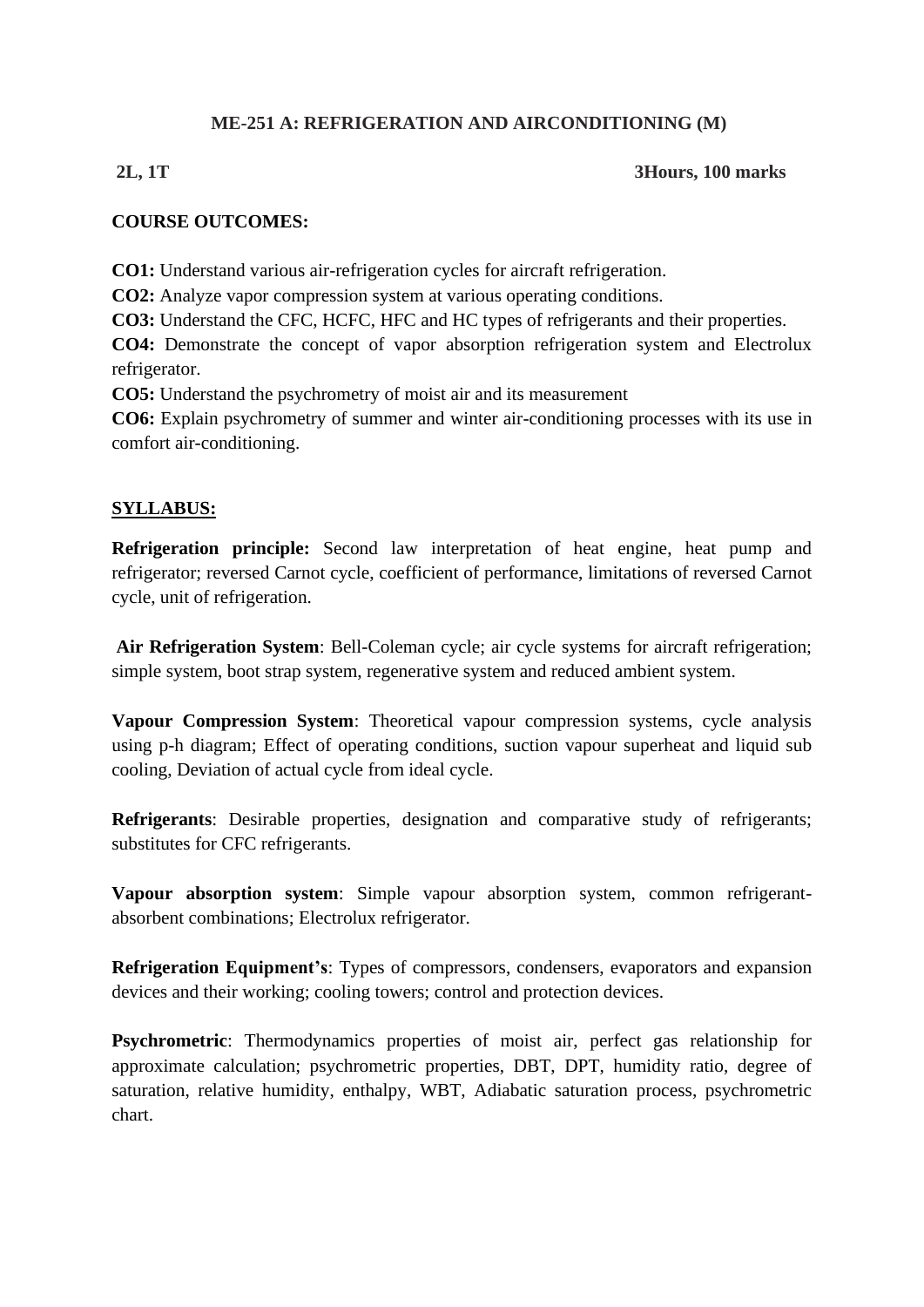**Psychrometry of air conditioning processes**: Cooling and dehumidification, sensible cooling with dry coils, direct expansion wet coils, apparatus dew point, by pass factor; heating and humidification, heating coils; Air Washers; chemical dehumidification; water and steam injection; Summer and Winter air conditioning.

Introduction to comfort air conditioning, effective temperature and comfort charts.

#### **ME 252 A: FOUNDRY AND WELDING ENGINEERING (M)**

## **3L 3 Hours, 100 Marks**

#### **COURSE OUTCOMES:**

**CO1:** Study of casting process and its parameters.

**CO2:** Understand, classify and distinguish various casting processes.

**CO3:** Develop concepts for casting techniques used in specific applications.

**CO4:** Understand, classify and distinguish different welding processes.

**CO5:** To learn testing of welded joints and application of welding.

## **SYLLABUS:**

### **UNIT 1**

**Foundry:** Mould making; Pattern – types, allowances; Moulding sand – ingredients, additives, properties, methods of testing; Core materials. Casting Design: Metal solidification, cooling, shrinkage, directional solidification; Chaplet and Chill, Gate, Runner and Riser; Product design considerations.

#### **UNIT 2**

**Expendable Mould Casting methods:** Sand casting – Green, Dry, Loam sand moulding, Carbon dioxide moulding, Pit and Floor moulding; Shell moulding; Investment casting; Plaster and Ceramic mould casting. Permanent Mould Casting Methods: Die casting; Centrifugal casting; Continuous casting.

### **UNIT 3**

**Foundry Practices:** Equipment, machines and mechanization; Melting furnaces – constructional features and operation of Cupola, Electric furnace; Fettling, cleaning and inspection; Casting defects and remedies; Sand reclamation.

### **UNIT 4**

**Welding:** Metal coalescence; Types of joints, welds and welding positions; Physics and metallurgy of welding; Weldability. Brazing and Soldering: Methods and materials. Fusion Welding: (i) Arc Welding: Principle; Electrodes, welding machines, tools and power source – current, voltage and polarity; Constant current and Constant potential machines; Shielded metal arc welding; Gas metal arc (MIG); Flux-cored arc; Electrogas; Submerged arc. Nonconsumable electrode arc welding processes – Gas tungsten arc (TIG); Plasma arc; Carbon arc and Stud welding. (ii) Resistance Welding: Spot, Seam, Projection, Flash butt, Upset, Percussion, High-frequency resistance welding; Thermal spraying. (iii) Oxyacetylene Gas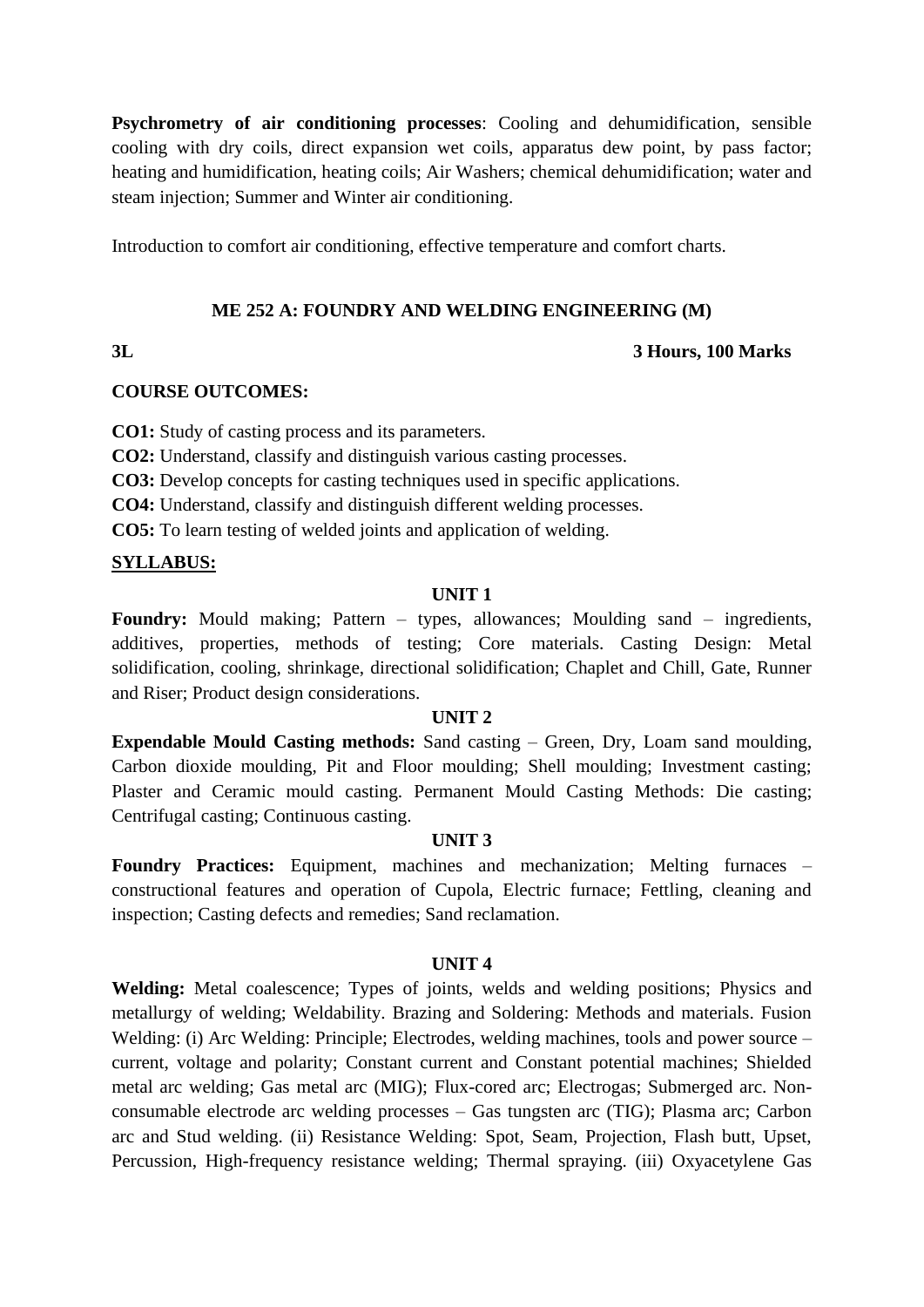Welding: Heat generation and flame; Torch and other equipment; Gas cutting; Oxyhydrogen welding. (iv) Electron beam; Laser beam; Electroslag; Thermit welding.

#### **UNIT 5**

**Introduction to Solid-State Welding:** Forge; Roll; Hot pressure; Diffusion; Explosive; Friction; Ultrasonic welding. Weld Quality: Residual stresses and distortion; Heat affected zone; Welding defects and remedies; Inspection and Non-destructive testing – Dye penetrates; Magnetic particles; Ultrasonic; Radiographic

## **ME 253 A : KINETICS & DYNAMICS OF MACHINES**

### **3L, 1T 3 Hours, 100Marks**

## **COURSE OUTCOMES:**

**CO1:** Classify different types of braking system, and identify the application for them.

**CO2:** Categorize the dynamometers.

**CO3:** Construct different types of cam profile for a given data and analyse their velocity and acceleration.

**CO4:** Explain the function of governor and its types and analyse the Proell governor.

**CO5:** Static force analysis of slider crank mechanism, using principle of virtual work and explain the concept of gyroscopic motion and its effect on automotive vehicles.

## **SYLLABUS:**

## **UNIT 1**

**Brake:** Band brakes, Block brake, Braking action: Effect of braking on vehicle

### **UNIT 2**

**Dynamometers:** Types and their suitability for power measurement

## **UNIT 3**

**Cams:** Types of cams and followers, drawing of cam profile for given type of motion and to draw displacement, velocity and acceleration diagrams for a given cam profile

### **UNIT 4**

**Governor:** Types of governor: Watt, Porters, Proell and spring types, Effect of friction, Controlling force curves, Sensitiveness, Stability, Hunting, Isochronism, Effort of a governor

## **UNIT 5**

**Static Force Analysis of Machines:** Force body diagram, Static equilibrium, Principle of virtual work, Static forces analysis in a machines; Slides Crank mechanism, Four bar linkage, Shaper Mechanism, Gyroscopic motion and elementary concepts of ship stabilization , Stability of automotive vehicle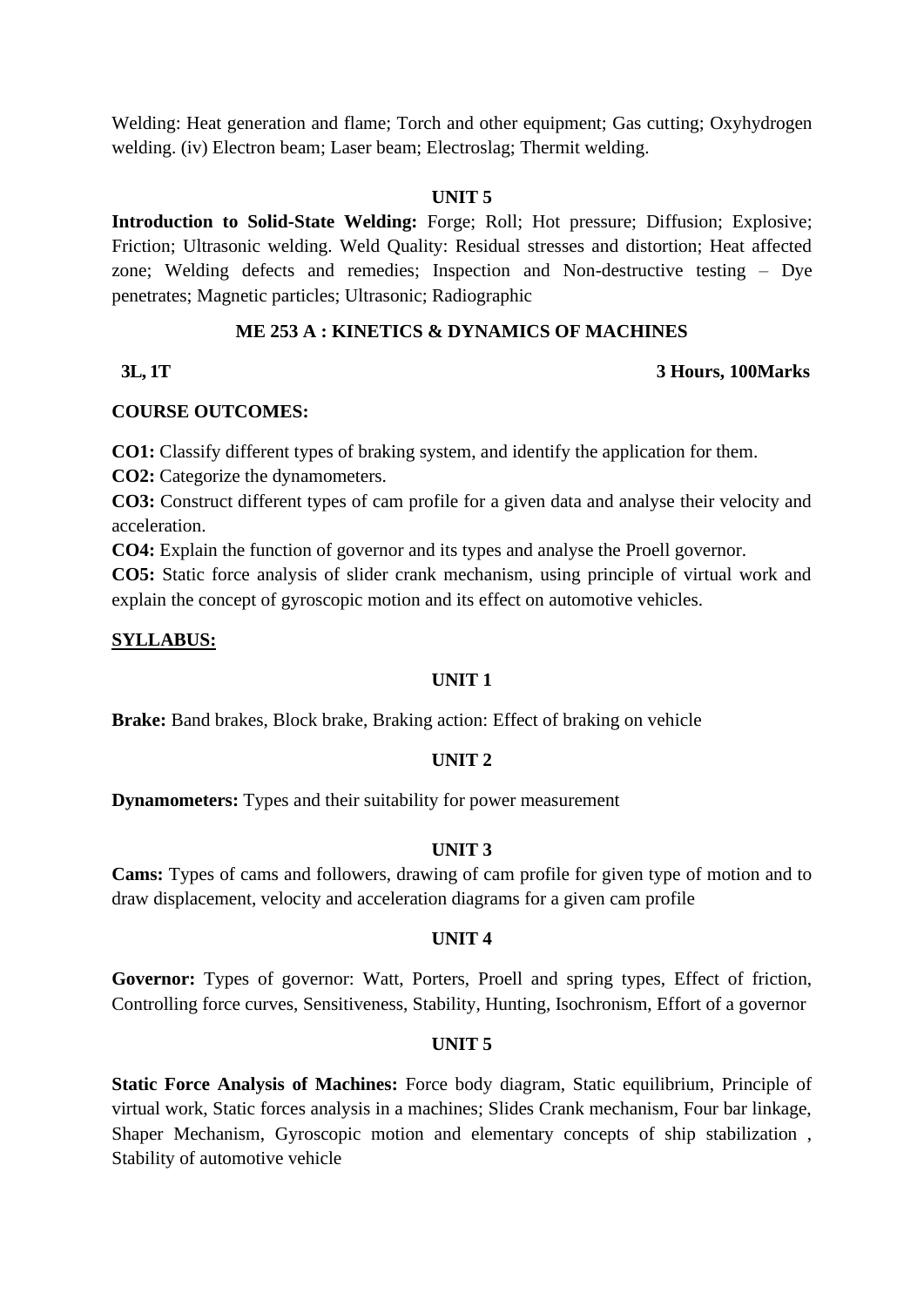#### **ME 254 A: MACHINE DESIGN -I (M)**

#### **2L, 4P 3 Hours, 100 Marks**

#### **COURSE OUTCOMES:**

**CO1:** Demonstrate the design processes and morphological analysis in various aspect of design.

**CO2:** Compare various theories of failure. In addition, explain the concept of stress concentration and fatigue failure.

**CO3:** Design the machine elements under direct and eccentric loading conditions like cotter joint and rivet joints.

**CO4:** Design the machine elements subjected to bending like beams etc.

**CO5:** Design the machine elements subjected to torsion like shaft and coupling.

#### **SYLLABUS:**

#### **UNIT1**

Introduction: Design definitions and significance, kind of design work, design process. Need analysis, specification of a problem. Designing through Morphological analysis, Designers Responsibility introduction to various aspects of design.

#### **UNIT2**

**Design for Strength:** Type of loads, failure criteria, Theories of failure, Allowable stress, factor of safety, stress concentration, fatigue failure.

#### **UNIT3**

**Design of Machine Elements subjected to Direct Stress:** Cotter Pin, Riveted and keyed joints. Design of screw fastening. Types of locking devices, types of load and modes of failure. Design of welded joints.

#### **UNIT4**

**Design of Members in Bending:** Beams, levers, laminated springs.

#### **UNIT5**

**Design of Members in Torsion:** Shafts, couplings and helical springs Design of Eccentrically Loaded Components and Joints Design of Curved Beams and Crane hook.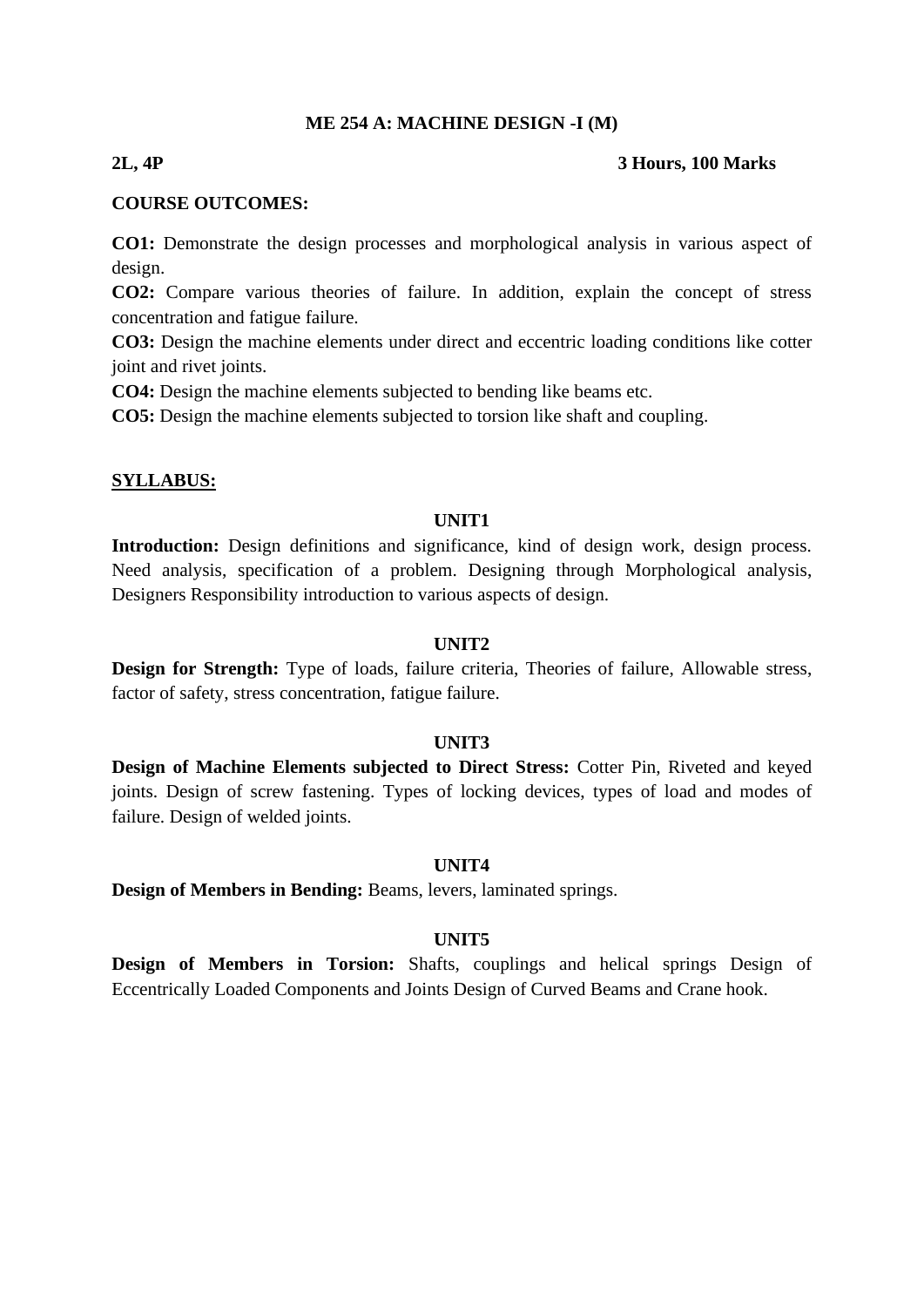## **ME-255 A: FLUID MECHANICS I (M)**

## **3L, 1T 3Hours, 100 marks**

## **COURSE OUTCOMES:**

- **CO1:** Acquiring knowledge of properties and basic definitions of fluids.
- **CO2:** Understanding laws employed in fluid statics and its uses.
- **CO3:** To apply conservation laws to fluid flow problems in engineering applications.
- **CO4:** Understanding the equation of motion and energy equation.
- **CO5:** Understanding the use of various flow measurement devices.
- **CO6:** To make use of appropriate non-dimensional number in different flow situations.

## **SYLLABUS:**

**Basic Definitions and Fluid Properties**: Definition of fluid, concept of continuum, incompressible and compressible fluids, mass density, specific volume, specific weight, specific gravity, viscosity, Newtonian and Non-Newtonian fluids, ideal fluid, kinematic viscosity, effect of temperature and pressure on viscosity.

**Fluid Statics**: State of rest, Pascal's law, hydrostatic law; measurement of pressure in fluid at rest, manometers and their types; Hydrostatic force on submerged plane surface, centre of pressure; Equilibrium of submerged and floating bodies, centre of buoyancy and metacentre, determination of metacentric height.

**Fluid Kinematics and Conservation of Mass**: Description and types of fluid flow, Lagrangian and Eulerian approach; Streamline, path line, streak line and stream tube; Fluid velocity and acceleration; Law of conservation of mass, equation of continuity for three dimensions; Deformation of a fluid element, irrotational and rotational flow, concept of vorticity and circulation, stream function and velocity potential, Laplace equation.

**Fluid Dynamics**: Forces acting on a fluid in motion, equations of motion, Navier Stoke's equation for viscous flows, Euler's equation of motion, integration of Euler's equation– Bernoulli's equation; Application of Bernoulli's equation, venture meter, orifice meter, flow nozzle; Measurement of static, stagnation and dynamic pressure and velocity, Pitot-static tube; The momentum theorem, applications of the momentum theorem, force on a pipe bend.

**Flow through orifices and mouthpieces**; orifice discharging free jet, vena contracta, coefficient of contraction, velocity, discharge and resistance; Flow over notches and weirs.

**Dimensional Analysis**: Dimensional homogeneity, Buckingham theorem; Model similitude; Force ratios, Reynolds, Froude, Mach, Weber and Euler numbers and their applications; Undistorted and distorted models, scale effect in models.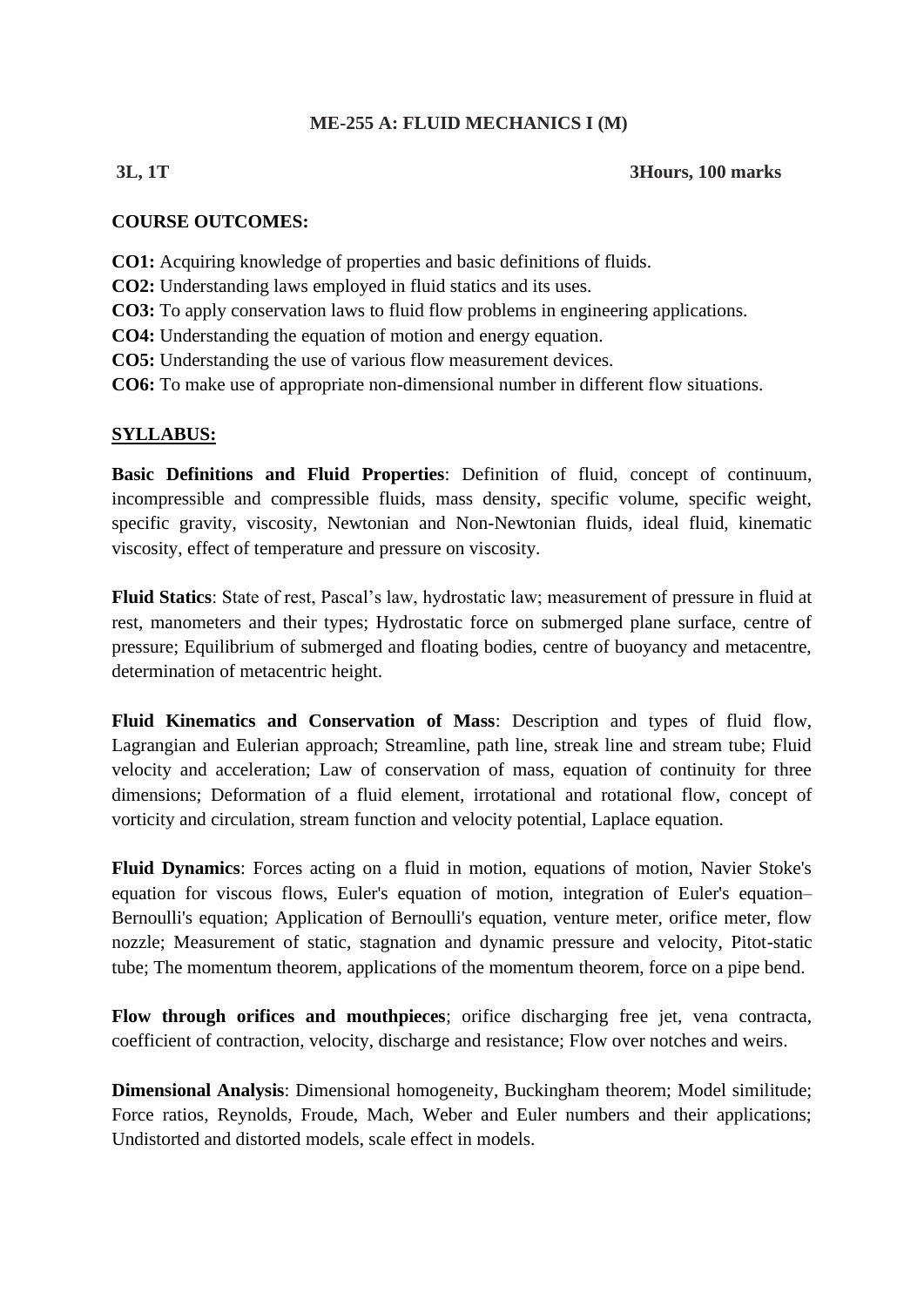## **ME-301 A: FLUID MECHANICS II (M)**

## **3L, 1T 3Hours, 100 marks**

## **COURSE OUTCOMES:**

**CO1:** Classify laminar and turbulent flows in pipes and understand related laws.

**CO2:** Estimate major loss and various minor losses for the flow through pipes.

**CO3:** Understanding the development of boundary layer, its thickness and applicable equations.

**CO4:** Explain the phenomenon of boundary layer separation and its control.

**CO5:** Compare and contrast lift and drag forces on streamlined v/s bluff body.

**CO6:** Understand the aerofoil geometry and pressure distribution on it.

## **SYLLABUS:**

**Flow Through Pipes**: Reynolds's experiment, laminar and turbulent flows; Friction loss in pipe flow, Darcy's-Weisbach equation; Minor losses, loss of head due to sudden enlargement, contraction, entrance, exit and bend; Hydraulic gradient and total energy line; Flow through long pipes; Pipes in series and parallel; Transmission of power through pipes.

**Laminar Flow**: Laminar flow in circular pipes, Hagen-Poiscuille flow; laminar flow between parallel plates, Couette flow.

**Turbulent Flow in Pipes:** Turbulent shear stresses, Prandtl Mixing length hypothesis applied to pipe flow, velocity distribution in smooth and rough pipes, Variation of friction factor with Reynold's number, Universal pipe friction laws, Colebrook white formula.

**Boundary Layer flow**: Description of the boundary layer, Development of boundary layer on a flat plate in uniform free stream with no pressure gradients, Boundary layer thicknesses; Prandtl boundary layer equations, Solution for laminar boundary layer; Integral momentum equation for the boundary layer, approximate momentum analysis for laminar and turbulent boundary layer, viscous sublayer; combined laminar and turbulent boundary layers; Separation of boundary layer, methods to control separation.

**Flow Around Immersed Bodies**: Forces on immersed bodies, lift and drag, skin friction drag, pressure drag, combined skin friction and pressure drag (profile drag), wave drag, induced drag; Streamlined and bluff bodies, flow around a circular cylinder, separation, Karman vortex street, Strouhal number; Flow around a sphere, stokes' law; Flow around an aerofoil, nomenclature of an aerofoil, Symmetrical and asymmetric aerofoils, pressure distribution around aerofoils.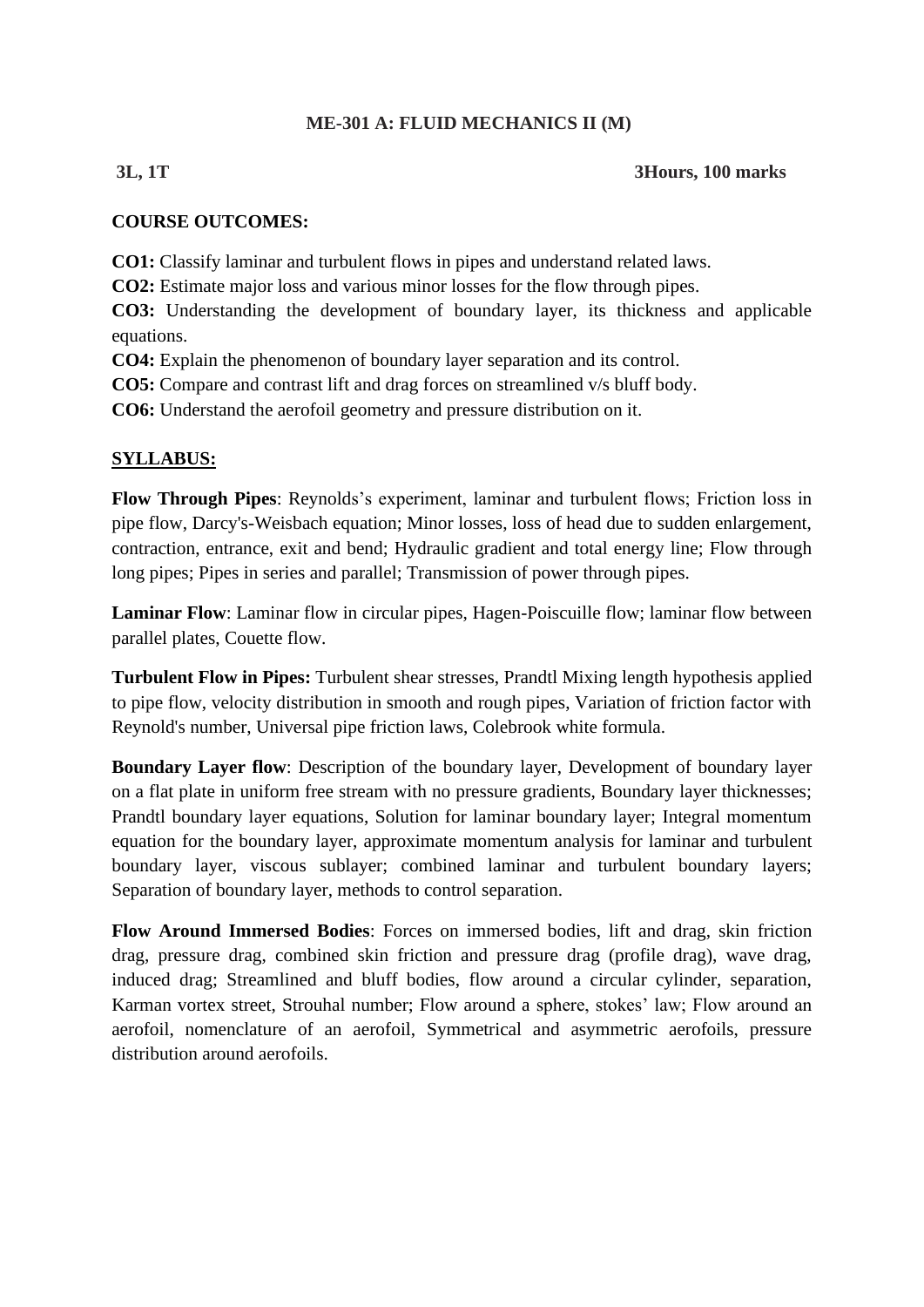### **ME 302 A: PRODUCTION MACHINE TOOLS (M)**

#### **3L 3 Hours, 100 Marks**

#### **COURSE OUTCOMES:**

- **CO1:** Study of various types of machine tools
- **CO2:** Understand various operations and their application in different machine tools.
- **CO3:** Study of metal forming machine tools.
- **CO4:** Understand various types of automats.

**CO5:** Basic understanding about NC/CNC/DNC machine structures and their components.

#### **SYLLABUS:**

#### **UNIT 1**

Constructional Details of, Operations on and Ancillary Tools for: (i) Centre, Capstan and Turret Lathes. (ii) Shaper, Planner and Slotter – Quick return mechanism. (iii) Drilling and Boring machines – Radial, gang, multi-spindle, deep hole drilling, jig boring.

#### **UNIT 2**

(iv) Horizontal, Vertical and Universal Milling machines; Indexing – types and heads, (v) Broaching machines. (vi) Grinding machines – Surface, Cylindrical and Centre less; Tool and cutter grinding;

#### **UNIT 3**

Grinding wheels – dressing and truing, (vii) Lapping, Honing and super finishing.

Special purpose tools: Jigs and Fixtures – Principles of location and clamping; Drilling jigs and Milling fixtures.

#### **UNIT 4**

Automats and Semi-automats – Single and multi-spindle, operation planning, tool layout and cam design; Hydraulic tracer controlled machine tools. Forging and Press tools: Punch-Die for bulk deformation and sheet metal working – Compound, Combination and Progressive dies.

#### **UNIT 5**

Numerically controlled machine tools (except NC programming): Automation strategies;

Classification of NC machine tools – Open and Closed loop, PTP and Contouring, NC/CNC/DNC; Position and Velocity feedback devices; Adaptive control; Machine control unit; NC Tooling; Machining centers; Economics..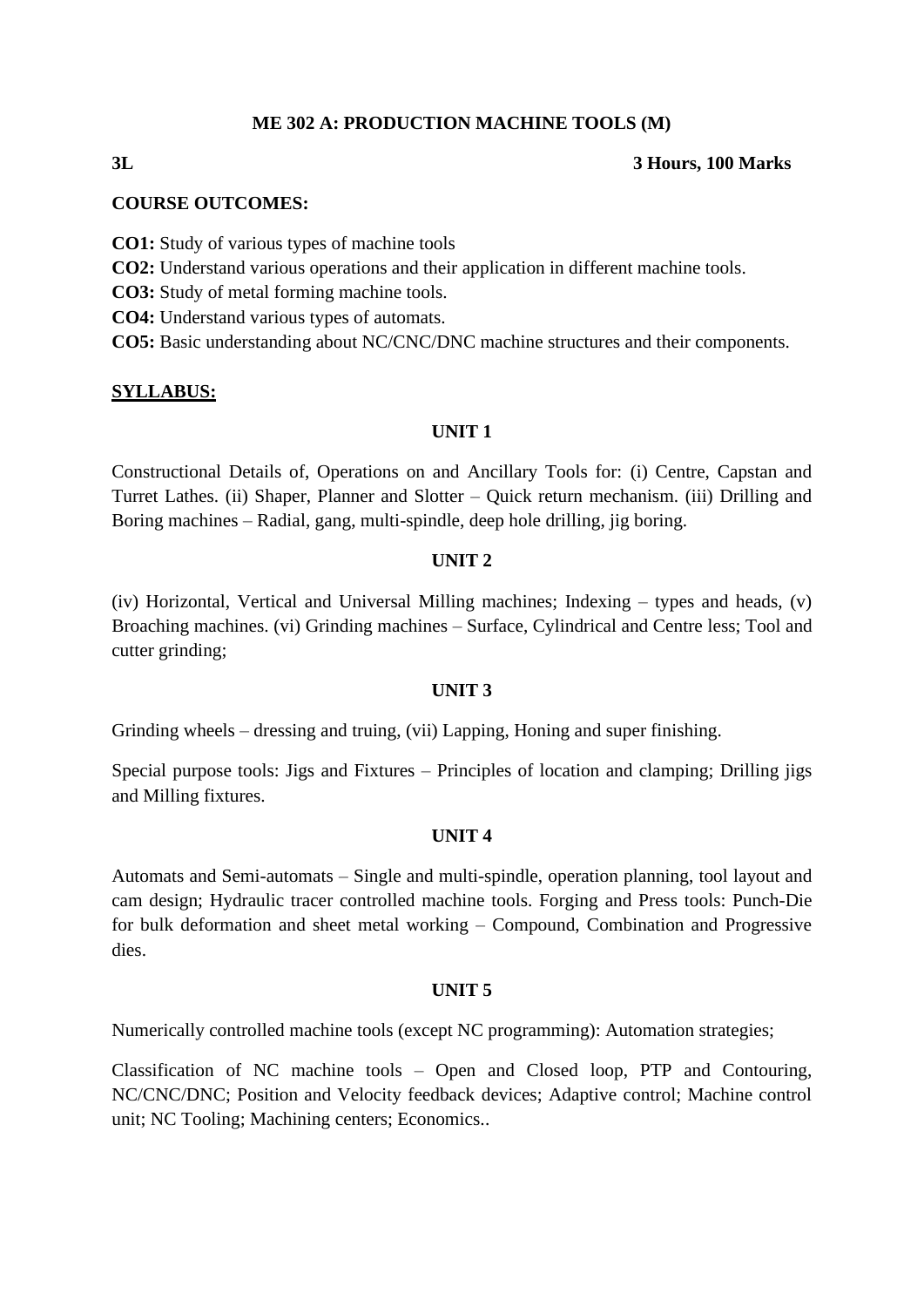#### **ME 303 A: INDUSTRIAL ORGANIZATION AND MANAGEMENT (M)**

## **3L 3 Hours, 100 Marks**

## **COURSE OUTCOMES:**

**CO1:** Understand, classify and distinguish different type of organizations.

**CO2:** Develop concepts about different type of theories used in scientific management.

**CO3:** To understand the concept of various financial statements and cost analysis in business organization.

**CO4:** Introduction to various human resource aspects in business organization.

**CO5:** Improveleadership qualities, accountability, authority and responsibility.

#### **SYLLABUS:**

### **UNIT 1**

Business Organization: Objectives of business; Formation and working of Sole proprietorship, Partnership, Private and Public limited company, Public sector undertaking, and Cooperative society.

#### **UNIT 2**

Management: Principles, Functions and Elements of Management; Historical development and Theories of management – contributions of Taylor (Scientific management), Fayol, Gilbreths, Mayo, Drucker, etc. Planning – Long-term and Short-term decisions; Organization structure and chart – Line and Staff relations and conflicts, Span of control, Authority and Responsibility, Delegation and Decentralization.

### **UNIT 3**

Organizational behavior – Formal and Informal organization; Motivation – Maslow's and Herzberg's theories; Direction; Communication; Leadership; Co-ordination; Control. Marketing Management: Functions; Product and Pricing strategies; Advertising and Sales promotion; Distribution channels; Marketing research, e-Business – Exports and Globalization

#### **UNIT 4**

Financial Management: Functions; Financial Statements – Profit and Loss account, Balance Sheet, Ratio analysis; Break even analysis and profit planning; Working capital, Capital budgeting – Investment appraisal criteria – Money-time relationship and Discounting.

## **UNIT 5**

Personnel Management: Functions; Manpower planning; Recruitment and Selection; Job specification and Job qualification; Training and Placement.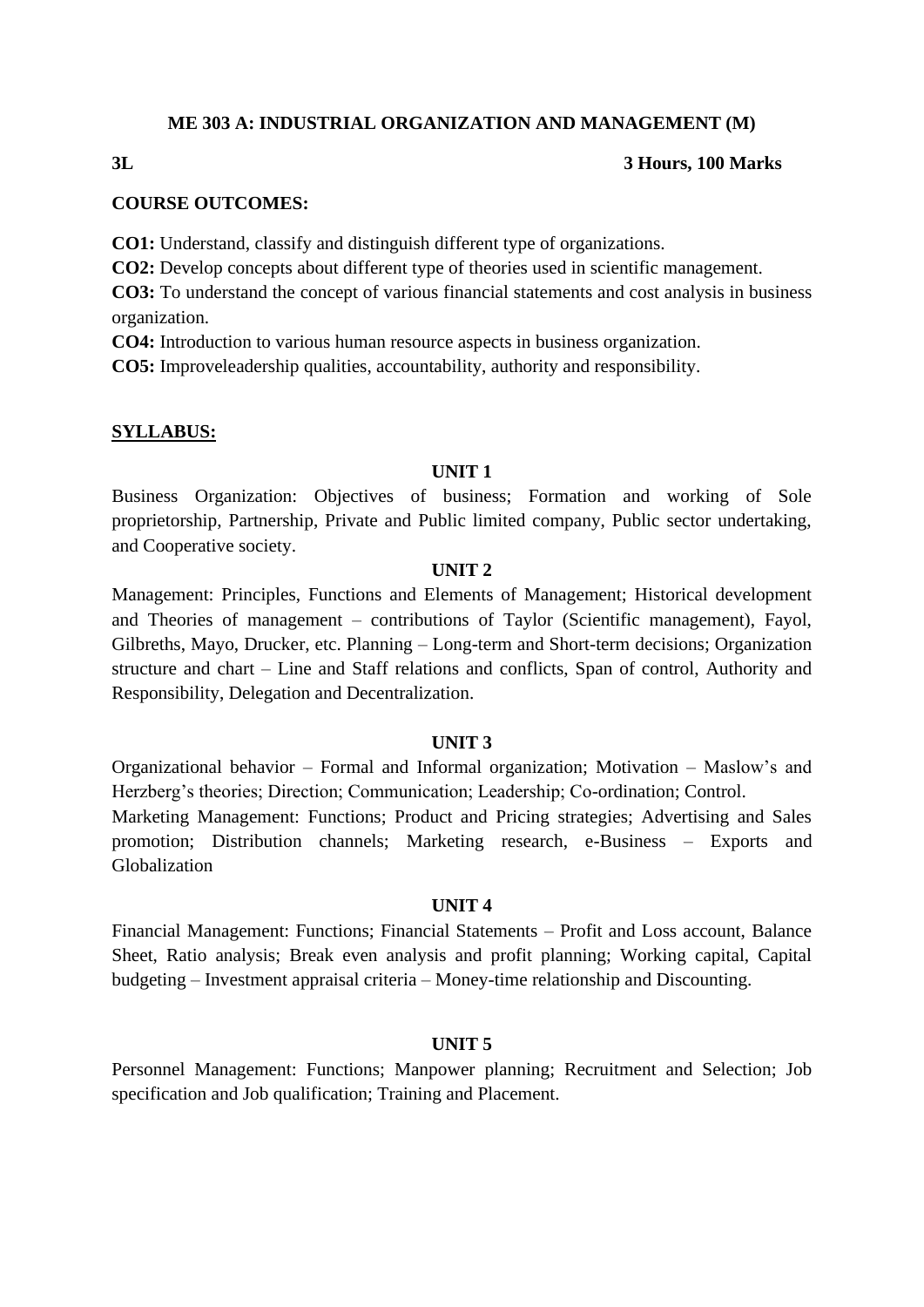#### **ME304 A: DYNAMICS OF MACHINES (M)**

#### **3L, 1T 3 Hours, 100 Marks**

#### **COURSE OUTCOMES:**

**CO1:** Utilize analytical, mathematical and graphical aspects of kinematics and kinetics of machines.

**CO2:** Analyze the position, velocity and acceleration of links of different slider crank mechanisms.

**CO3:** Understand the concept of flywheel and construct turning moment diagram.

**CO4:** Study and analyze the gear profiles and gear trains, evaluate gear tooth geometry and select appropriate gears for the required applications.

**CO5:** Analyze the balancing problems in rotating and reciprocating machinery.

#### **SYLLABUS:**

### **UNIT 1**

**Inertia Torque:** Inertia forces of a floating link and a link rotating about a fixed centre, Four-bar Mechanism, Combined static and inertia force analysis.

#### **UNIT 2**

Dynamics of slider crank mechanism; Displacement, velocity and acceleration of slider, Velocity and acceleration of connecting rod, Crank effort, dynamically equivalent Systems.

#### **UNIT 3**

**Flywheel and turning moment diagram:** Coefficient of fluctuation of speed and energy, Weight of flywheel, Flywheel applications.

#### **UNIT 4**

Gear: Definition and law of gearing, Velocity of sliding between two teeth in mesh, Involute and cycloidal profiles for gear teeth, Interference and its checking, helical, Spiral, bevel and worm gear

**Gear Train:** Simple, compound and epicyclic trains including Humpage's gear, Gear train Applications

#### **UNIT 5**

**Balancing:** Balancing of rotating masses in one and different planes, Balancing of reciprocating masses, Balancing of inline and V- engines, Balancing machines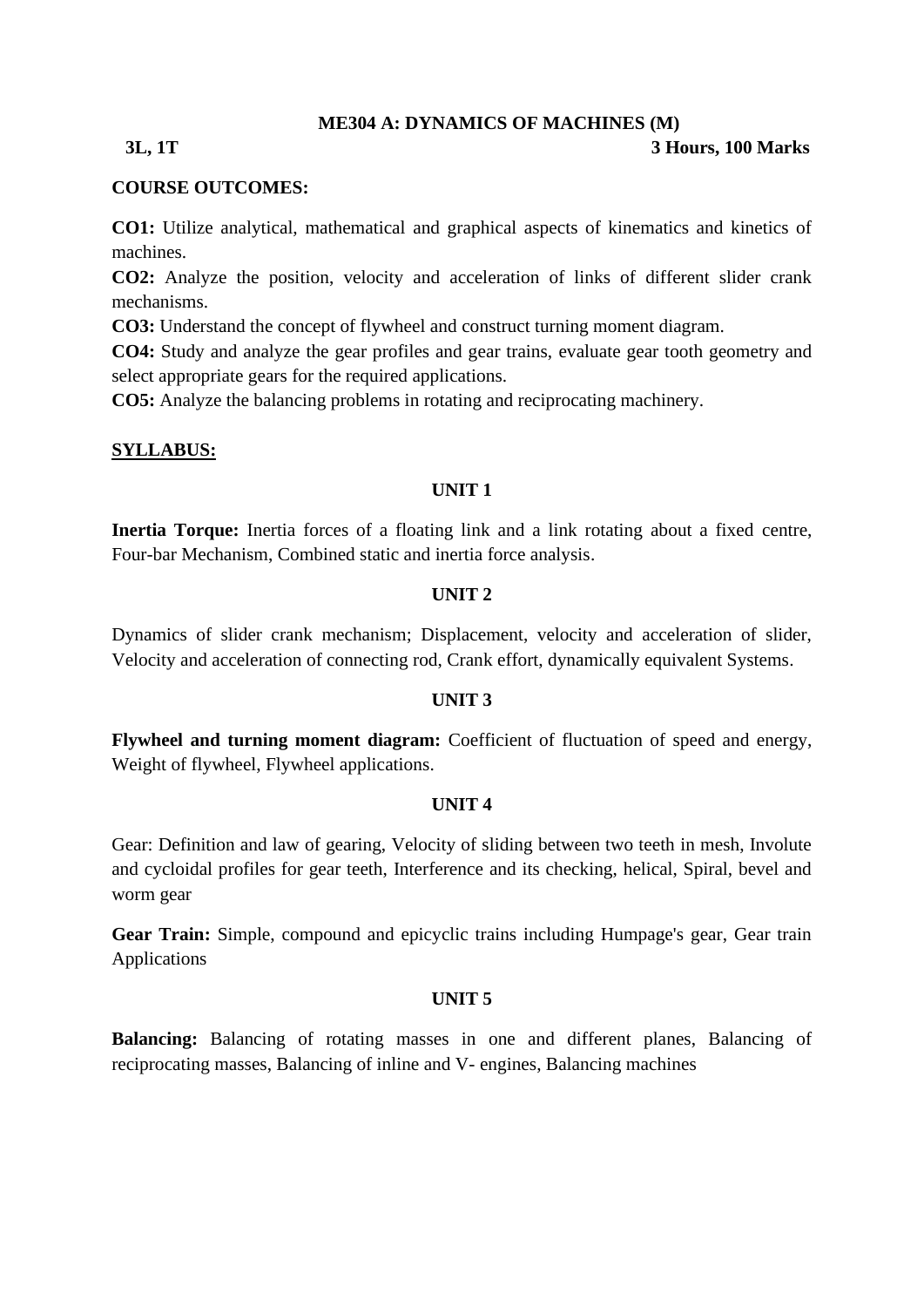## **ME 305 A: MACHINE DESIGN II (M)**

## **2L, 4P 3 Hours, 100 Marks**

## **COURSE OUTCOMES:**

**CO1:** Design the machine components subjected to compound stresses like line shaft.

**CO2:** Design of Power Transmission System: Rope and Chain drives

**CO3:** Formulate the design procedure for various gear design.

**CO4:** Solve the problem of designing the various screw motion mechanism.

**CO5:** Design the clutches and brakes.

## **SYLLABUS:**

### **UNIT1**

Design of components subjected to compound stresses: Line shaft

## **UNIT2**

Design of Power Transmission System: Rope and Chain drives, flat and V-belt drives

## **UNIT3**

Gear transmission systems using spur, helical, bevel and worm gears.

## **UNIT4**

Design of Screw motion mechanism: Screw jack, Togle jack, Lead screw, screw press etc.

### **UNIT5**

Design of clutches and brakes.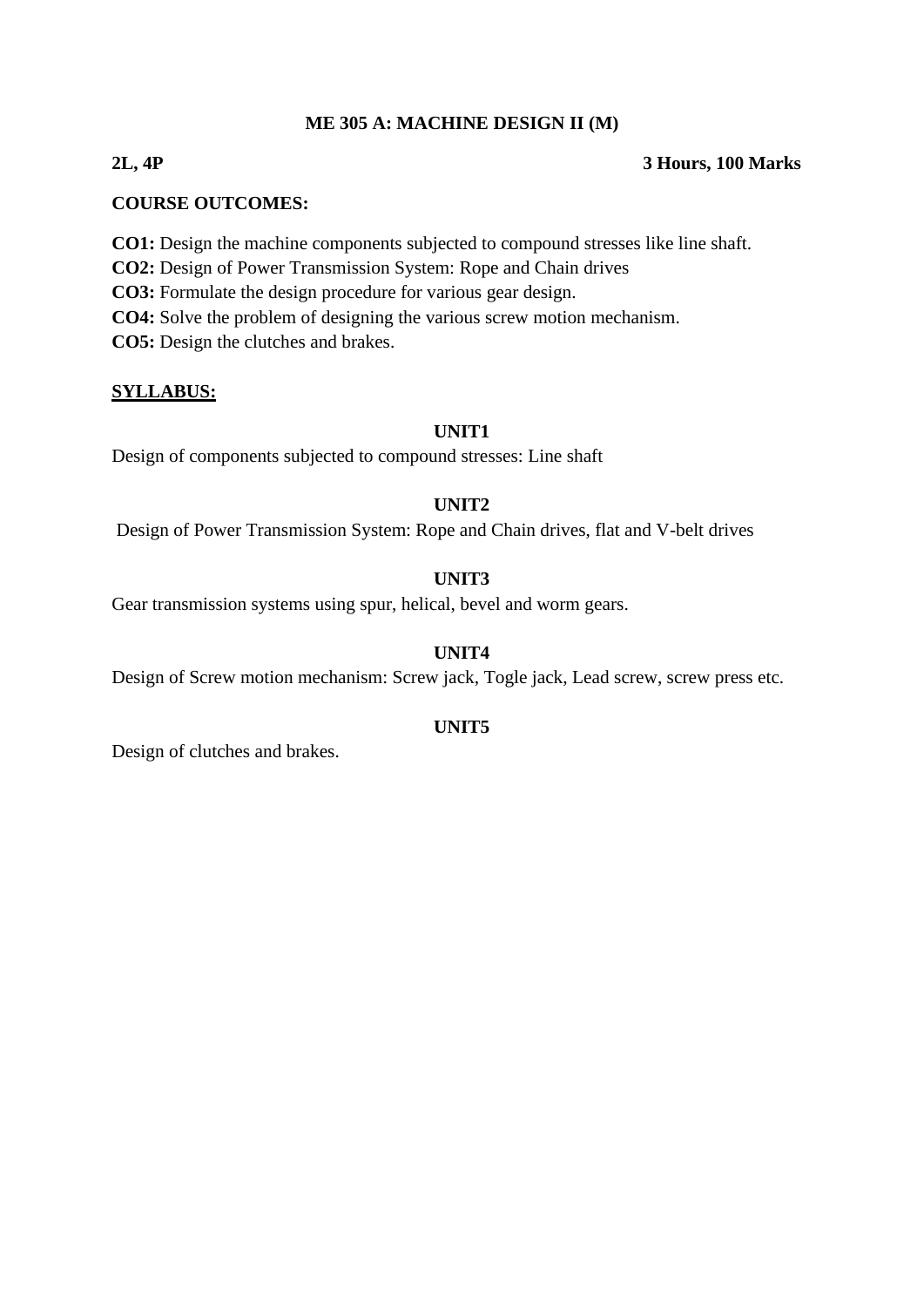## **ME-351 A: STEAM POWER ENGINEERING (M)**

## **3L, 1T 3Hours, 100 marks COURSE OUTCOMES:**

**CO1:** Understand the working of high pressure boilers used in steam power plants.

**CO2:** Understand design parameters of steam nozzle and critical conditions.

**CO3:** Classify the types and compounding of steam turbines.

**CO4:** Performance calculations of steam turbine and modified cycles.

**CO5:** Understand the working of different type of steam condensers and governors.

**CO6:** Understand the working of air pump, spray pond and cooling tower.

## **SYLLABUS:**

**Steam Generators:** High-pressure boiler, forced circulation, super critical pressure boiler,

Testing of boilers, heat balance sheet-problems involving combustion. Boiler draught: Natural draught, Height of chimney, artificial draughts and Fans.

**Steam Nozzles:** Steam flow through nozzles, type of nozzles, critical pressure, throat and exit areas for optimum discharge, friction effect, Super saturation phenomenon, Effect of variation of back pressure.

**Steam Turbines:** Types and classification. Impulse and reaction turbine, methods of reducing rotor speed, Flow of steam through turbine blading, blade sections and height; Velocity diagrams, stage and other efficiencies, condition for maximum efficiency of a single stage turbine, reheat factor, regenerative feed heating, bleeding, reheating and water extraction cycles, turbine characteristics and performance, principles of governing speed and emergency governors, Low pressure, exhaust, mixed pressure and back pressure turbines. Binary vapour cycles; Labyrinth packing.

**Condensers:** Types Description, calculations involving efficiency and cooling water requirements. Capacity of air pumps with and without air-cooling section. Cooling of circulating water; spray ponds and cooling towers.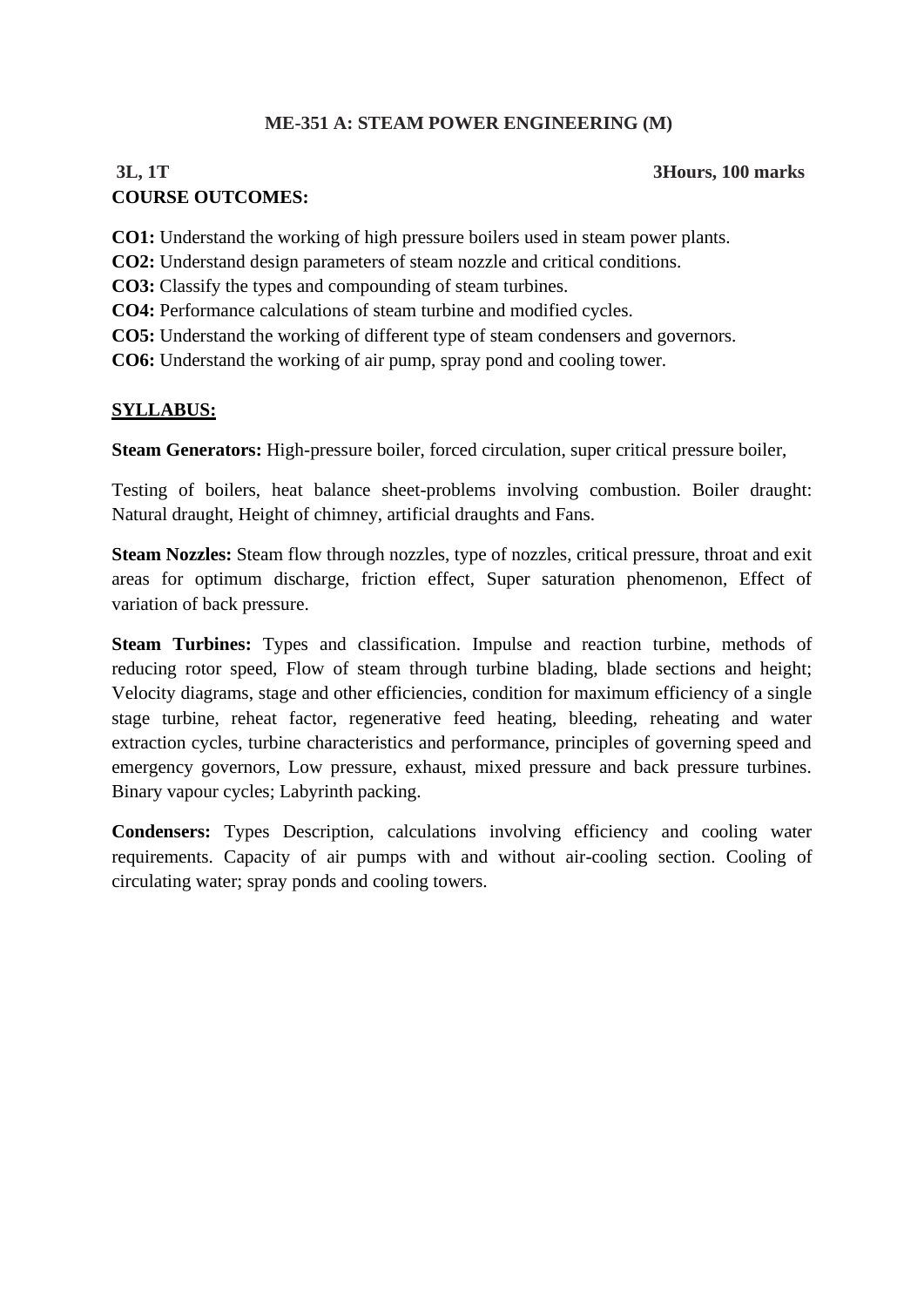#### **ME 352 A: METAL CUTTING AND METROLOGY (M)**

#### **3L 3 Hours, 100 Marks**

#### **COURSE OUTCOMES:**

**CO1:** Understand the different mechanism of chip formation in machining.

**CO2:** Illustrate the various machining processes such as turning, drilling, boring, shaping, slotting, milling and grinding.

**CO3:** Identify and suggest correct manufacturing process for particular application.

**CO4:** Apply the principle of different metrology instruments.

#### **SYLLABUS:**

#### **UNIT 1**

Metal Cutting: Machining operations – types, elements and cutting conditions; Theory of chip formation and chip flow – shear angle; Orthogonal and Oblique cutting; Geometry and designation of single point cutting tool, milling cutters, twist drill, broaches; Form tools.

**Merchant's Force Analysis:** Forces, Stresses and Power consumption in orthogonal cutting; Velocities, Strain (rate), Specific cutting energy; Measurement of cutting forces – Strain gauges and dynamometers.

#### **UNIT 2**

**Friction and Thermal Aspects:** Stick and Slip phenomenon; Heat generation; Measurement of cutting temperatures. Tool Wear: Location – Crater, Flank; Mechanism – Abrasion, Adhesion, Diffusion, Oxidation; Tool life – Taylor's equation; Effects of cutting parameters on forces, power and surface finish; Machinability; Economics of machining. Cutting Tools: Requirements; Materials and characteristics. Cutting Fluids: Functions; Materials and applications.

## **UNIT 3**

Metrology: Dimensional, Geometrical and Relative Co-ordination accuracy and precision of machined surfaces – Types of errors; Interchangeability; Standardization; BIS system of Limits, Fits and Tolerances; Tolerance analysis in manufacturing and assembly; Design of Limit gauges – Taylor's principle; Slip gauges and Angle measurement; Comparators – Mechanical, Electrical, Optical and Pneumatic.

#### **UNIT 4**

Measurement of flatness, parallelism and surface finish – Autocollimators, Optical Interferometry; Measurement of screw threads – Major, Minor and Effective diameters, Best wire size, Pitch, Angle; Measurement of gears – Pitch, Chord width, Run-out checking, Composite error checking; Machine tool metrology – Alignment tests.

#### **UNIT 5**

**Statistical Quality Control:** Implementation of quality at Policy, Design, Manufacturing and Installation stages; Assignable and unassignable causes of variability in quality; Control charts for Variables – , R, and Attributes – p, c; Acceptance sampling – OC curve, Single and multiple sampling plans; Total quality management; ISO 9000.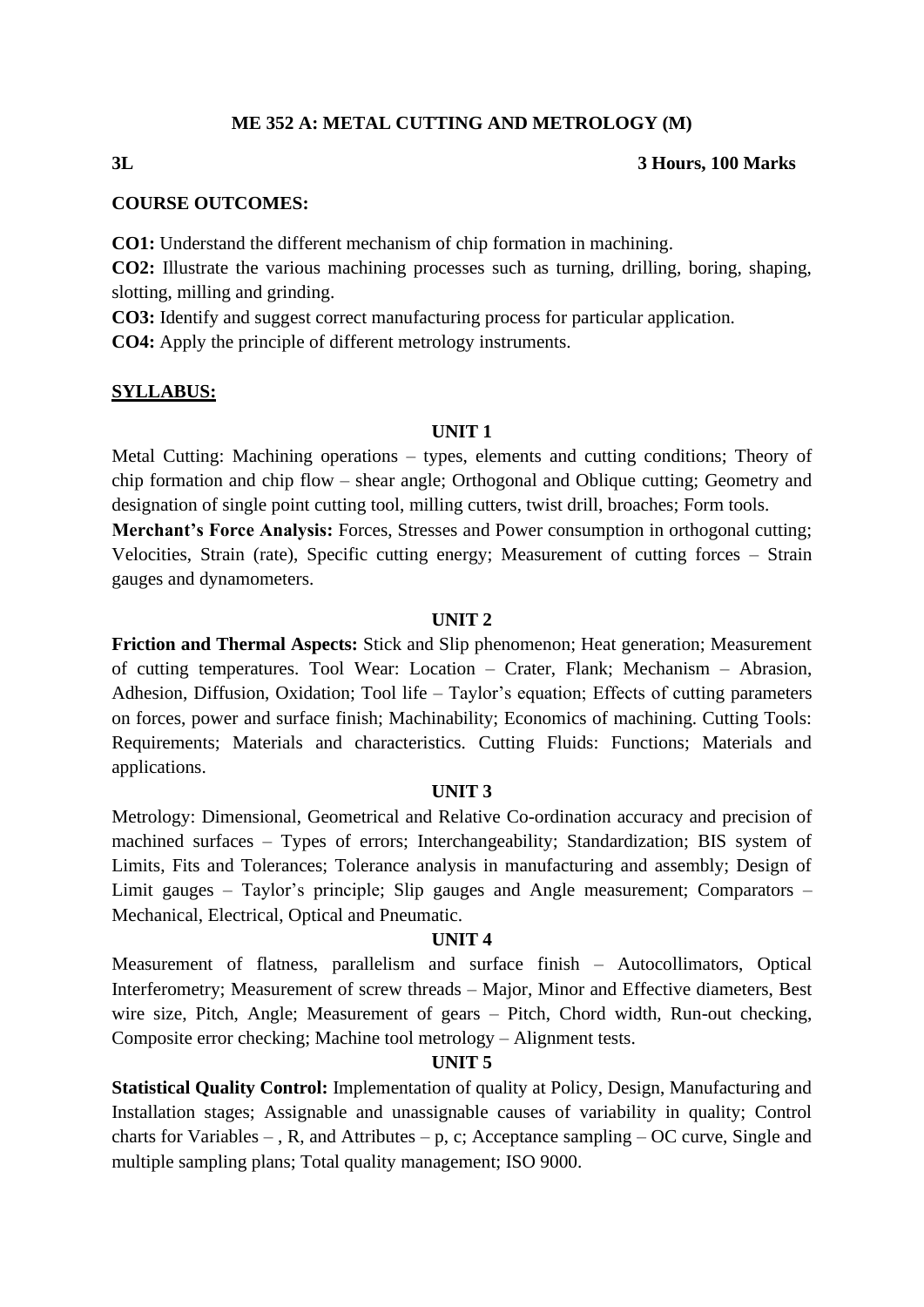#### **ME 353 A: INDUSTRIAL ENGINEERING (M)**

#### **3L 3 Hours, 100 Marks**

#### **COURSE OUTCOMES:**

**CO1:** To predict the demand of components by means of forecasting techniques.

**CO2:** To analyse various methods of costs and depreciation.

**CO3:** To develop the understanding and analyzing the reliability of the system.

**CO4:** To develop the concept of work study.

**CO5:** To develop the understanding of industrial wages and incentive schemes including industrial acts and legislation.

**CO6:** To control pollution and create better methods of industrial waste management

#### **SYLLABUS:**

#### **UNIT- 1**

Demand and Supply Analysis: Theory of supply and demand – Market structure, Equilibrium, Demand elasticities; Demand forecasting techniques – Qualitative, Regression, Correlation and Least Squares, Time series, Exponential smoothing; Make-or-buy decision.

#### **UNIT- 2**

Elements of Costing: Classification of costs – direct, indirect, labour, material, overheads, prime cost, factory cost; Allocation of overhead costs; Depreciation – Methods of computing; Standard costing; Budgets and budgetary control.

#### **UNIT- 3**

Value engineering: Value analysis; Product development – Product life cycle, Standardization, Simplification, Diversification. Reliability and Plant Maintenance: Maintenance policies – Preventive, Break-down, Corrective maintenance; Failure rate analysis – Hazard curve, System reliability; Economics of replacement – models.

#### **UNIT- 4**

Work study: Productivity; Method study; Recording techniques – various charts, diagrams, graphs; Micro and Memo motion study; Principles of motion economy; Work measurement – Time study, Work sampling, Synthetic data and Pre-determined motion time standards; Learning curve; Ergonomics.

#### **UNIT- 5**

Wages Payment: Job evaluation and Merit rating. Methods of wage payment – Time wages, Piece wages and Incentive schemes. Industrial Relations: Management-union relations; Trade union movement; Industrial disputes and methods of settling them – Conciliation, Arbitration, Collective bargaining, Workers' participation; Legal legislation and Acts; Labour welfare and safety; Pollution and Waste management.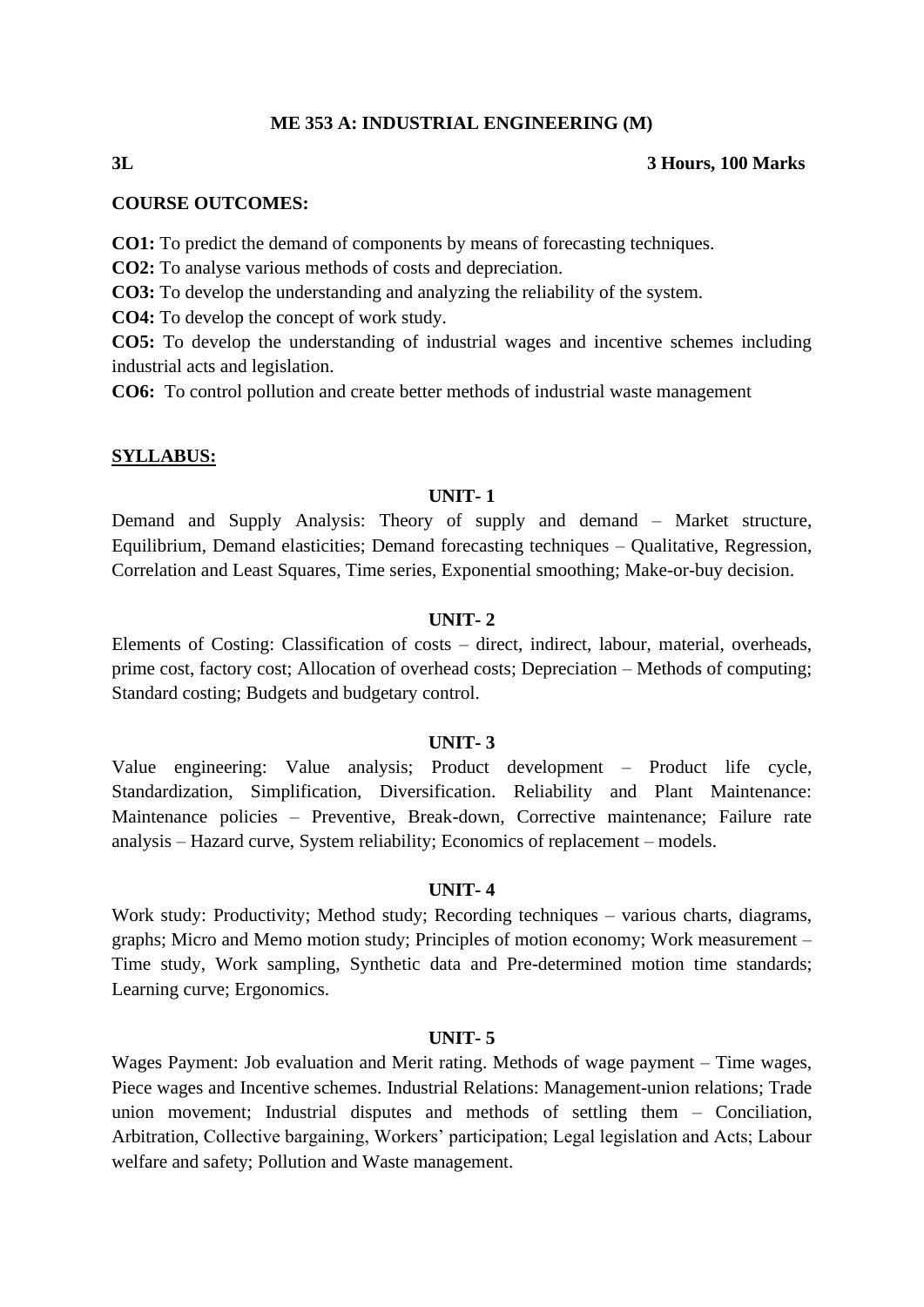## **ME 354 A: MECHANICAL VIBRATIONS (M)**

### **2L, 2T 3 Hours, 100 Marks**

### **COURSE OUTCOMES:**

**CO1:** Analyse free, damped vibration with single degree of freedom and Develop mathematical model of dynamic systems with single degree of freedom.

**CO2:** Analyse the forced vibration system.

**CO3:** Calculate natural frequency of torsional vibrational system and calculate the whirling speed of shaft.

**CO4:** Develop and analyse the mathematical model of dynamic systems (multiple degrees of freedom) with analogous electrical circuits.

**CO5:** Analyse mechanical system utilising concept of control system and Laplace transformation.

## **SYLLABUS:**

### **UNIT-1**

**Direct Stresses in Machine Parts:** Analysis of stress and strain. -Hooke's law, stress-strain diagram, Poisson's ratio, Modulus of elasticity, Relation between elastic constants **Simple stresses:** Tensile, compressive, shear, crushing and bearings criteria. Hoop stress in thin Cylindrical and spherical vessels subjected to internal pressure.

### **UNIT-2**

**Machine Members in Bending:** Theory of bending of straight and curved beams. Bending and shear stress distribution in beams. Shear force and bending moment diagrams. Moment of inertia of different machine element sections.

### **UNIT-3**

**Deflection and stiffness:** Macaulay's method, area moment method, numerical integration method and energy method. Numerical problems of line shafts under simple loading with pulleys, ears, flywheel etc. Brief introduction to analysis of shafts with three Supports.

### **UNIT-4**

**Machine Members in Torsion:** Introduction to torsion of circular solid and hollow sections. Angular deformation and strain energy.

**Stress in Slender Machines Members under axial Compressive Loads:** Analysis of long and short columns. Euler's theory and effect of end conditions on stresses. Empirical formulas.

### **UNIT-5**

**Machine Members subjected to Combined Loading:** Combination of axial, bending, and torsional stresses. Concept of principal stresses and planes. Mohr's circle of stresses. 2D state of strain, Plane stress and Plane strain conditions. Mohr's circle for strain. Theories of failure. Simple problems of line shaft.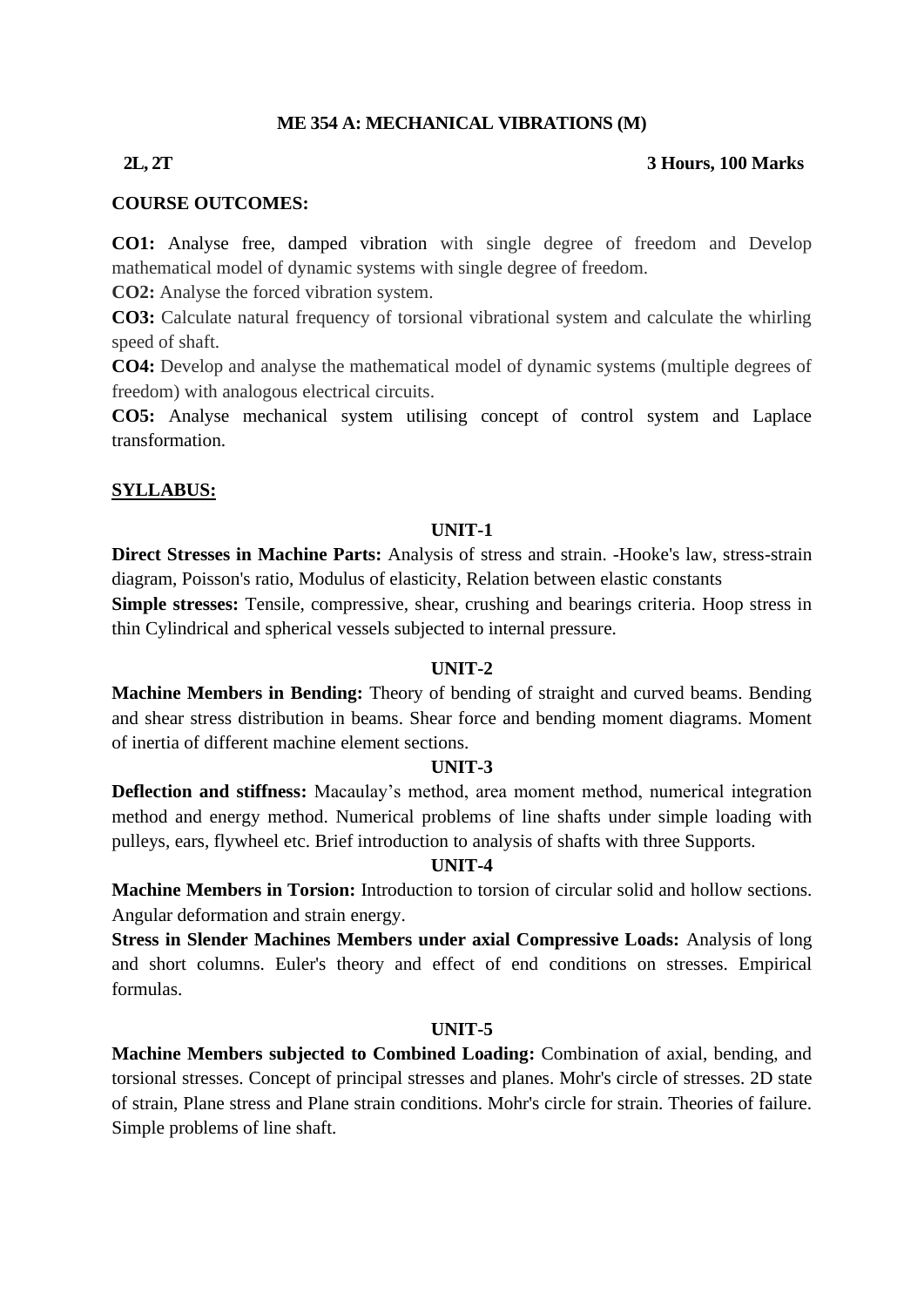## **ME 355 A: MACHINE DESIGN III (M)**

### **2 L, 4 P 3 Hours, 100Marks**

#### **COURSE OUTCOMES:**

- **CO1:** Classify various types of bearings and design a bearing according to the application.
- **CO2:** Illustrate the procedure of deigning the I.C engine components.
- **CO3:** Design the pressure vessels considering the influence of fatigue and creep.
- **CO4:** Design of flywheels and rotating discs.
- **CO5:** Make use of computer aided design for machine elements.

#### **SYLLABUS:**

## **UNIT1**

**Design of Bearings:** Journal, radial and thrust. Selection of ball and roller bearings

## **UNIT2**

**Design of components subjected to high temperature and pressure**: I.C. Engine piston, cylinder and cylinder head, crank shaft and connecting rod.

## **UNIT3**

**Pressure vessels:** Fatigue and creep considerations and Pipe-joints.

### **UNIT4**

Design of flywheels and rotating discs.

### **UNIT5**

Introduction to computer aided design of machine elements; line shafts. springs, gear, belts, pulleys and flywheels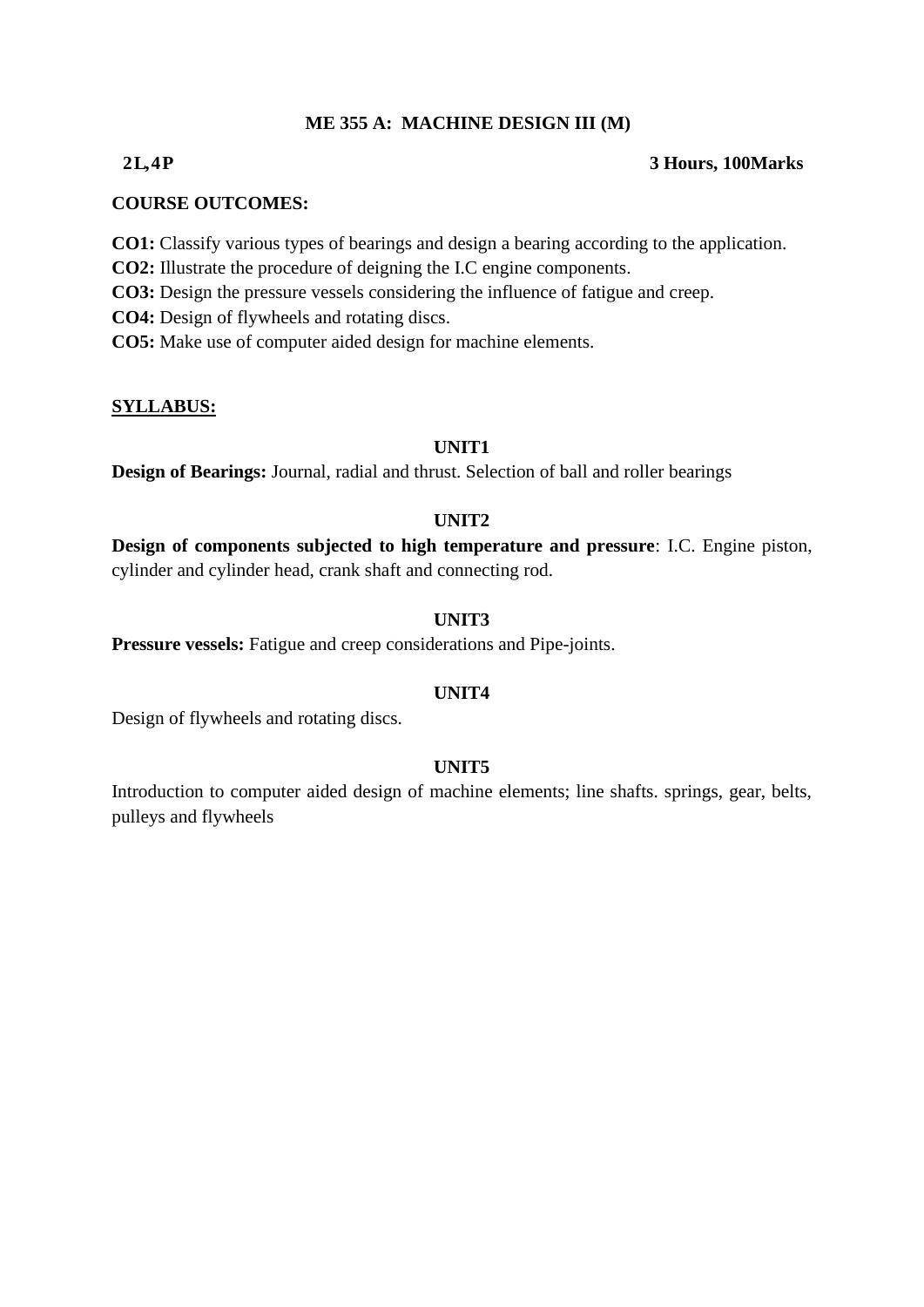## **ME-401 A: HEAT AND MASS TRANSFER I (M)**

### **3L, 1T 3Hours, 100 marks**

## **COURSE OUTCOMES:**

**CO1:** Understanding various modes of heat transfer and laws governing heat transfer rates.

**CO2:** Determine steady state one-dimensional heat conduction through plane and composite solids of different geometries.

**CO3:** Analyze heat transfer from extended surfaces of uniform cross sections.

**CO4:** Explain Lumped heat capacity analysis for transient heat conduction.

**CO5:** Understanding thermal radiation and laws of radiation heat transfer.

**CO6:** Analyze radiation heat exchange between different surfaces.

## **SYLLABUS:**

**Introduction:** Various modes of heat transfer, Fourier's, Newton's and Stefan Boltzman's Law, combined modes of heat transfer, overall heat transfer coefficient, resistance concept and electrical analogy.

**Conduction:** Thermal conduction in solids, liquids and gases, General differential equation of heat conduction in cartesian, cylindrical and spherical coordinates, thermal diffusivity, initial and boundary conditions.

**One dimensional steady state** heat conduction through plane wall, cylinder and sphere; Heat flow through composite plane walls, cylinders and spheres; Critical thickness of insulation.

**Heat transfer from fins** of uniform cross section, rectangular fin, Pin fin; efficiency and effectiveness of fins; errors in measurement of temperature in thermometric wells.

**Transient heat conduction** in solids with infinite thermal conductivity, lumped heat capacity systems, Biot number, Fourier number.

**Radiation:** Thermal radiation; monochromatic and total emissive power; absorptivity, reflectivity and transmissivity, black, gray and real surfaces; Plank's distribution law; Wein's displacement law; Stefan-boltzman's law; Kirchhoff's law.

**Radiative heat transfer** between black surfaces and gray surfaces; Heat transfer in the presence of re-radiating surfaces; Electric network method for radiation heat exchange to simple problems; Radiation shields; Shape factors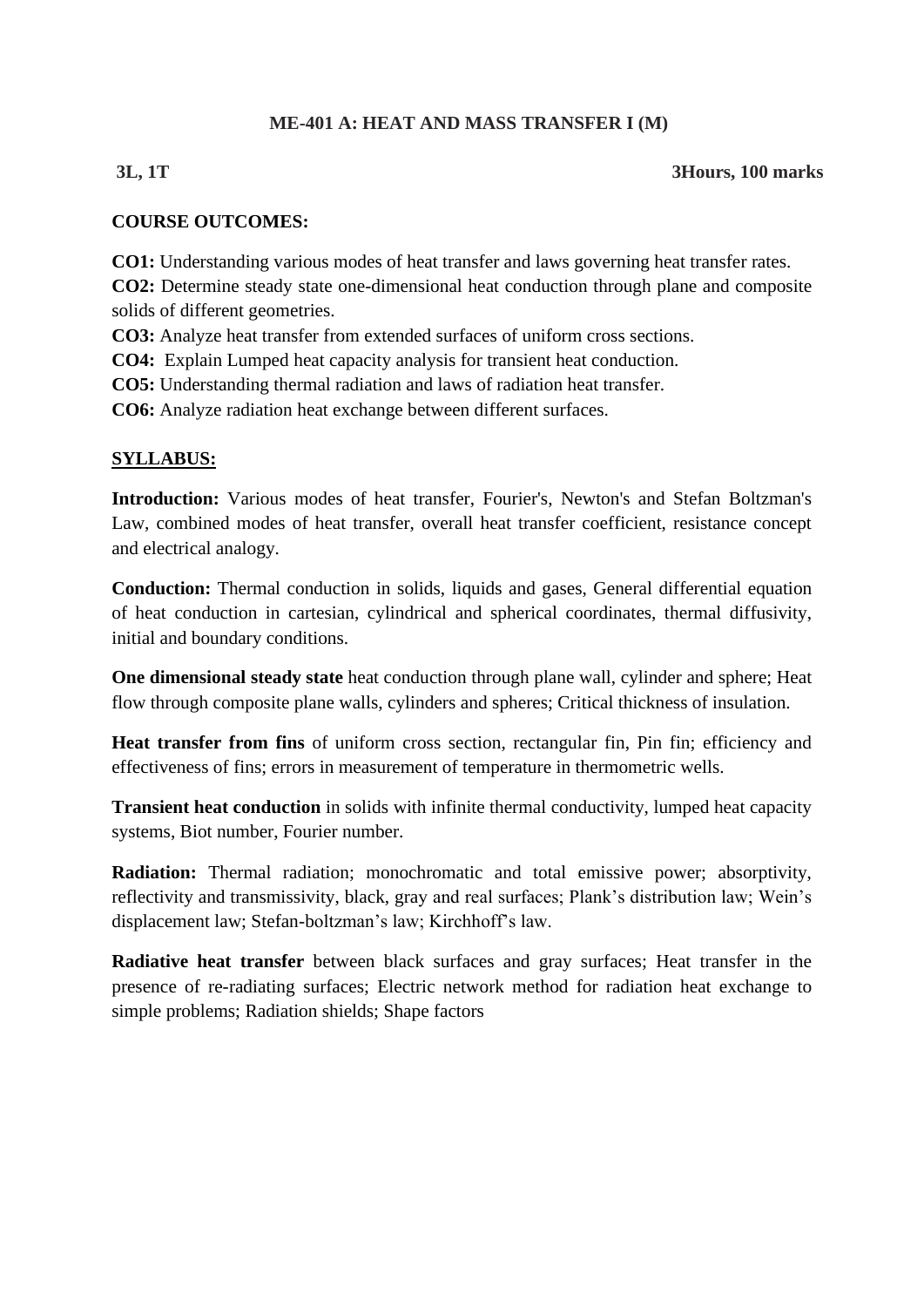## **ME-402 A: INTERNAL COMBUSTION ENGINES (M)**

## **3L, 1T 3Hours, 100 marks**

## **COURSE OUTCOMES:**

**CO1:** Understand combustion process, detonation, carburetion and fuel injection in S.I. engines.

**CO2:** Understand combustion process and knocking phenomenon in C.I. engines.

**CO3:** Testing the performance of I.C.Engines by various performance parameters and make heat balance sheet.

**CO4:** Understand the phenomenon of Supercharging, its methods and types in I.C. Engines.

**CO5:** Understand scavenging process and its methods for two strokes I.C. Engines.

**CO6:** Illustrate various norms related to air pollution from vehicular emission and methods of its control.

## **SYLLABUS:**

**S.I. Engines**: Deviation from the ideal cycle, combustion losses, flame development and propagation, effects of operating variable on detonation; Detonation rating of engine fuels, HUCR Dope, preignition combustion chambers, Mechanics of carburetion, MPFI systems, mixture requirement and combustion.

**C.I. Engines**: Stages of combustion, Diesel knock, effect of operating variables, knock rating of C.I. engine fuels, Cetane number; Effect of additives, combustion chambers. Requirements of fuel injection system and its mechanism, Fuel filters.

**Lubrication and Cooling:** Forced, splash, by-pass and direct, Blow by and crankcase dilution. Air and water cooling, Thermostatic control.

Performance and Testing: High speed indicators, various efficiencies, Morse Test and Willan's line; torque and mean effective pressure, performance and heat balance sheet, Measurement of volumetric efficiency, Effect of atmospheric condition on performance of I.C. Engines; Supercharging; high altitude problem of I.C. Engines, methods and types of supercharging; suitability of S.I. and C.I. Engines;

**Two-stroke Engines**: Advantages, Uniflow and loop scavenging. Reversed flow scavenging comparison of scavenging methods, Air capacity, scavenging Pumps.

**Air Pollution:** Vehicular emission, its norms, Causes and control of air pollution from diesel and petrol engines, catalytic converter.

Introduction to dual fuel and multi-fuel engines; free-piston engine and rotary combustion engine.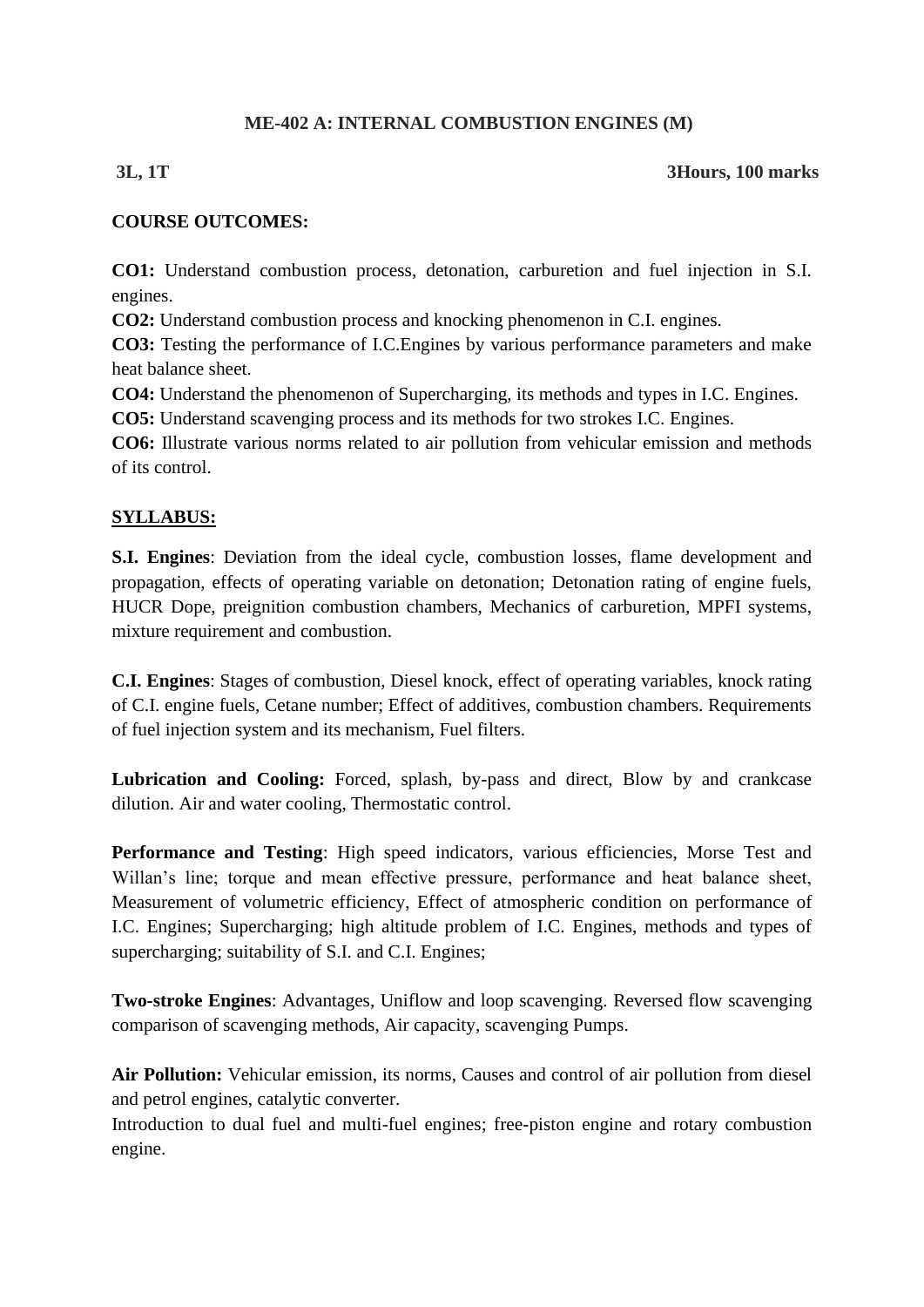## **ME-403 A: HYDRAULIC MACHINES (M)**

## **3L, 1T 3Hours, 100 marks**

## **COURSE OUTCOMES:**

**CO1:** Understand momentum equation, unit and specific quantities for hydraulic machines.

**CO2:** Classifying hydraulic turbines and analyze their performance characteristics.

**CO3:** To acquire knowledge of the hydroelectric power plants and their practical use.

**CO4:** Understand working of reciprocating pump and its performance parameters.

**CO5:** To classify the centrifugal pumps and understand its characteristics curves.

**CO6:** Analysis of various machines used for hydraulic power transmission.

## **SYLLABUS:**

**Introduction**: Application of the momentum and moment of momentum equations for flow through hydraulic machines, Euler's fundamental equation, Classification of hydraulic machines; Unit and specific quantities, specific speed of a turbine and a pump.

**Hydraulic Turbines**: Classification of water turbines; Pelton Impulse turbine, constructional details, velocity triangles, power and efficiency; Reactions turbines; Francis and Kaplan turbines, Constructional details, velocity triangles, power and efficiency, degree of reaction; draft tube and its types; Cavitation and its prevention, Thoma's cavitation factor; performance characteristics of Water turbines.

**Hydro Electric Power Plants**: Introduction, essential components of water power plants, classifications and their field of use

**Reciprocating Pumps:** Reciprocating pump, working principle, single acting and double acting, slip, coefficient of discharge, indicator diagrams, effect of friction and acceleration; theory of air vessel,

**Roto-dynamic Pumps**: Centrifugal pumps, classification, Vector diagrams, Specific speed, head, power and efficiency calculations, model testing, characteristic curves of centrifugal pump, priming of pumps, Selection of pumps, cavitation and abrasive wear of pumps.

**Miscellaneous Hydraulic Machines**: Gear pumps, vane pumps, air lift pump, jet pump and Hydraulic ram.

**Hydraulic Power Transmission**: Hydrostatic and hydro-kinetic systems, Hydraulic Press, hydraulic crane; theory of hydraulic couplings and torque converters.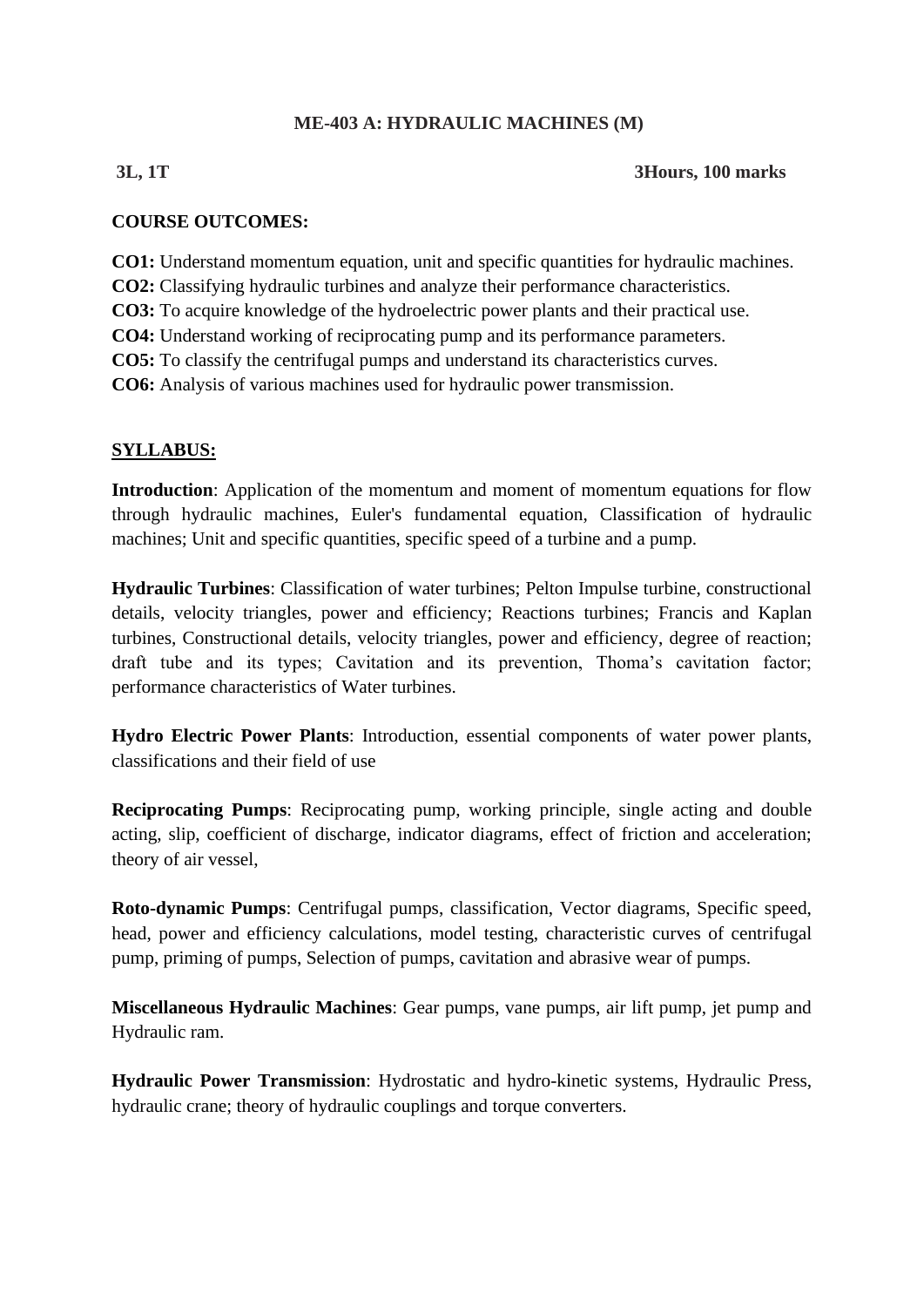### **ME 404 A: MANUFACTURING TRCHNOLOGY (M)**

#### **3L 3 Hours, 100 Marks**

#### **COURSE OUTCOMES:**

**CO1:** To study of plastic deformation criteria and power requirement.

**CO2:** To understand the various methods of plastic deformation.

**CO3:** To study modern machining methods and effect of their controlling parameter on MRR.

**CO4:** To analyse typical manufacturing processes for basic components like shafts, gears and threads.

**CO5:** To understand the structure of various computer controlled technology used in manufacturing technology.

**CO6:** To develop the ability to do NC and CNC programming.

#### **SYLLABUS:**

#### **UNIT – 1**

**Metal Working:** Metal behaviour in metal forming – Principal stresses and strains, Plastic deformation and Yielding criteria; Hot and Cold working; Friction and Lubrication in metal forming.

#### $\textbf{I} \cdot \textbf{I} \cdot \textbf{N} \cdot \textbf{I} = 2$

**Bulk Deformation Processes:** Forging – Open and Closed die, Impression, Drop, Upset and Press forging; Rolling – Flat and Shape rolling; Extrusion – Forward, Backward and Impact extrusion; Wire, Rod and Tube drawing. Sheet Metal Working: Cutting – Shearing, Blanking, Punching; Drawing; Bending; Spinning; High energy rate forming.

#### **UNIT - 3**

**Modern Machining Methods:** Classification; Abrasive and Water jet; Ultrasonic; Electrochemical; Chemical milling; Electric discharge; Plasma arc machining.

#### **UNIT - 4**

**Production of Machine Components:** Processes of producing Shafts; Threads – Chasing, Rolling, Dies and Taps, Milling, Grinding; Gears – Casting, Stamping, Rolling, Milling, Shaping, Hobbing, Shaving and Grinding.

## $UNIT - 5$

**Rapid Prototyping:** Techniques; Applications. Robotics and Mechatronics. Flexible Manufacturing Systems: NC part programming – Manual and Computer assisted (APT); Concept of flexibility; Computer integrated manufacturing systems.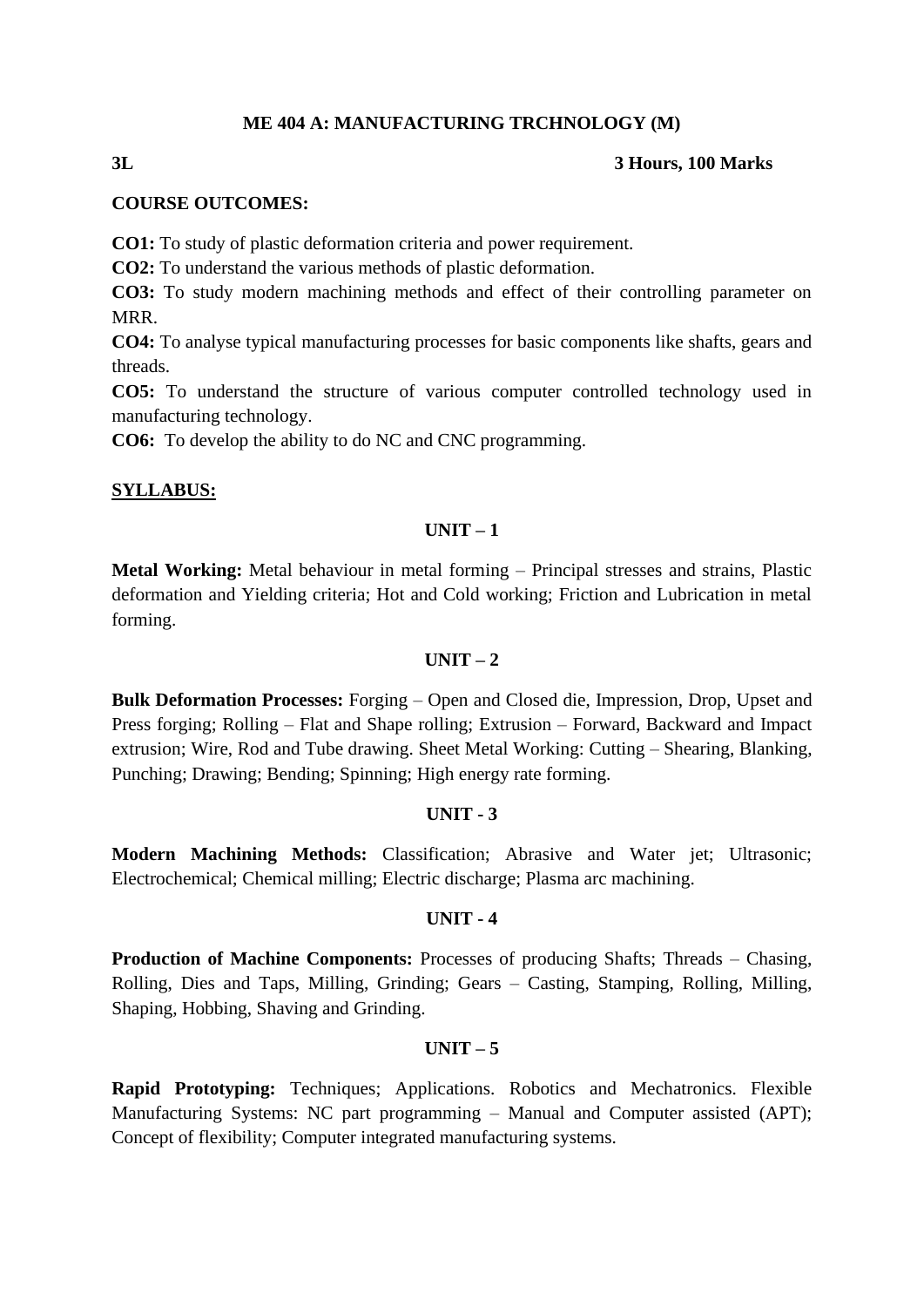#### **ME 405 A: OPERATIONS RESEARCH (M)**

#### **3L 3 Hours, 100 Marks**

# **COURSE OUTCOMES:**

**CO1:** Identify and Apply operations research techniques in industrial optimization problem.

**CO2:** Ability to formulate a real-world problem as a mathematical linear programming model.

**CO3:** Conduct sensitivity analysis and apply primal-dual relationship to analyze problem.

**CO4:** Application of linear programming to solve transportation problems.

**CO5:** Application of game theory to evaluate best strategy in decision making.

**CO6:** Learning and Analyzing various OR models like Inventory, Queuing, Assignment etc. and apply them for optimization.

#### **SYLLABUS:**

#### **UNIT 1**

**Operation research:** Characteristics; Scope; Methodologies; Modeling.

#### **UNIT 2**

**Linear Programming:** Problem formulation; Graphical and Simplex methods – Restricted or unrestricted variables, Equality or inequality constraints, Degeneracy, Alternative optima, Unbounded space and solution, Infeasibility; Duality – Primal-dual relationship; Sensitivity analysis – Changes in resource and contribution coefficients

#### **UNIT 3**

**Transportation and Assignment:** LP formulation; Transportation algorithm; Hungarian algorithm

**Game theory:** Pure and mixed strategies; Graphical solution; Dominance; LP formulation

#### **UNIT 4**

Inventory Control: Types of inventories; Relevant costs; Static inventory decisions under risk – Payoff, Opportunity cost, Expected value of perfect information; Uncertainty – decision criteria; Dynamic inventory models under certainty – EOQ with finite or infinite rate of replenishment, with or without shortages, price breaks; Probabilistic inventory models safety stocks, re-order levels; Selective control of inventories

### **UNIT 5**

**Queuing Theory:** Elements; Measures of performance; (M/M/1):(FCFS/∞/∞) model. Simulation: Monte Carlo technique; Applications to inventory and queuing situations. Elementry Concept of CPM and PERT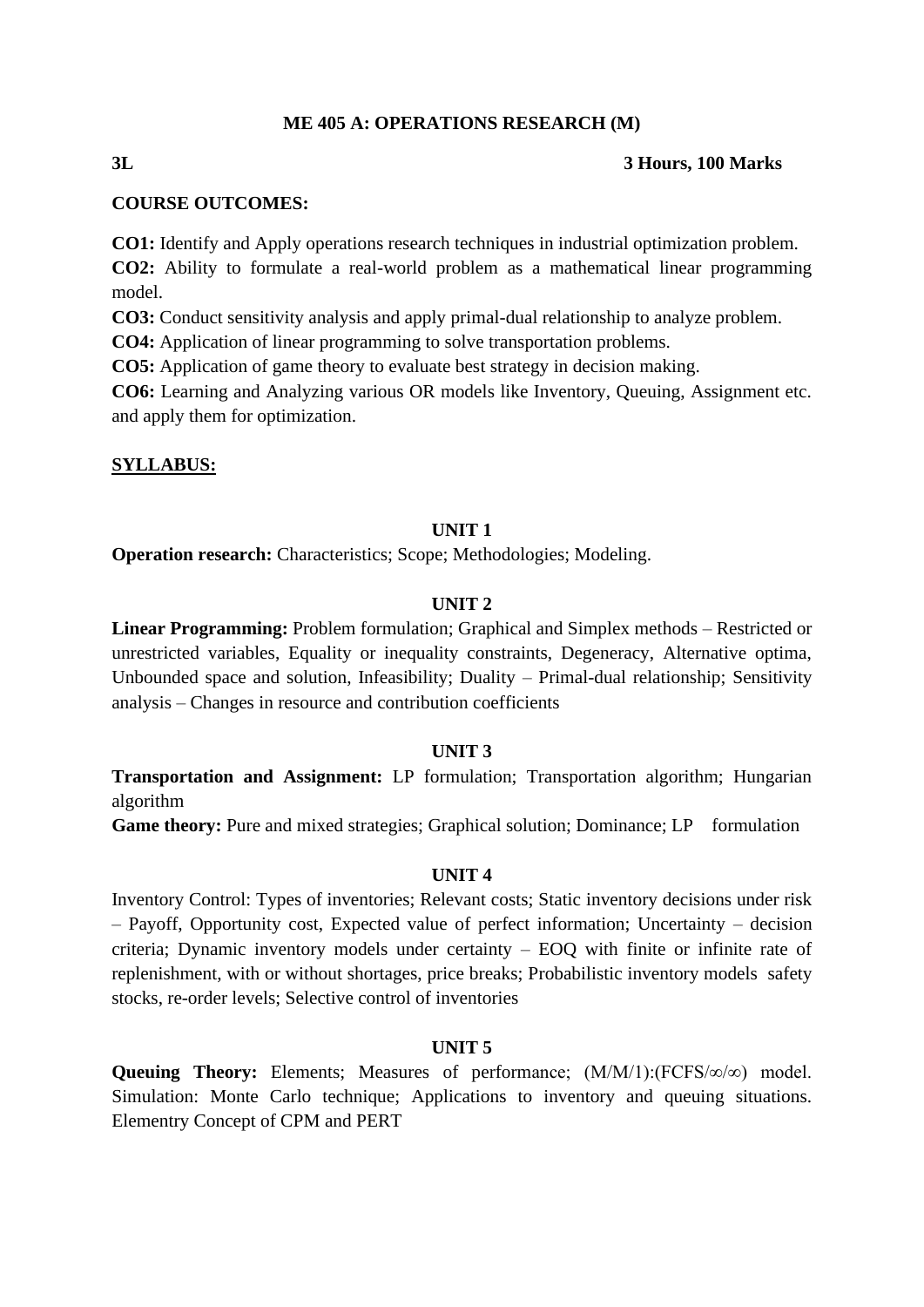#### **ME424 B: DESIGN ENGINEERING (M**)

### **3 P 100 Marks**

### **COURSE OUTCOMES:**

**CO1:** Understand the theory of optimization methods and algorithms developed for solving various types of optimization problems.

**CO2:** Able to do comprehensive design of Machine tool/ I.C. engine/ Heat transfer equipment.

#### **SYLLABUS:**

**Optimization Aspect in Design:** Design variables, constraints, objective function and variable bounds. Analytical and numerical methods of optimization, search algorithms for unconstrained and constrained problems. Computer Aided optimum design for minimum cost, strength, rigidity, reliability etc.

Application of Finite Element Method

Design Projects: A comprehensive design of one of the following: (i) Machine Tool (ii) I.C. Engine (iii) Heat Transfer Equipments.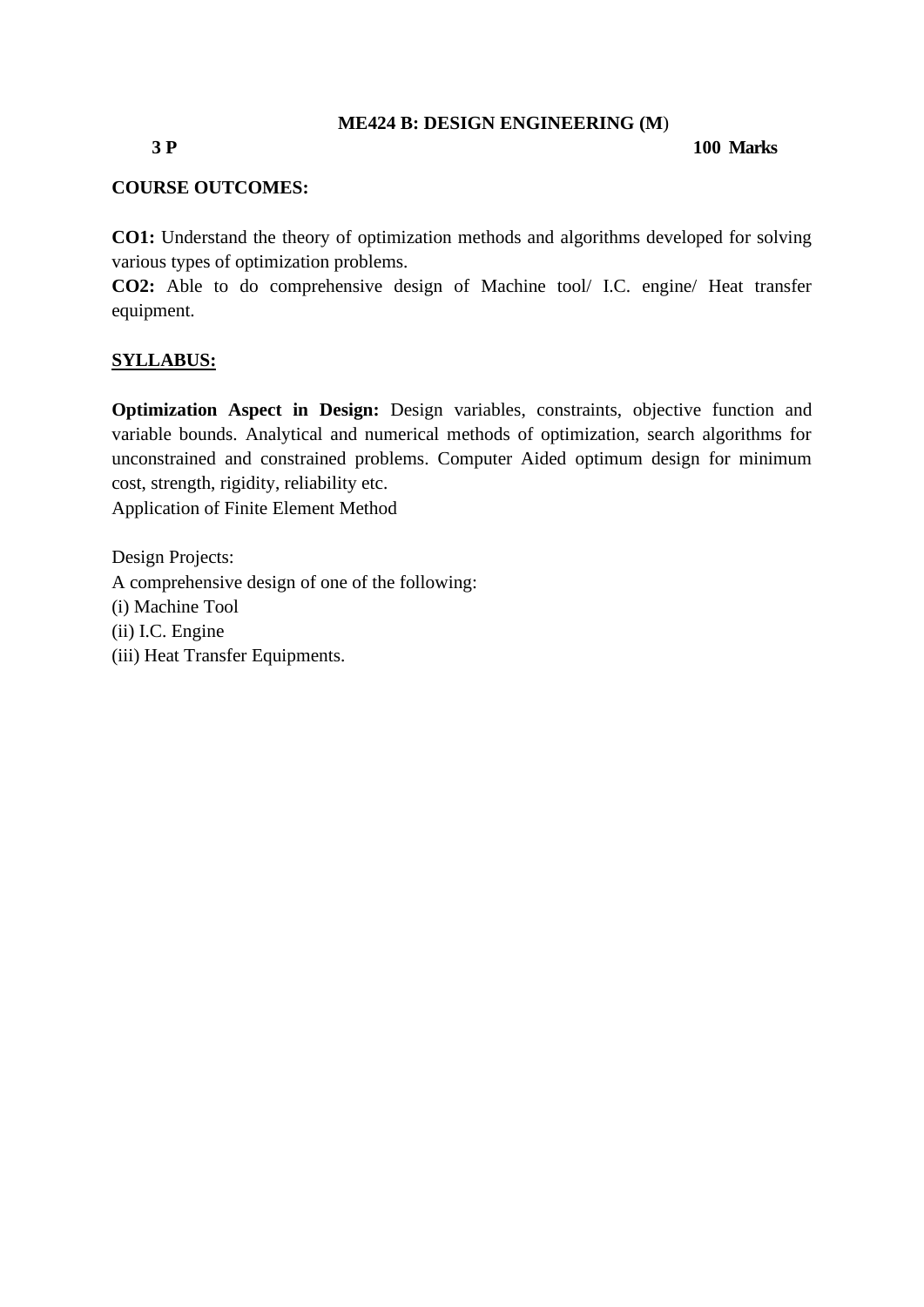# **ME-451 A: HEAT AND MASS TRANSFER II (M)**

### **3L, 1T 3Hours, 100 marks**

### **COURSE OUTCOMES:**

**CO1:** Utilize dimensional analysis to illustrate functional dependence of dimensionless numbers on free and forced convection heat transfer.

**CO2:** Understand conservation equations for convective heat transfer in simple geometries.

**CO3:** Make use of empirical relations to determine free and forced convection heat transfer.

**CO4:** Classify and understand condensation and boiling heat transfer phenomenon.

**CO5:** Classify heat exchangers and analyze their performance using LMTD/€-NTU method.

**CO6:** Understand diffusion and convective Mass transfer and its non-dimensional correlations.

### **SYLLABUS:**

**Fundamentals of convective heat transfer:** Free and forced convection, local and averaged heat transfer coefficient, continuity, momentum and energy equations; development of hydrodynamic and thermal boundary on a flat plate and in a circular tube;

**Convection (Forced):** forced convection on a flat plate and in a circular tube; Simple Reynolds analogy, Dimensional analysis of forced convection, Empirical relationships for forced convection.

**Convection (Natural):** Dimensional analysis of natural convection, Empirical relationships for natural convection.

**Convection with phase-change:** Description of condensing flow, film and dropwise condensation; Fundamentals of boiling heat transfer, pool boiling and forced convection boiling; Empirical relationship for convection with phase change.

**Heat Exchangers:** Types of heat exchangers, overall heat transfer coefficient, Fouling factor, Logarithmic mean temperature difference (LMTD) and Effectiveness-NTU methods of heat exchanger analysis for parallel and counter-flow heat exchangers.

**Introduction to Mass Transfer:** Mass and mole concentrations, molecular diffusion, eddy diffusion, Molecular diffusion from an evaporating fluid surface; Mass transfer in laminar and turbulent convections, Reynolds's analogy, non-dimensional correlations for convective mass transfer.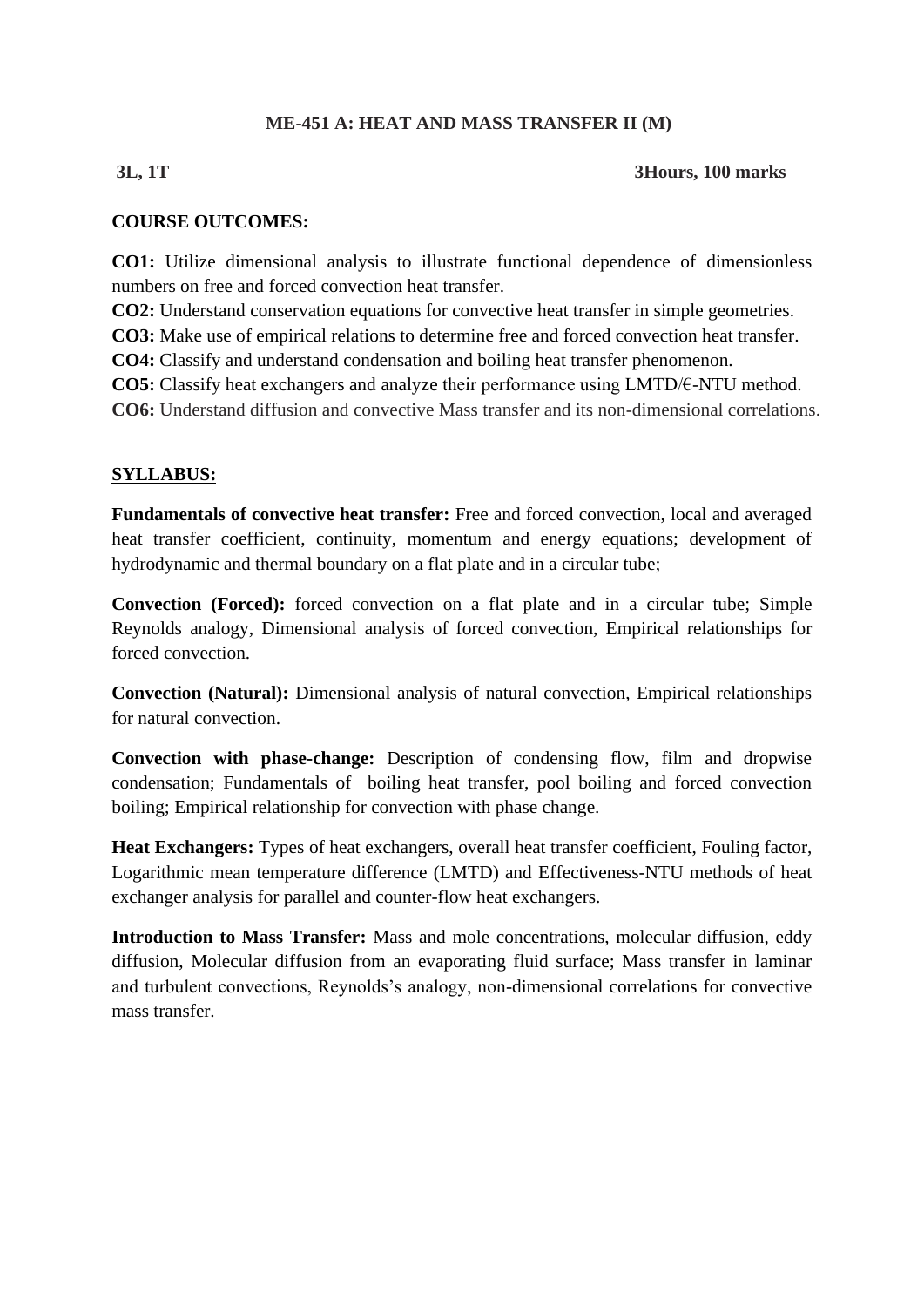### **ME-452 A: GAS DYNAMICS AND GAS TURBINES (M)**

### **3L, 1T 3Hours, 100 marks**

### **COURSE OUTCOMES:**

**CO1:** Understanding the phenomenon of compressible fluid flow and its governing equations.

**CO2:** Analyze various modifications of the gas turbine cycle for work ratio and efficiency.

**CO3:** Analyze various losses in the gas turbine component and effect on turbine performance.

**CO4:** Performance analysis calculations of turbojet, turbofan and turboprop engines.

**CO5:** Understand the basics of rocket propulsion and various propellants used.

**CO6**: Understanding centrifugal and axial flow compressors and carry out their performance calculations.

# **SYLLABUS:**

**Gas Dynamics:** Integral equation of conservation of mass, momentum and energy as applied to control volumes; speed of sound, Mach-number values, stagnation properties, one dimensional flow equation, isentropic flow of perfect gas, area velocity relationship, critical conditions, isentropic flow through converging and converging diverging nozzles, effect of friction on nozzle performance, Normal shock, formation of shock waves, governing equations, Fanno line and Rayleigh line.

**Gas Turbines:** Joule cycles, Atkinson cycle, Ericsson cycle, Deviation from ideal cycle, Gas Turbine cycles with multistage compressions, Reheating, regeneration and intercooling; pressure losses in heat exchangers and combustion chamber, Combustion chamber requirements, component and overall efficiencies, and velocity ratio, turbine performance, losses.

**Jet Propulsion:** Turboprop engine, turbojet-engine, Introduction to rocket, Types of rockets, solid propellant and liquid propellant rockets. Types of propellants, Propulsion efficiency.

**Rotary Compressors:** Types, impeller configuration, determination of main dimensions and vane angles for centrifugal and axial flow compressor, ideal forces on blade element, lift and drag, blade efficiency, pressurized power input.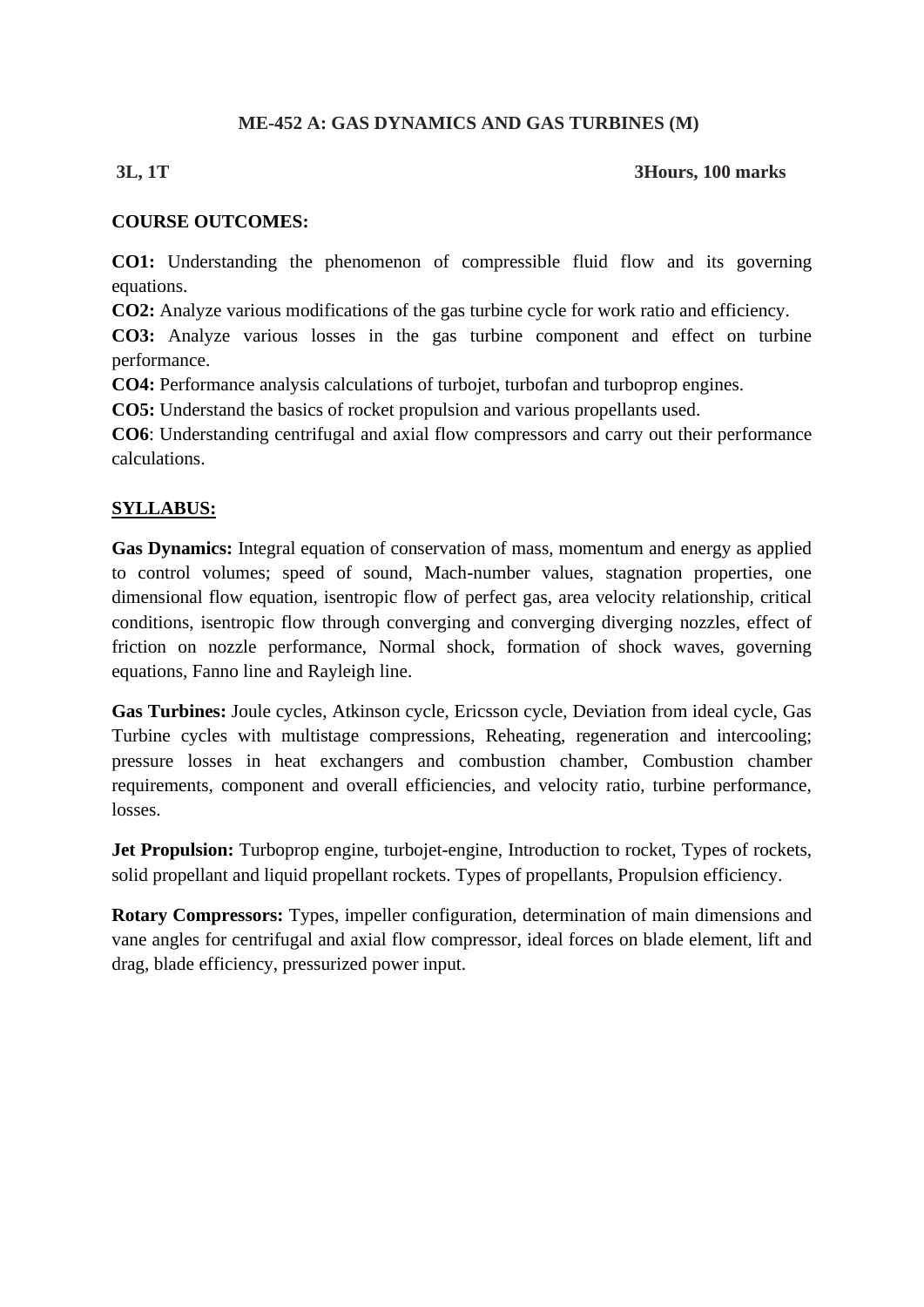# **ME 453 A: POWER GENERATION (M)**

### **3L 3 Hours, 100 Marks**

### **COURSE OUTCOMES:**

**CO1:** Understand the need and current status of power generation in India.

**CO2:** Study layout and various components of steam power plant and its commissioning.

**CO3:** Classify nuclear reactors; fuel used, its handling and safety issues.

**CO4:** Understand the economics of power generation and compare operating cost of various power plants.

**CO5:** Understand various factors involved in power generation in the power plants.

**CO6:** Study various renewable energy sources, their utilization and current status.

### **SYLLABUS:**

**Introduction**: Sources of energy and electrical power generation; Growth in power demand, present status, principal types of power plants and their future possibilities, national power grid concept.

**Steam Power Plant**: Site selection, plant layout; Fuel supply, storage and handling; Selection of high pressure boilers; Pulverizing mills, mechanical stokers; Modern fuel furnaces and fluidized bed combustion; Ash handling and dust collectors; Commissioning and testing of steam power plant. Air Pollution.

**Diesel Power Plant**: Specific applications; Engine selection and operational performance.

**Nuclear Power Plant**: Elementary concept of nuclear fission and power generation; Site selection, type of nuclear reactors: BWR, CANDU, gas-cooled, liquid-metal cooled breeder reactors; Nuclear fuel production and handling; Radiation shielding, radio-active waste disposal and safety aspect.

**Power Plant Economics**: Plant investment: fixed, operational and maintenance costs; Selection of power plant equipment's: boilers, prime movers, size and number of power generating units, economical load sharing; Comparison of operating cost per kW of thermal, hydel and nuclear power plants; Different systems of charging the consumer; Load prediction and curves, influence of load factor, capacity factor, utilization factor and diversity factor on power plant location.

**Renewable Energy Sources of Power Generation**: Introduction to solar energy and its utilization, solar cells; Thermo-electric and thermo-ionic devices; Fuel cells; Magnetohydrodynamics energy conversion; Geothermal, tidal and wind power plants; and their present status.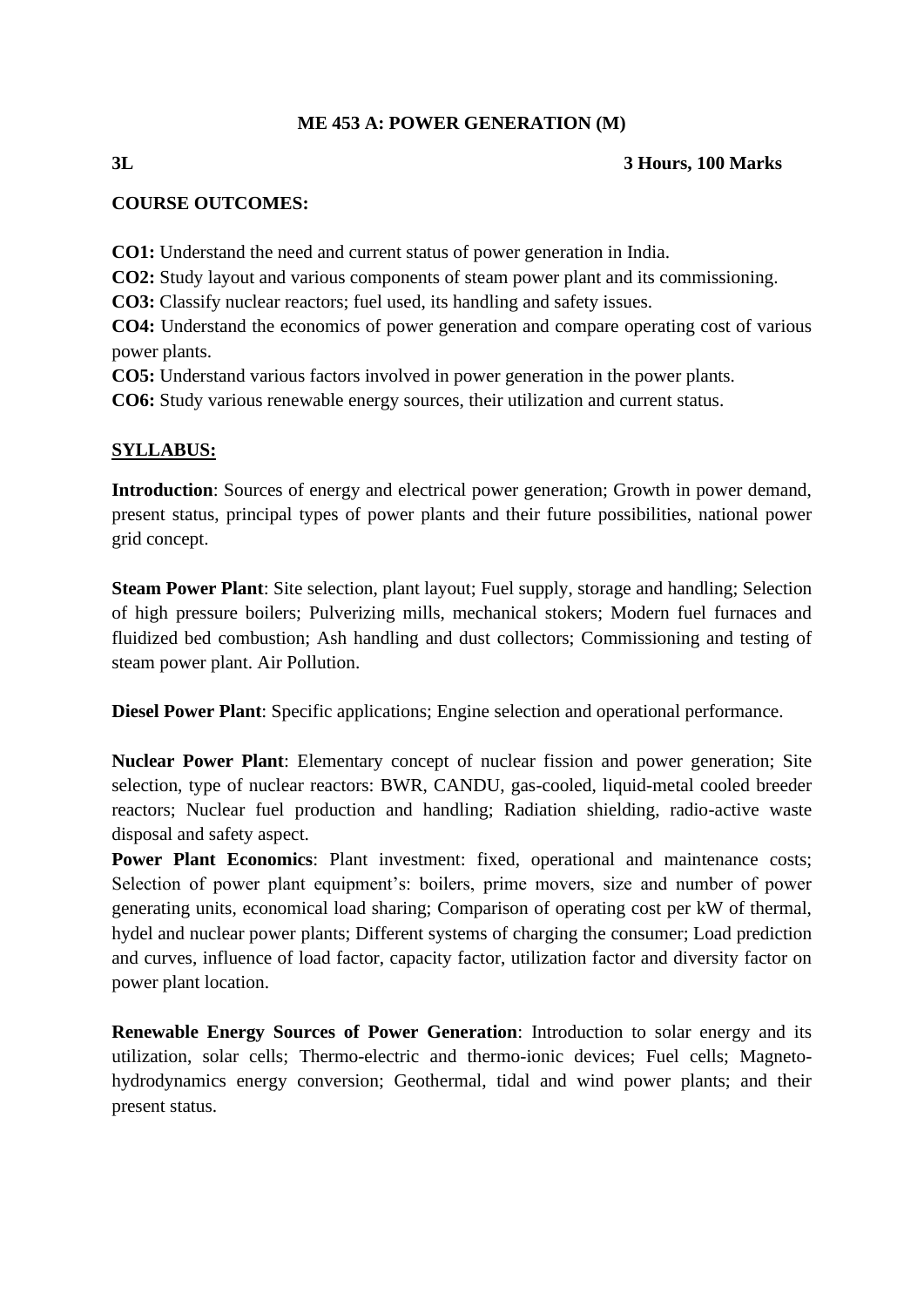#### **ME 454 A: PRODUCTION AND OPERATIONS MANAGEMENT (M)**

#### **3L, 1T 3 Hours, 100 Marks**

#### **COURSE OUTCOMES:**

**CO1:** Identify the types of plant layouts and material handling techniques in manufacturing. **CO2:** Demonstrate the knowledge of operation plant and controlling production.

**CO3:** Application of various Materials Requirement Planning models, scheduling and planning of material flow (including the analysis of various lot-sizing techniques and order policies.

**CO4:** Learn the concepts of group technology, automation, FMS and CAD/CAM.

**CO5:** Make management level decisions within a manufacturing environment including operations management, supply chain management and lean manufacturing.

#### **SYLLABUS:**

#### **UNIT 1**

**Production System:** Inputs, Outputs, Value addition, Control feedback, External factors; Goods and Services; Decisions in POM; Types of production systems – Characteristics, Design, Operational control; Historical evolution.

#### **UNIT 2**

**Plant Engineering:** Location: Major factors influencing the location of an industry and choice of site; Qualitative and Quantitative methods. Plant Layout: Principles; Techniques for recording Material flow pattern, Types – Product, Process, Fixed, Cellular; Computer software. Materials Handling: Functions; Relationship with plant layout, Types of equipment – Selection; Automated material handling – Transfer lines, Robots and AGVs.

#### **UNIT 3**

Planning and Control of Mass Manufacturing: Industrial applications; Assembly line balancing. Planning and Control of Batch Processing: Optimal batch size; Aggregate production planning; Master production scheduling; Material requirement planning; Capacity requirement planning. Planning and Control of Job-Shop System: Scheduling and Sequencing heuristics; Gantt chart. Planning and Control of Project: CPM and PERT

#### **UNIT 4**

Modern Production Concept: Group technology – Part families, Product flow analysis; CAD-CAM integration; Computer aided process planning – Retrieval, Generative; Just-in-time manufacturing – Kanban system; Supply chain logistics and management; Agile and Lean manufacturing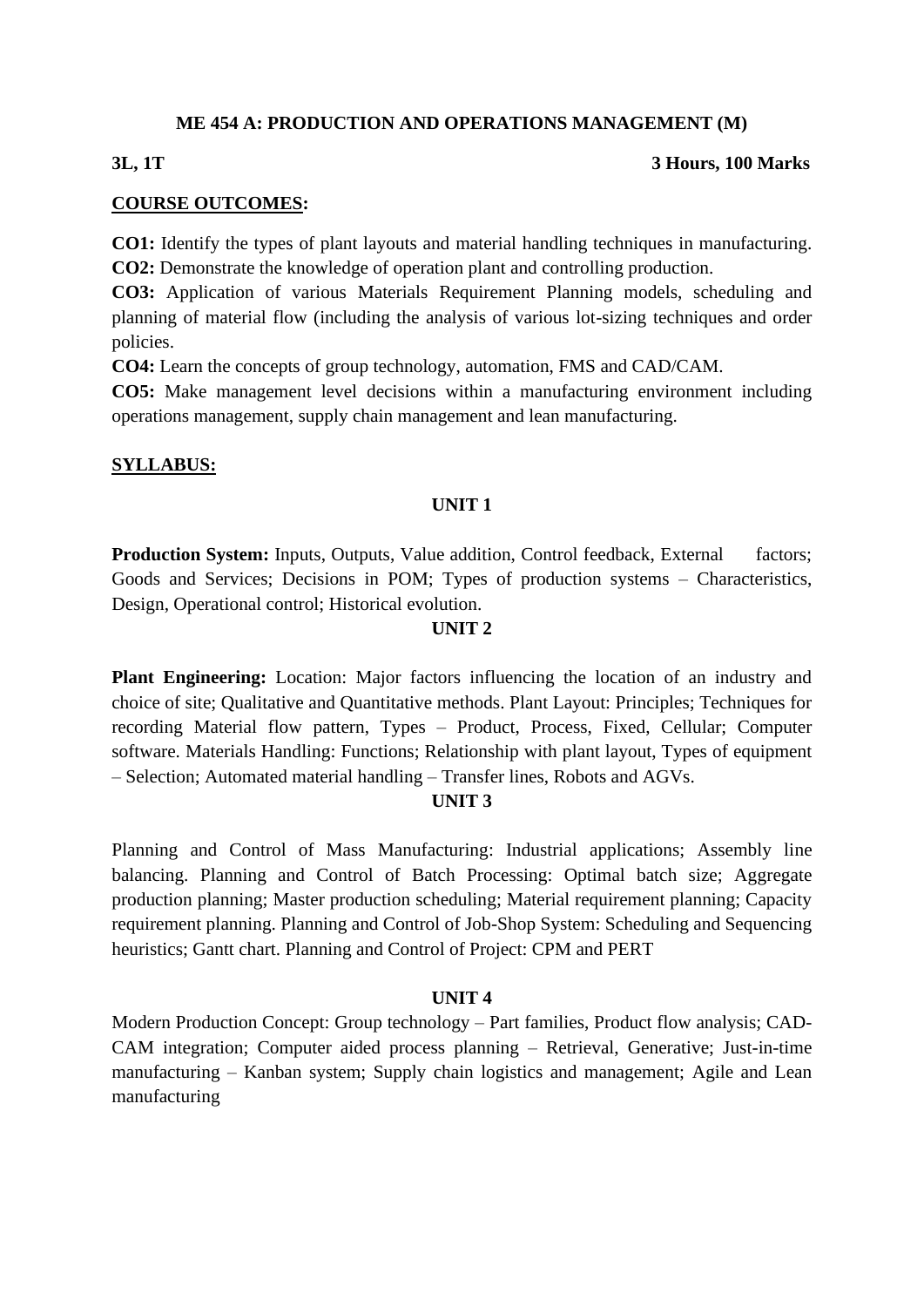# **ELECTIVE (M) ME 455 A: (a) AUTOMOBILE ENGINEERING (M)**

#### **3L 3 Hours, 100 Marks**

### **SYLLABUS:**

**Power Unit:** Fuel injection and control systems: MPFI, CRDI, ignition systems, basic sensor and actuators; fuel combustion and travel information system; Engine selection and final drive ratio, over drive and fuel economy; Use of continuously variable transmissions to improve engine performance.

**Chassis and Suspension**: Load on frame, general considerations for strength and stiffness, engine mounting; various suspension systems: dampers, leaf and coil springs; Wind resistance, vehicle drag, aerodynamic forces and moments, factors effecting the vehicle body design and its parameters.

**Transmission System**: Clutches, flywheels, torque convertors; Gear-box: simple, automatic, synchromesh and overdrive; Transmission shaft, differential, rear and front axles; Rolling, air and gradient resistances; Propulsive power and overall gear ratio for specific performance.

**Steering**: Steering geometry, Ackermann and Davis steering mechanisms; Steering shaft, gear-box, linkages, kingpin, front and stub axles; conditions for true rolling, Quasi-static rollover; Vehicle longitudinal & dynamic stability on curve, effect of braking on vehicle stability, power steering.

**Brakes and Tyres**: Servo-action, brake components; Bendix and Gerling system lock-head, hydraulic, vaccum, air and power brakes, antilock brake system; Types of tyres, tread patterns, static and dynamic balancing of wheels; Effect of caster, camber, toe-in and toe-out on tyre wear.

**Advances in Automobile Engineering:** Electric vehicles, hybrid vehicles and dual hybrid systems.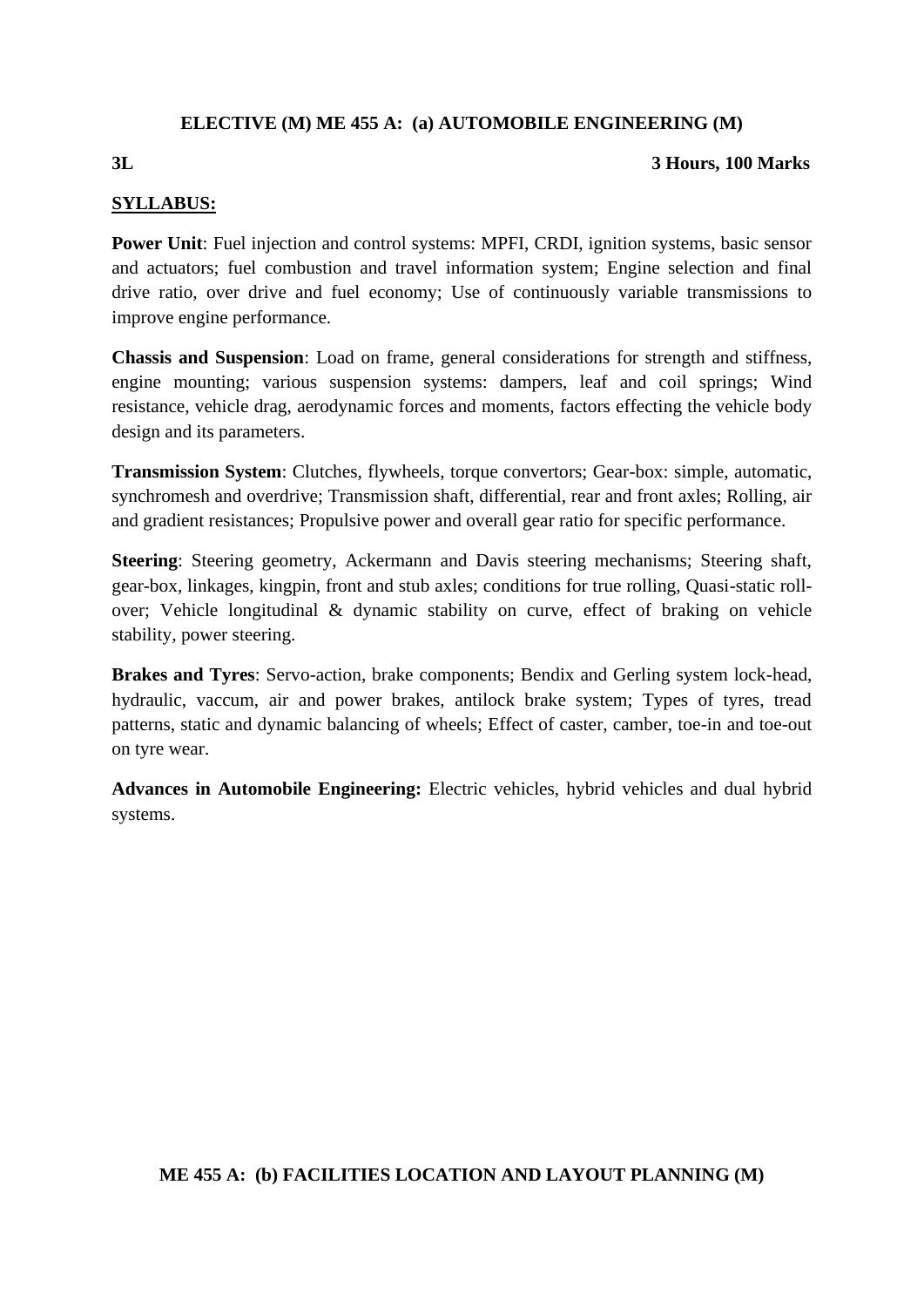# **SYLLABUS:**

**Site Selection:** Factors affecting plant location and site selection.

**Plant Layout:** Types of plant layout – Process and Product Layout, Types of production activities - Job shop, Mass production, similar products and special product manufacturing and their influence on plant layout.

**Layout Fundamentals:** Information necessary for layout planning, Factors affecting plant layout – Materials, machinery, man movement, building, service, safety, storage and warehouses planning and layout, Process planning material of building, determination of equipment cost.

**Layout Development:** Collection of information, flow analysis, Process charts, multiproduct charts, assembly charts, flow diagrams; Layout development aids - templates, models, etc. Computer assisted layout development: Introduction to modern layout development, Computer programs such as CRAFT, CORELAP, ALDEP, etc. Installing and evaluating the Layout: Procedure, plant engineering and acceptance.

**Materials Handling:** Principles of material handling, its relationship with plant layout, safety in operation, traffic and handling of equipment. Material Handling Equipment: Conveyors, cranes, hoists, mobile equipment, positioning equipment, container and support equipment, problems of packing cost size consideration, Suitability and uses of material handling equipment, Replacement models with special emphasis on material handling equipment and their obsolescence.

# **ME 455 A: (c)** NON**-CONVENTIONAL ENERGY SOURCES (M)**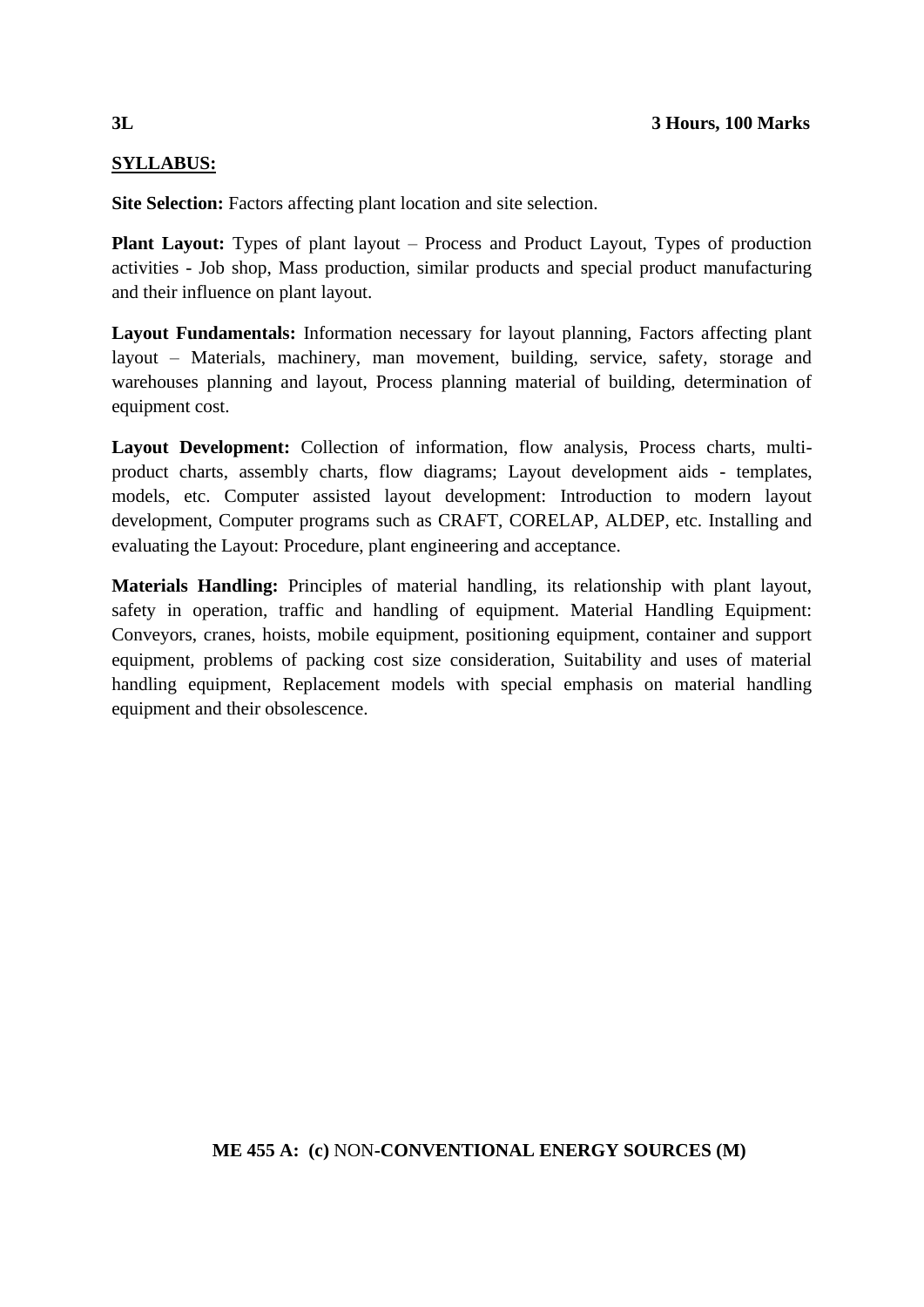# **SYLLABUS:**

**Conventional and Alternative Energy Sources**: Effect on environment of fossil fuels, nuclear energy and hydroelectric power, Alternative energy sources-solar, wind, geothermal, tidal and wave, biomass etc,

**[Solar](file:///C:/Solar) Energy:** The sun and the earth, spectral distribution of extra-terrestrial radiation. Solar constant, depiction of solar radiations in the atmosphere. Solar radiation at the earth surface. Sun earth angle, Derived solar angles, solar time measurement and estimation of solar radiations. Instruments for measurement. Radiation properties of gauge material, Transmission of radiation through transparent media

**Collection of Solar Energy**: Flat plate collector construction Types, working, material selection, design considerations and testing procedure. Focusing collectors types, concentration tracking mechanism

**Application:** Solar water and air heaters, distillation, drying of materials power generation cookers, solar refrigeration

**Wind Energy:** nature of its resource and its potential, wind mill types their merits and demerits, design of wind rotors and control systems.

**Geothermal Energy:** The geological setting. Different geothermal systems. Utilization of geothermal energy, its economic and environmental comparison.

**Biomass:** The nature of its resource and its potential, Different bio-conversion techniques, production of bio-solid, liquid and gaseous fuels. Brief description of different of different utilization techniques for the following:

- (a) Ocean Thermal Energy
- (b) Tidal and Wave Energy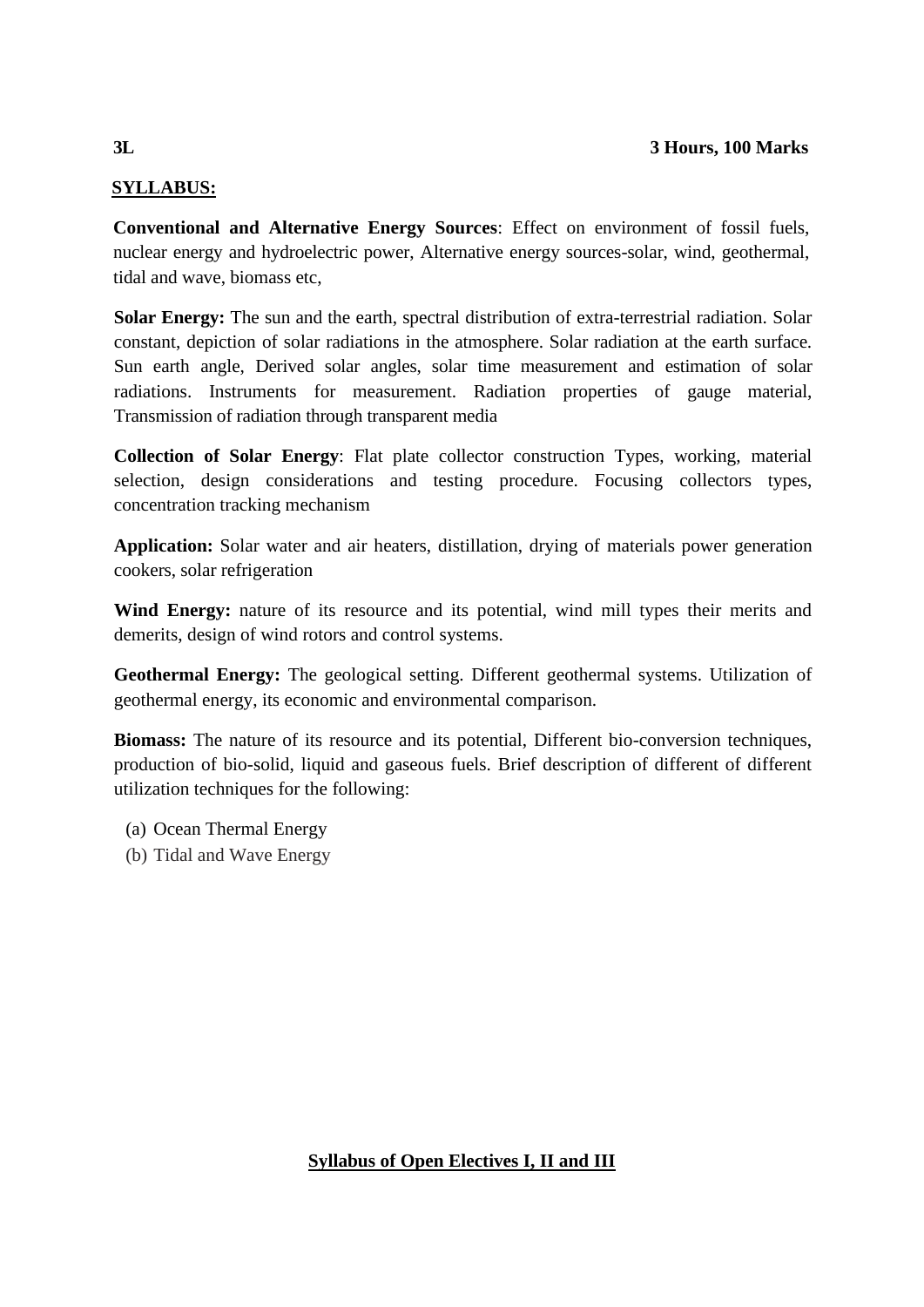# **CE 291 A: Open Elective-I: ENERGY EFFICIENT BUILDING DESIGN**

#### **3L 3 Hours, 100 Marks**

# **SYLLABUS:**

Environment and man, external environment and built environment, Built-environment – integrated approach.

**Climate:** elements of climate, classification of climate, Micro-climate, site climate.

**Comfort:** desirable conditions, thermal comfort factors, comfort indices, effective and corrected effective temp. Tropical summer index.

**Thermal Design:** heat loss from a building under steady state condition, heat gains due to solar radiation, steady state and cyclic conditions, Means of thermal control – mechanical, structural control, air infiltration into buildings by natural means, shape of buildings,-thermal cube, fabric heat loss, ventilation loss and volume.

Light & Lighting: illumination requirement, day-lighting, artificial lighting, energy conservation.

**Noise Control:** Sources of noise, means of control, control requirements, behaviour of sound in rooms, vibration & vibration control.

**Building Services:** Mechanical & electrical services in building, lifts, escalators.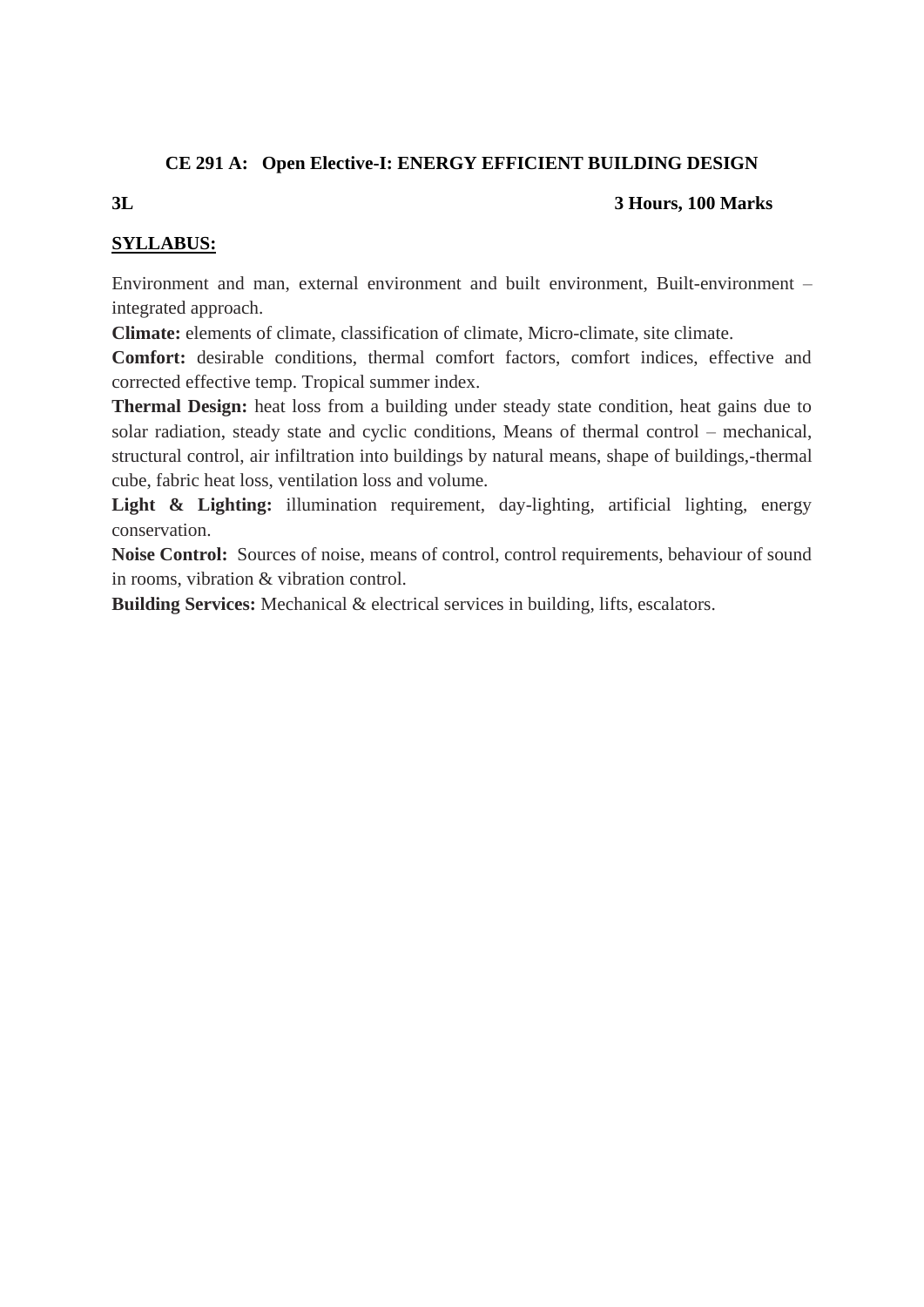# **CHE 291 A: Open Elective-I: RENEWABLE ENERGY SOURCES**

# **3L 3 Hours, 100 Marks**

### **SYLLABUS:**

Sources of energy: Energy sources and their availability, renewable energy sources.

Energy from Biomass: Introduction, Biomass as a source of energy, Biomass conversion technologies, Biogas generation, classification of biogas plants, Biomass gasification.

Solar Energy: Sun and solar energy, solar radiation and its measurement, solar energy collectors, solar energy storage, Photovoltaic systems, Application of solar energy.

Wind Energy: Wind as an Energy source, Basic principles of wind energy conversion, Types of Wind machines, Components of wind energy conversion system, Performance of wind machines, application of wind energy.

Geothermal Energy: Introduction, Origin and distribution of geothermal energy, types of geothermal resources, Hybrid geothermal power plant, Application of geothermal energy.

Hydrogen energy: Introduction, Hydrogen production, Hydrogen storage, Hydrogen transportation.

Energy from the Oceans: Introduction, Ocean Thermal Electric Conversion (OTEC), Energy from Tides, Ocean Waves.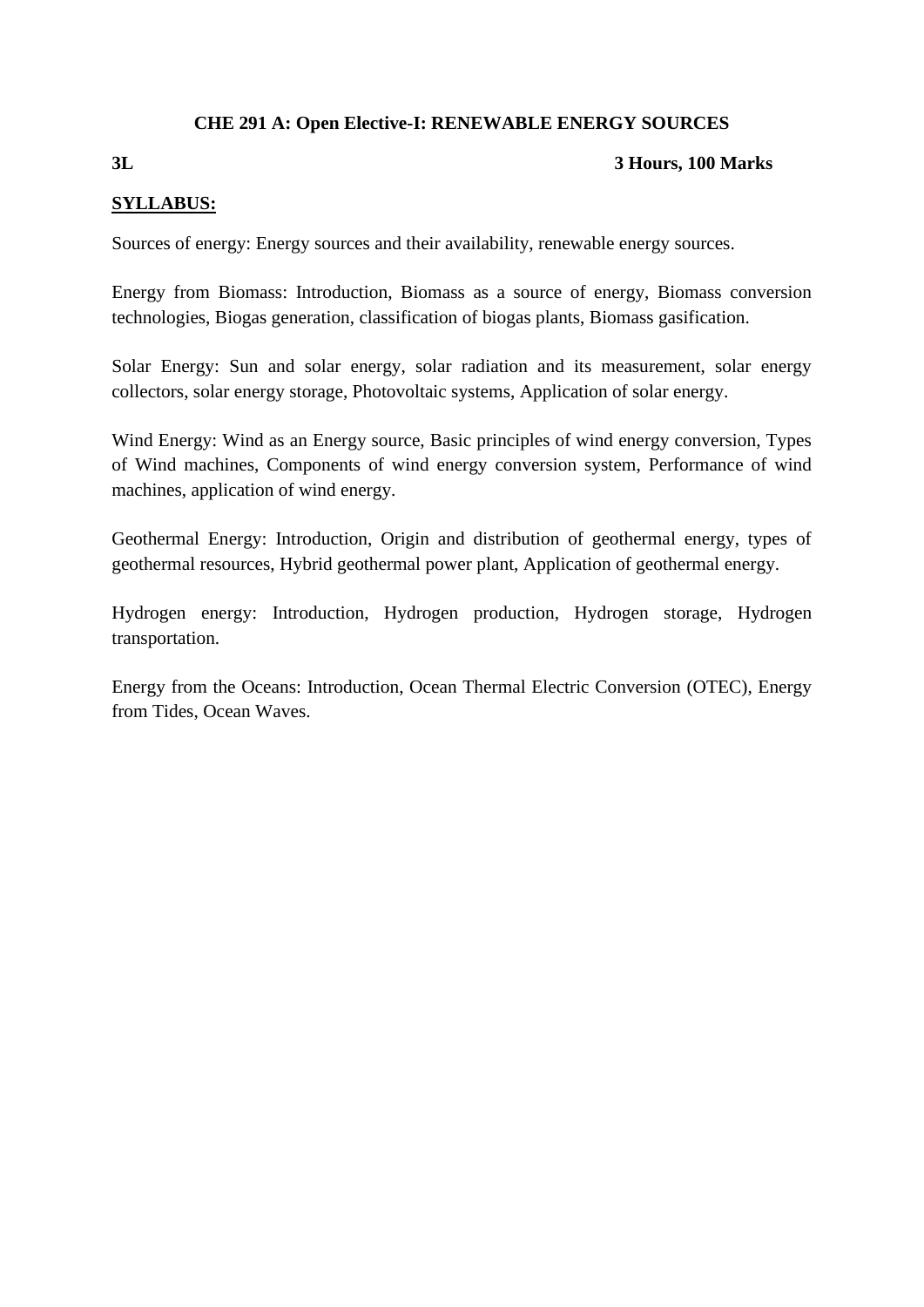# **CSE 291A: Open Elective-I: OBJECT ORIENTED PROGRAMMING THROUGH C++**

# **3L 3 Hours, 100 Marks**

# **SYLLABUS:**

A review of C. Concepts of object oriented programming using C++. Data types: elementary and derived data types, literals.

Operators and expressions: operators, association and precedence rules of operators, expressions using unary, binary and ternary operators.

Statements: declarations as statements, selection statements, iteration statements, goto statement, break statement, continue statement, return statement, try-catch block.

Functions: void functions, functions with return value, call by value and call by reference parameter passing, default parameters, recursive functions, inline functions.

Classes: classes, objects, friend functions, classes within a class, local classes, global classes, constructors, destructors.

Derived classes: single and multiple derivation of classes, multilevel and hybrid derivation of classes, constructors, destructors.

Polymorphism: function and operator overloading, virtual functions.

Streams: input and output of built-in data types, manipulators.

File streams: opening a file, accessing a file, closing a file.

Exceptions: catching exceptions, rethrowing the exception, standard exceptions.

Templates: defining a template, template instantiation, function templates, class templates.

Elementary case study of a object oriented database in C++.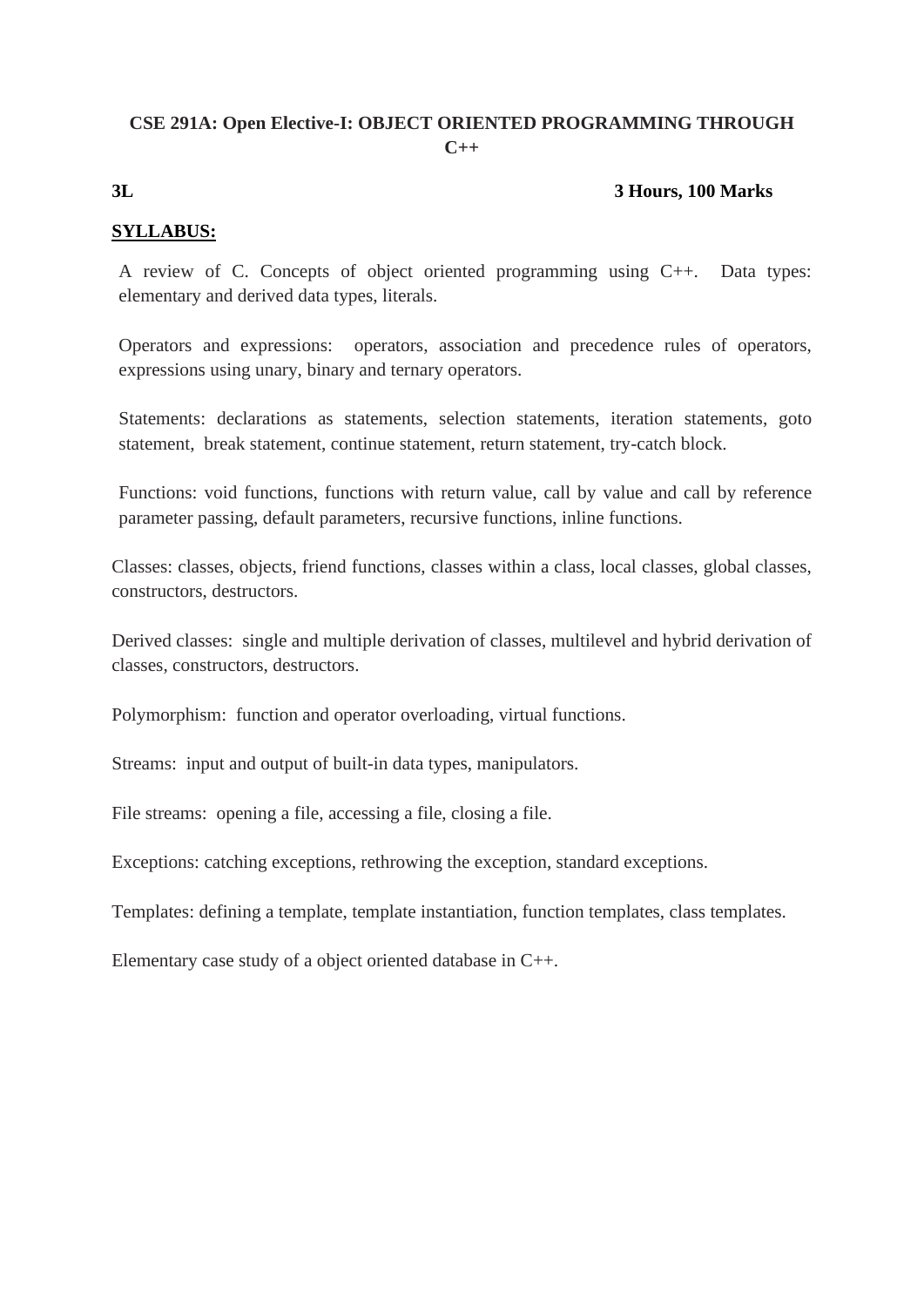# **CSE 292A: Open Elective-I: OBJECT ORIENTED PROGRAMMING THROUGH JAVA**

# **3L 3 Hours, 100 Marks**

# **SYLLABUS:**

Overview of object oriented concepts in JAVA.

Introduction – Java  $\&$  internet, java applets and its applications, Java features like – security, portability, byte code, java virtual Machine, object oriented, robust, multi-threading, architectural neutral, distributed & dynamic.

Data types and control structures, operators, arrays, Java methods and classes.

Inheritance of procedures and data, Packages and interface, exception handling, multithreaded programming – thread priorities, synchronization, messaging, creating and controlling of threads. IO and applets.

String handling and various string functions.

Java utilities like java.lang, java.util and their uses, java.io, basics of networking using Java.

Java applets and their use, event handling, AWT and working with windows.

Introductory study of Java Beans, Servelets and JDBC.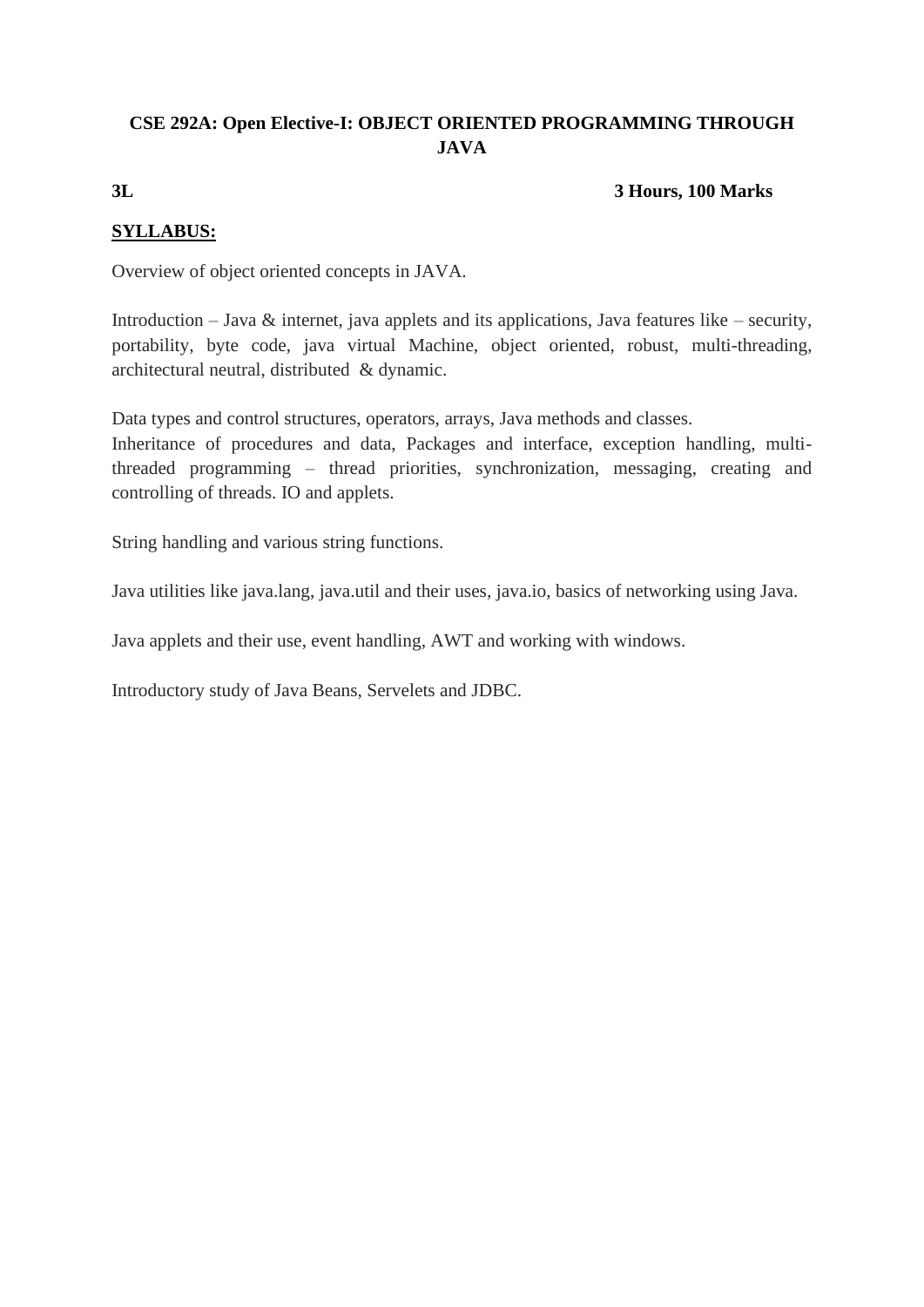# **Ma-291 A: Open Elective-I: MATHEMATICAL STATISTICS FOR ENGINEERS**

# **3L 3 Hours, 100 Marks**

# **SYLLABUS:**

Theory of probability: Theoretical probability distribution (Binomial, Poisson and Normal).

Correlation and Regression Analysis: Karl-Pearson's coefficient, Spearman's coefficient, Regression analysis of two variables system.

Sampling Theory: Test of significance, Large sample tests for mean and proportions.  $\chi^2$  (chisquare) , t and F Test of significance for Small sample.

Theory of attributes: association and independence of attributes, coefficient of association.

Index Number: Various types of index numbers, construction of index number of prices, fixed base and chain base methods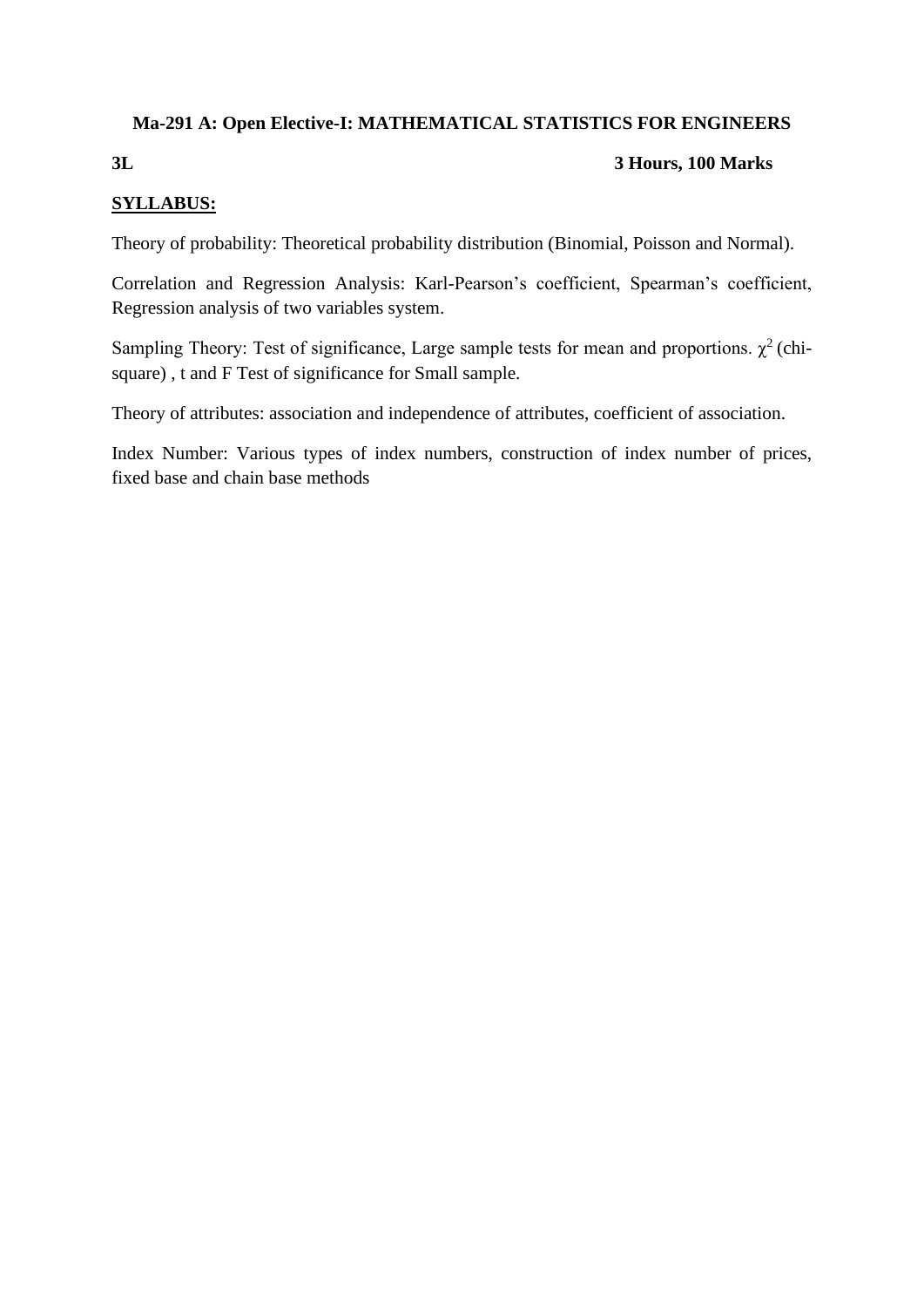# **EE291 A: Open Elective-I: INDUSTRIAL APPLICATIONS OF ELECTRICAL DRIVES**

#### **3L 3 Hours, 100**

# **SYLLABUS:**

Operating-Characteristics: Individual, group and collective drives, steady state individual and joint characteristics of electric motors and driven industrial units under different conditions of operation.

Transient Characteristics: Causes of transient conditions starting, braking, reversing, speed transition and sudden system changes. Forces and torques on the drives referred to a common reference shaft. General equation of motion, Accelerating and decelerating times. Starting and braking time and means of reducing.

Drives Control: Parameters characterizing speed control methods of electric drives, speed control of Industrial d.c. and a.c. motors under constant and varying torque and h.p. conditions.

Families of speed torque characteristics: Idea of manual and automatic control gears, Mastercontroller.

Motor Ratings: Continuous-short time and intermittent ratings, overload capacity. Effect of altitude, Motor heating and cooling curves. Equivalent current, power and torque. Selection motor for various duty cycles. Permissible frequency of starting, features of load diagram construction. Load equalisation and use of fly wheels. Types of motor enclosures.

Illumination: Units of light, Point, linear and surfact sources. Laws of illumination. Candle power distribution, MSCP and reduction factor, Indoor lighting system and their classification. Contrast, glare, shadow and color. Mounting height and spacing. General and local lighting Total lumen and point by point methods of calculations. Outdoor lighting distributor and protector fittings. Isolux diagram. Flood, gas, discharge and arc-lampworking, characteristics and applications.

Electric Heating and Welding: Principles of electric heating. Direct and indirect resistance heating, lead baths and self baths. Resistance oven convection and rediation ovens. Arc resistance and induction furnance, elements of operation, performance and power supply arrangements. Temperature regulation of ovens and furnances. Induction, high frequency and dielectric heating and their uses. Elementary study of different kinds of electric welding operation, Power supply for welding. Elements of Electrics Traction: Electric traction versus others System of electric traction for tramways, trolley buses, motor coach trains and locomotive hauled trains. Idea about suitability of electric motor for traction. Conductor rail and pantograph. Meaning for multiple-unit operation.

Economics: Methods for economic selection of Industrial drives, loss factor and cost of losses, Effect of load factor. Power factor and factory diversity factor. Methods of power factor improvement and its economic limit. Economic calculations for illumination schemes Economic value of good lighting.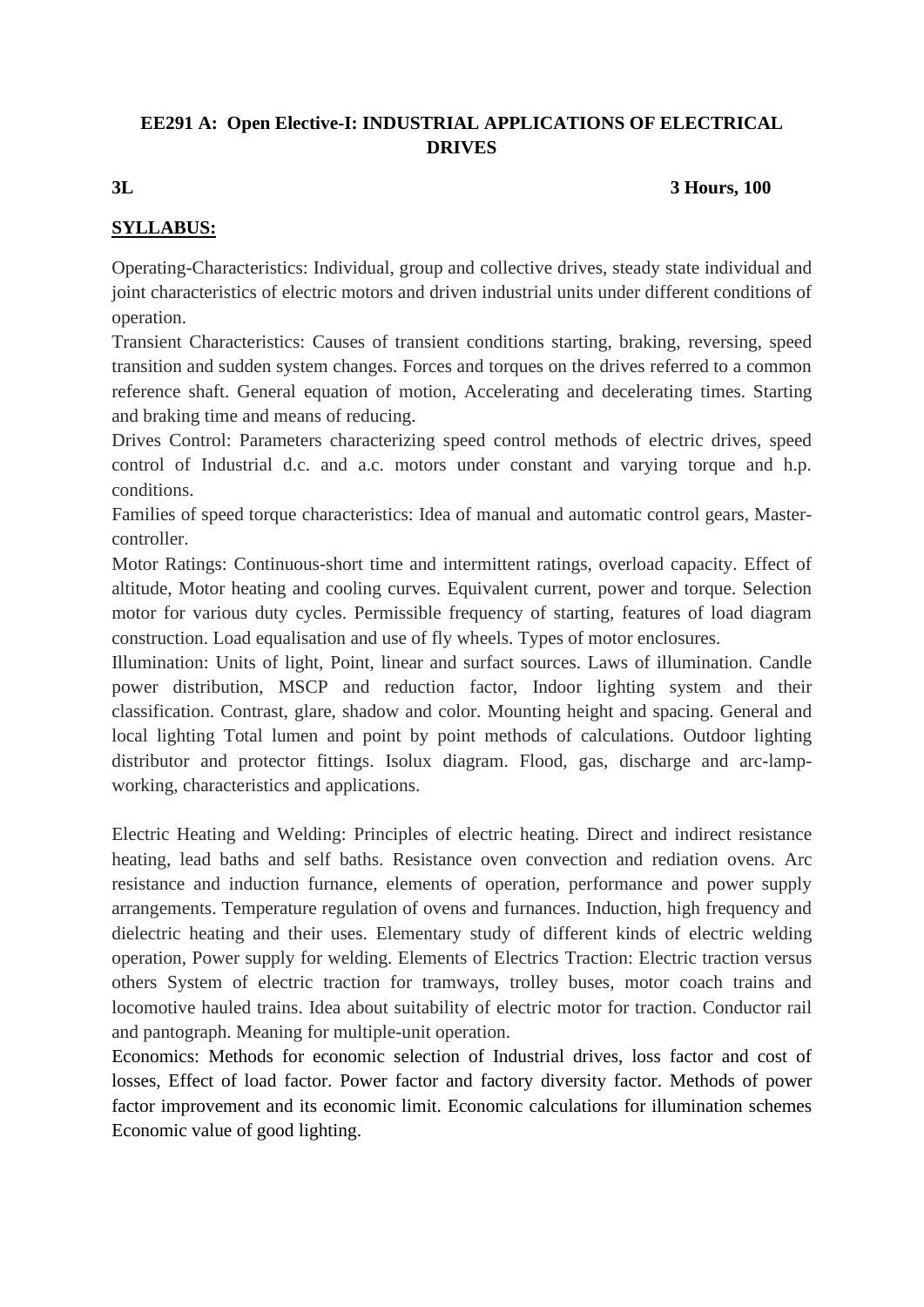#### **SE 291 A: Open Elective-I: COMPUTER ORIENTED NUMERICAL ANALYSIS**

# **3L 3 Hours, 100 Marks**

#### **SYLLABUS:**

Error Analysis:- Approximations and errors, Round off errors.

Roots of Equations:- Bisection method, Newton – Raphson method.

Curve Fitting:- Linear Regression, Least Square Ft, Co-relation.

Interpolation:- Linear & Quadratic, Newton's & Lagrange's polynomials.

Numerical Differentiation:- Forward / Backward / Centered F.D. method.

Numerical Integration:- Trapezodial rule, Simpson's rule.

Solution of simultaneous Linear algebraic equations.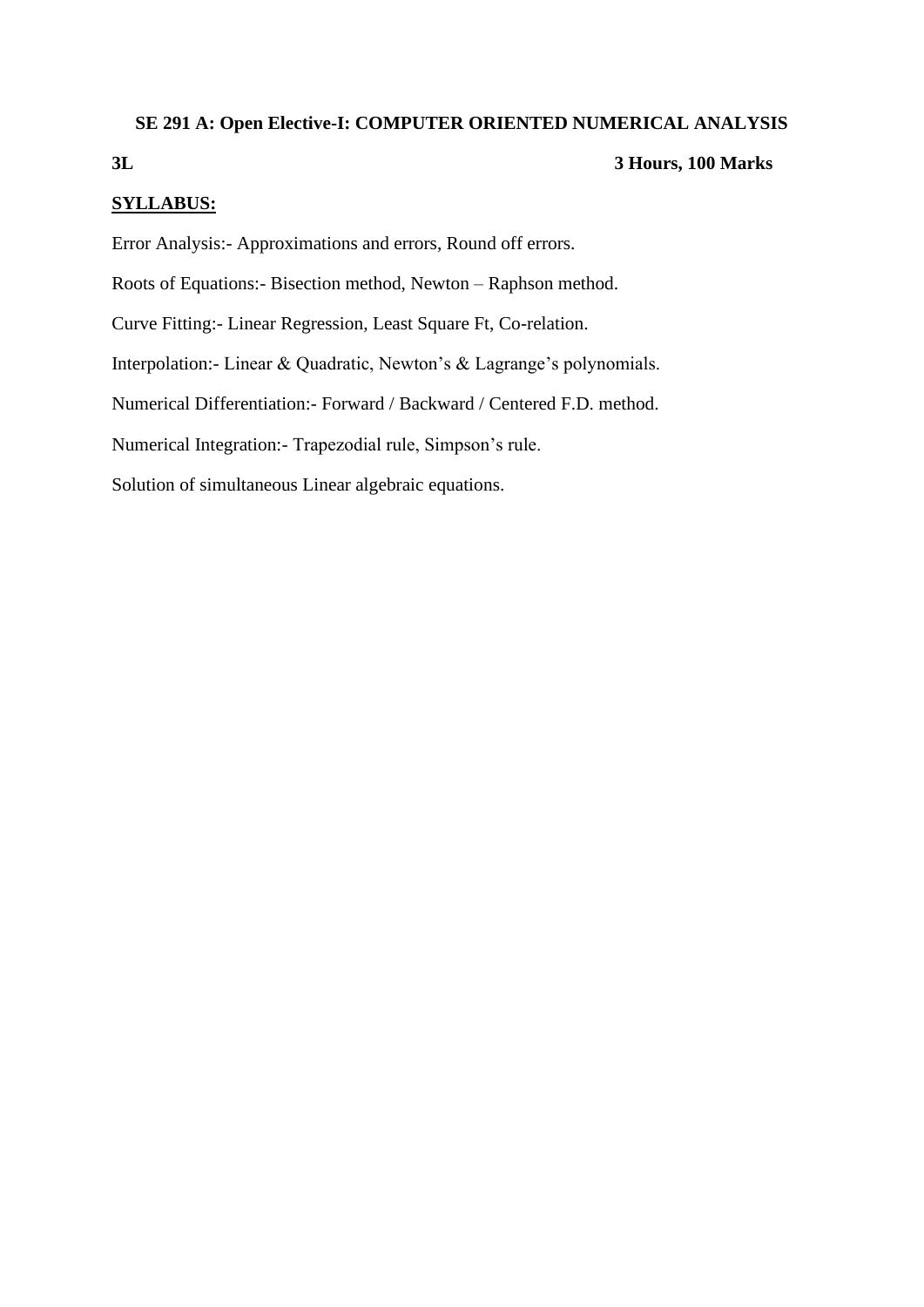# **BCT 291 A: Open Elective-I: SUSTAINABLE ARCHITECTURE**

### **3L 3 Hours, 100 Marks**

# **SYLLABUS:**

# **MODULE -I**

Concepts of sustainability : Energy and Global environment, Energy use and Climate change – Its impact, Types of Energy systems, Concept of Sustainability - Principles of conservation -synergy with nature, Bioregionalism - community basis shelter technology within bioregional patterns and scales, Ethical- environmental degradation.

# **MODULE -II**

Sustainable planning & Design: Sustainable Development -Sustainable approach to site planning and design - site inventories- relationships between site factors - development impacts from one area of the site on the other areas - phasing of development - limits of change - Design facility within social and environmental thresholds

# **MODULE -III**

Sustainable Building Materials and Construction : Properties, Uses and Examples of - Primary, secondary and Tertiary Sustainable Materials, Principles to improve the energy efficiency - siting and vernacular design, shade, ventilation, earth shelter, thermal inertia and air lock entrances. Techniques of sustainable construction - technologies, methods of effectiveness, and design synthesis – alternative materials and construction methods: solar water heating panels; photovoltaic electricity generation; use of local materials and on site growth of food, fuel and building materials.

# **MODULE -IV**

Recycling and Reuse : Pre building, Building, Post building stages - Architectural Reuse, Waste prevention, Construction and Demolition recycling- Conservation of natural and building resources- Energy and material savings – types of wastes - Elimination of waste and minimize pollution- various Decomposing methods – Innovative reuse of various wastes Case Studies and Rating systems : Sustainable Development Case Studies: illustrated examples of the planning, development, and construction. Green architecture and various international rating systems for sustainability- EAM (UK), CASBEE (Japan), LEED (US), Green Star (Australia), etc. – Indian systems – TERI GRIHA rating, LEED India rating, IGBC

# **References:**

- 1. B.C.Bose, "Integrated approach to sustainable Development", Rajat Publications, Delhi
- 2. Laurie Baker's, "Chamoli Earthquake hand book", Costford, Centre of science and technology for rural development.
- 3. Fuller Moore, "Environmental control systems Heating, Cooling, Lighting". McGraw Hill, Newyork.
- 4. Caring A.Langston, Grace K.C.Ding, "Sustainable practices in built environment", second edition, Butterworth-Heinmann Linacre House Jordanhill Oxford.
- 5. R.N.Trivedi, "Environmental Sciences", Anmol Publications Pvt Ltd, New Delhi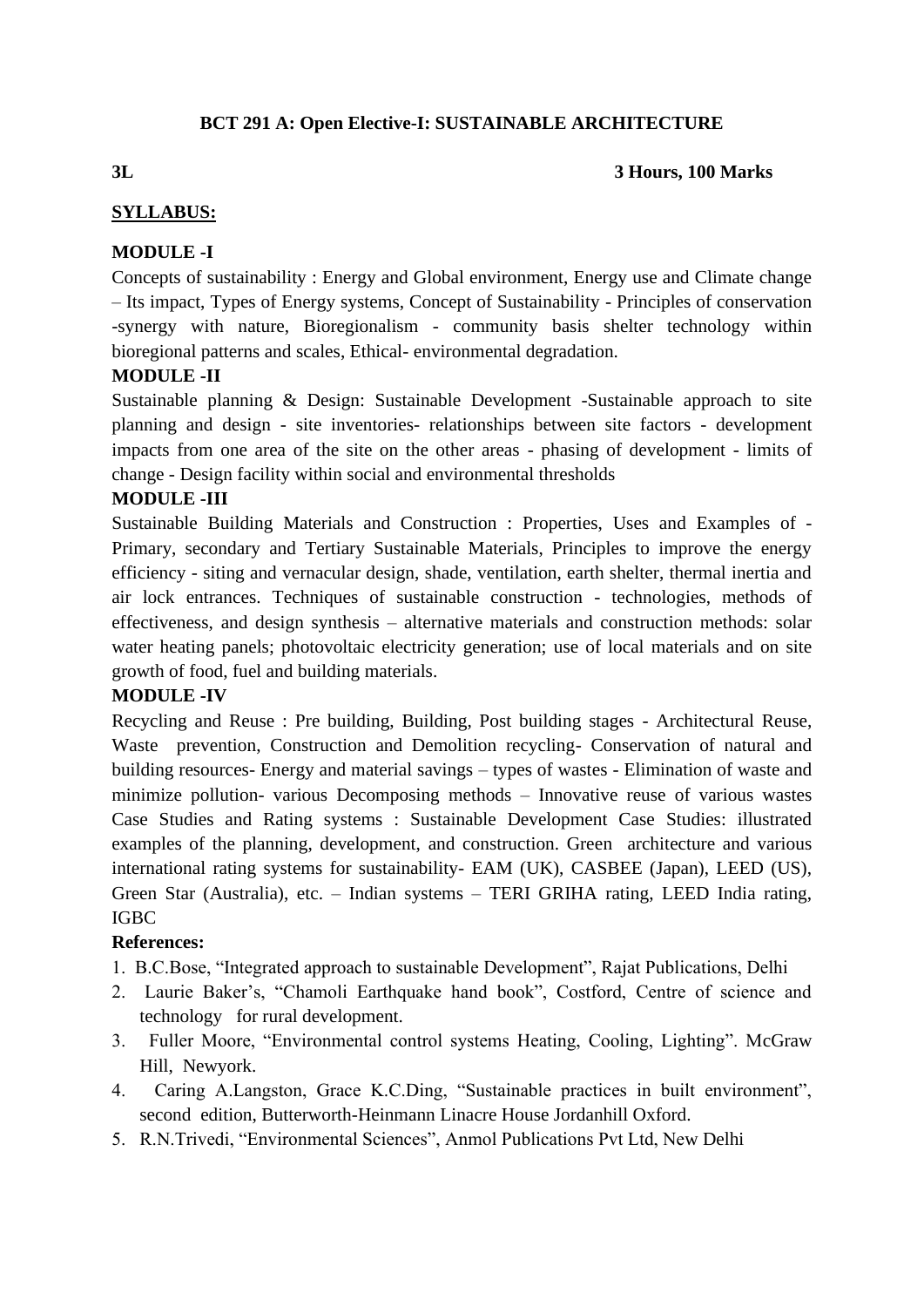# **MI 291A: Open Elective-I: TUNNELING FOR ENGINEERING PROJECTS**

# **3L 3 hours, 100 Marks**

# **SYLLABUS:**

**Tunneling**: Introduction about tunnels, functions, advantages and disadvantages of tunnels compared to open cuts, Criteria for selection of size and shape of tunnels, consideration in tunneling, geological investigation, tunnel alignment, tunnel shafts, pilot tunnels. Advantages of twin tunnels and pilot tunnels, portals and adits.

**Conventional Method of Tunneling**: Drilling, Blasting, Loading and Transport of Muck, Supports, Ventilation, Drainage, and Equipments. Drivage work in varying ground conditions using conventional methods

**Fast Tunneling**: Dill jumbos, trackless mucking and transportation units. Tunnel boring machine

**Tunneling in Soft Ground**: General characteristics of soft ground, shield methods, needle beam method and NATM method of tunneling in practice.

Tunneling (rock bolting and guniting), Safety measures, Ventilation in tunneling, Lighting, Drainage.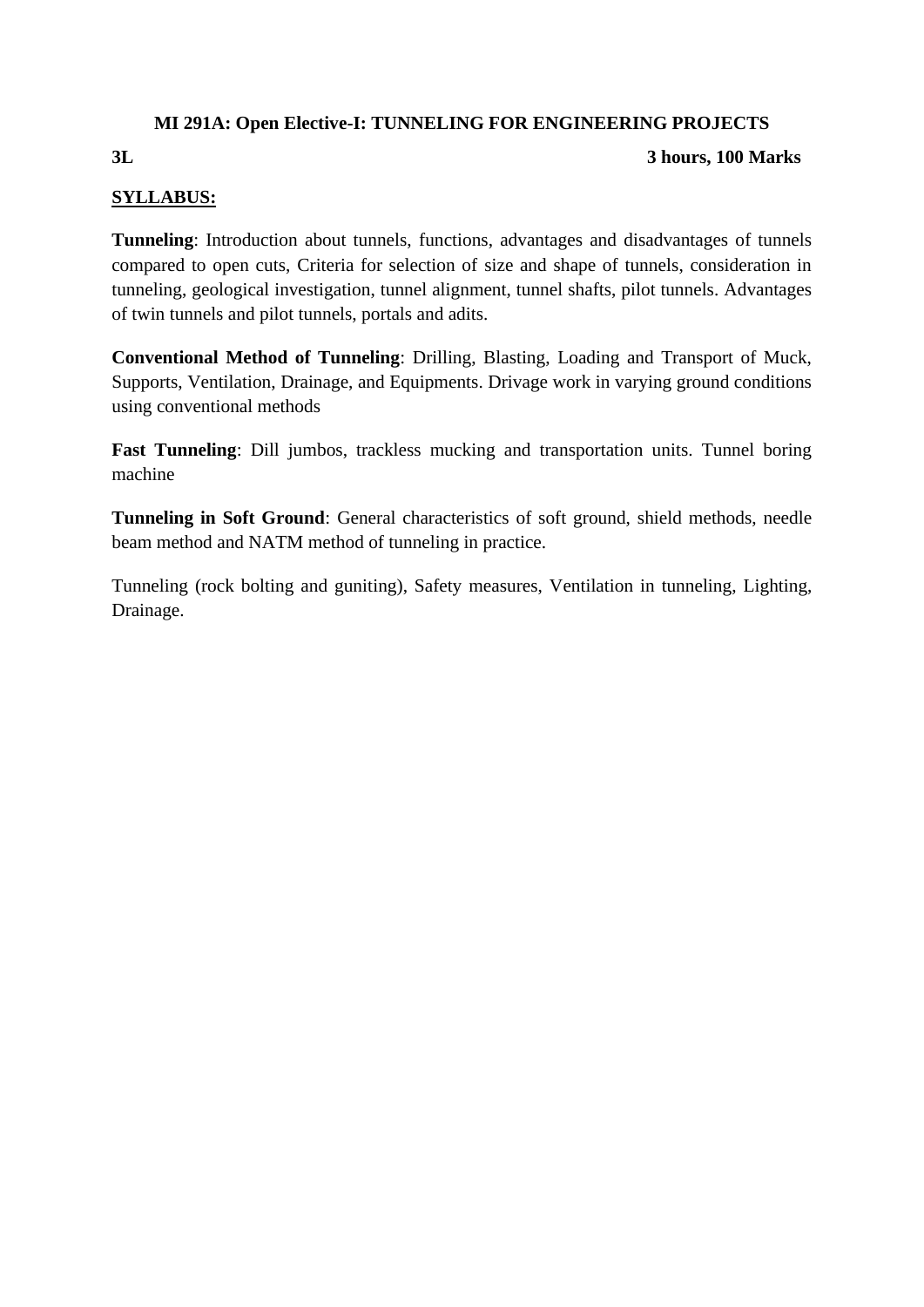# **EC 291 A: Open Elective-I: LOGIC SYSTEM DESIGN**

#### **3L 3 Hours, 100 Marks**

# **SYLLABUS:**

**Number Systems & Codes:** Binary, Octal and Hexadecimal number systems. Different numerical and alpha-numeric codes.

**Basic Logic Circuits and Combinational logic:** Positive and negative logic of OR, AND, NOT, NOR, NAND, Exclusive OR and Exclusive NOR gates. Boolean algebra, Boolean functions and expressions. Simplification and minimization techniques, K-map and tabular methods. Design of minimal combinational systems and realization.

**Arithmetic circuits:** Design and realization of Digital comparator, half and full adders, parallel and serial binary adders, half and full subtractors.

**Miscellaneous sub systems:** Encoders, decoders and code converters. Parity generator and parity checking circuits. Multiplexers and demultiplexers.

**Sequential logic:** Storage devices and sequential sub systems. Introduction to synchronous and asynchronous sequential systems. Mealay and moore circuits.

**Synchronous sequential systems:** Introductory examples, memory elements and their excitation functions. Synthesis of synchronous sequential circuits. Analysis and design of synchronous sequential circuits.

**Asynchronous sequential circuits:** Fundamental mode circuits. Analysis procedure. Circuits with latches. Design of pulse mode asynchronous sequential circuits. Problems in asynchronous circuits - races and hazards.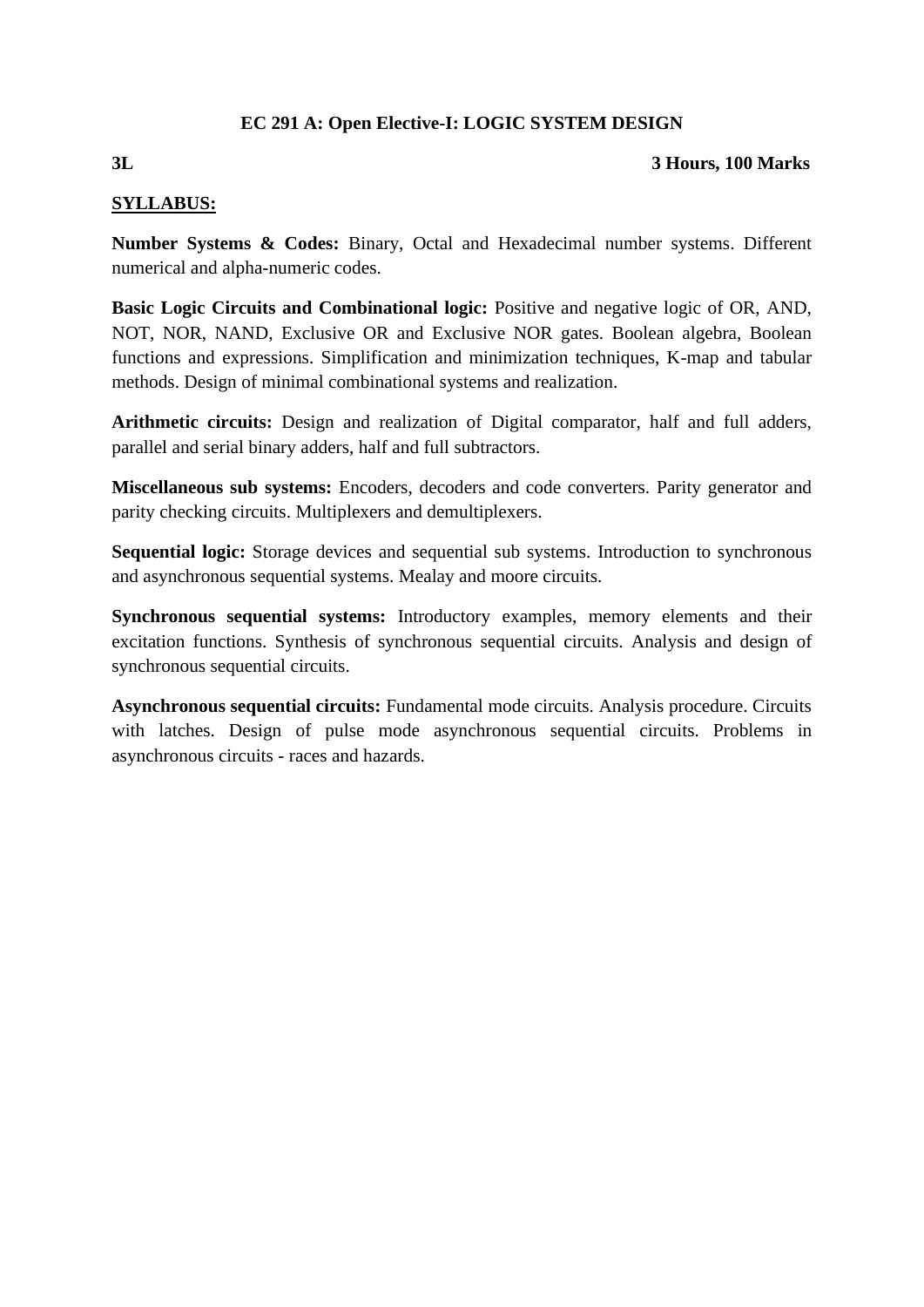# **CE 341 A: Open Elective-II: NON URBAN PUBLIC HYGIENE & DRINKING WATER**

**3L 3 Hours, 100 Marks**

# **SYLLABUS:**

Communicable disease: Disease and immunity, communicable disease sources, mode of transfer. Control of communicable disease.

Fly and mosquito control: Life cycle of flies and mosquitoes. Various methods of fly and mosquitoes control.

Milk and food sanitation: Essential of dairy farm and cattle shed sanitation. Tests for milk and dairy products. Food epidemic, food poisoning. Botulism. Rural sanitation, village latrines, aqua privies, storm water and sullage problems, animal waste, methods of composting. Biogas collection and disposal of refuse, solid waste management through vermicomposting.

Septic tank (only salient features), percolation pits, sub surface disposal.

Rural water supply: Importance of village community in India, conditions of Indian villages with special regards to economic, social and health aspects. Quality of water needed for village community, sources of water for village water supplied, domestic roof water harvesting. Types of wells of sanitary aspects in well construction. Disinfections of wells. Different types of pumps used for village wells. Operation and maintenance of pumps, water borne diseases. Quality of water, human and cattle population and their water requirement. Rate of water supply. Standards of potable water. Rain water storage.

Treatment of water: Disinfection, desalination, Defluoridation, distribution of water.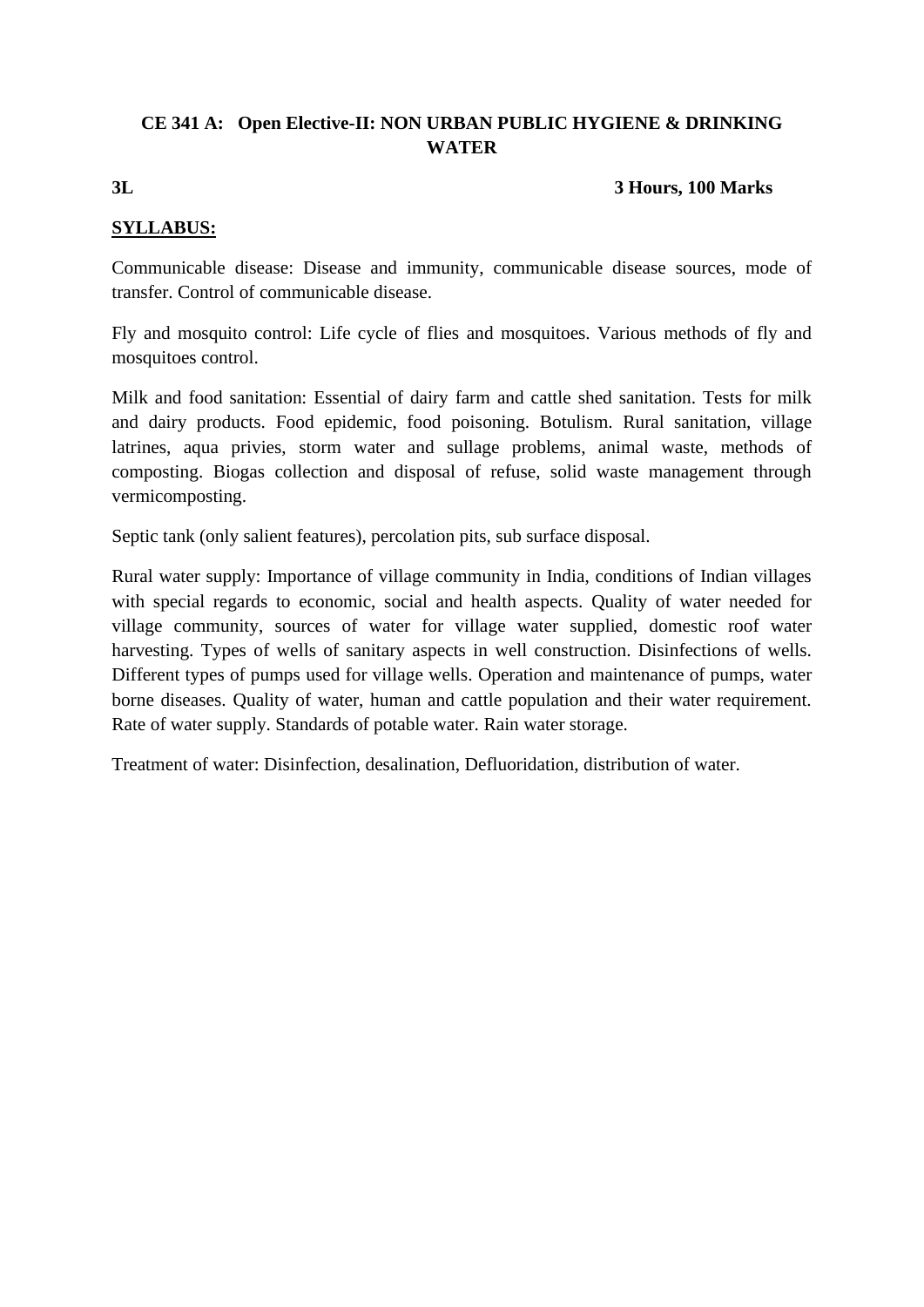# **CHE 341 A: Open Elective-II: PETROLEUM REFINING TECHNOLOGY**

### **3L 3 Hours, 100 Marks**

# **SYLLABUS:**

Origin occurrence of petroleum, Formation and Evaluation of Crude Oil. Testing of Petroleum Products. Petroleum refining processes, general processing, topping and vacuum distillations. Thermal cracking in vapor, liquid and mixed phase. Overview of Refinery Products

Catalytic cracking - Houdry fixed bed, fluidized bed, T.C.C. Houder flow etc. Catalytic reforming - conversion of petroleum gases into motor fuel with special reference to alkylation, polymerization, hydrogenation and dehydrogenation.

Treatment Techniques: Removal of Sulphur Compounds in all Petroleum Fractions to improve performance, Destruction of Sulphur Compounds and Catalytic Desulphurization, Solvent Treatment Processes, Dewaxing, Clay Treatment and Hydrofining.

Production of aviation gasoline, motor fuel, kerosene, diesel oil, tractor fuel and jet fuel, hydrodesulfurisation, Lubricating oil manufacture, Petroleum waxes and asphalts.

Octane number, Cetane number, Diesel index, their determination and importance Storage of petroleum products: tanks, bullets, special types of spheres etc. Transportation of petroleum products: road, rail, sea and pipeline; Importance of pipeline transportation.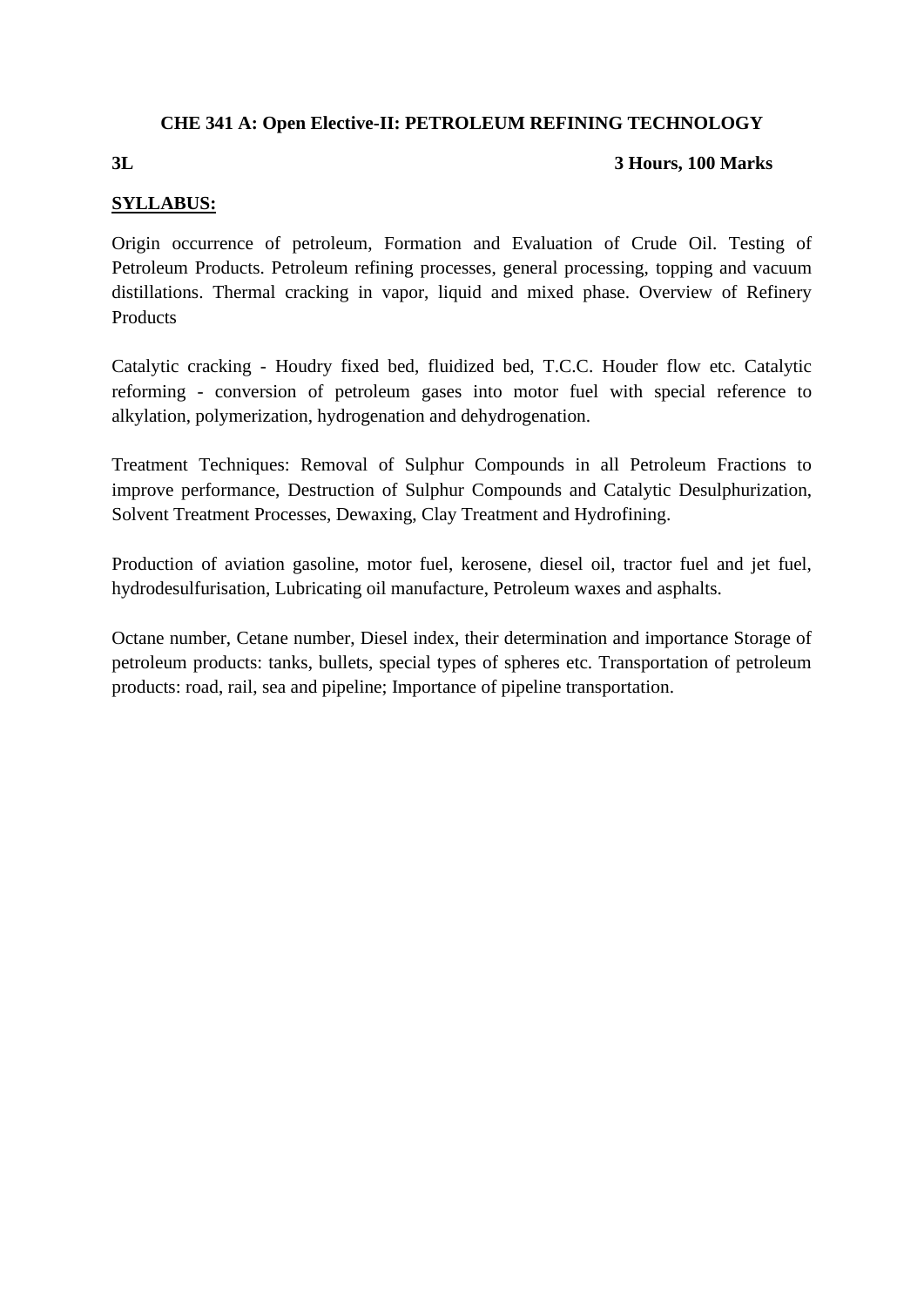# **CSE 341A: Open Elective-II: DATA STRUCTURES AND ALGORITHMS 3L 3 Hours, 100 Marks**

### **SYLLABUS:**

Introduction to data structure, String storage representation and manipulation. Markov algorithm and primitive data structures.

Concepts of non primitive data structures. Linear data structure. Array, stack, queue, their applications and implementations using sequential storage representation and linked representation.

Linear linked list, double linked list, circular linear linked list and generalized lists and applications.

Concept of non-linear data structures, Tree, graph, set and their representation, Binary Tree, Threaded tree, different techniques of tree traversal, breadth first search, depth first search, application of tree and graph such that Polish notation, concepts of heap.

Sorting, searching algorithms and comparative study of different sorting and searching techniques such that selection sort, heap sort, bubble sort, quick sort, merge sort and radix sort. Linear search and binary search, hashing. External sorting.

Time and space complexity of the algorithms – Big-O, $\theta$ ,  $\Omega$ , and small-o, Asymptotic complexity, Upper and Lower bound time and space trade offs.

# **SE 341 A: Open Elective-II: STRUCTURAL DYNAMICS**

# **3L 3 Hours, 100 Marks**

# **SYLLABUS:**

Vibrations of single degree of freedom system, sources of vibration, Types of vibration, Degree of freedom, spring action and damping, equation of motion of single degree of freedom system, undamped system of single degree of freedom, combination of stiffnesses, damped system of single degree of freedom, dry friction, damping forced vibration of damped system, introduction to multi degree freedom system.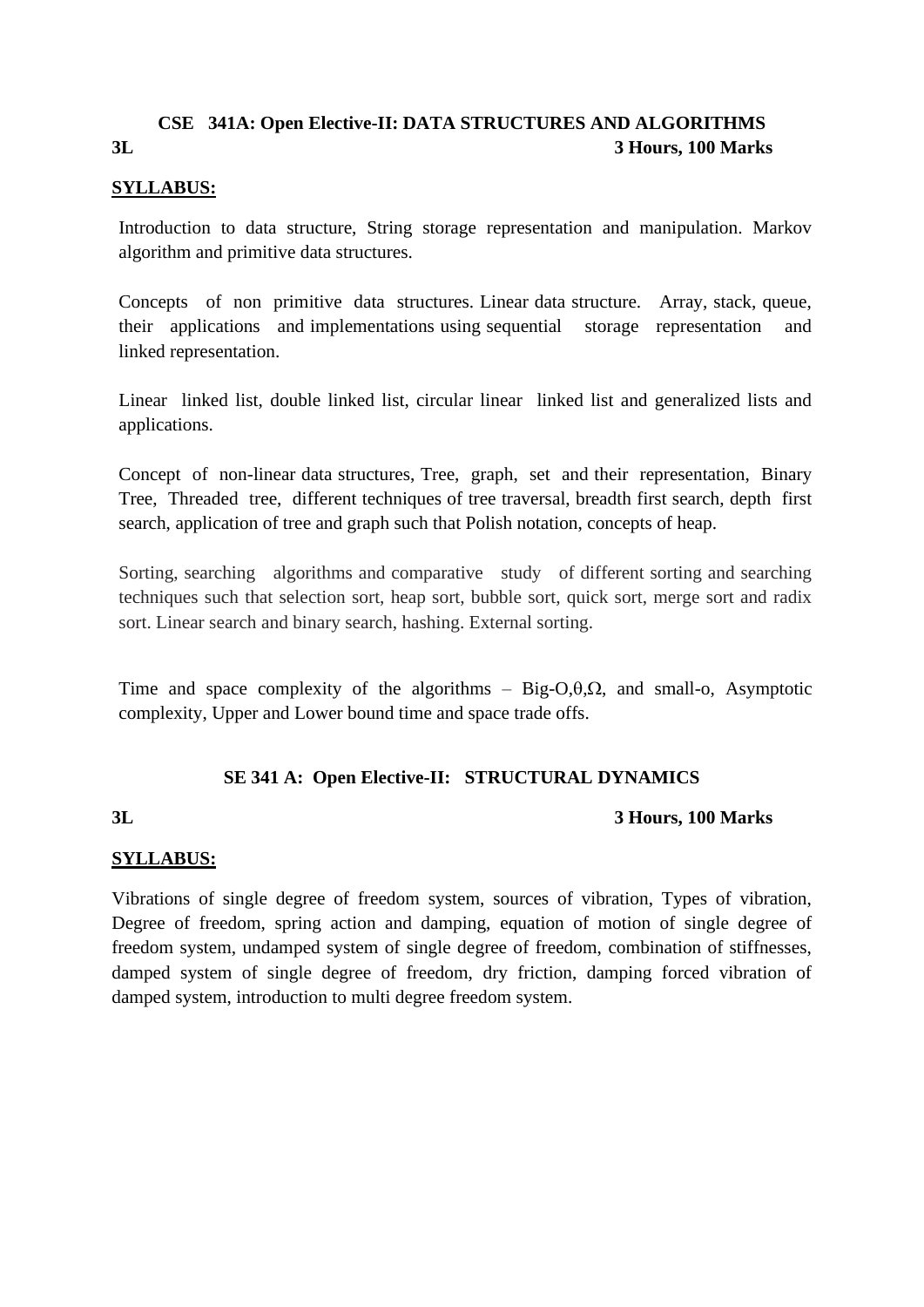# **EE 342 A: Open Elective-II: ARTIFICIAL INTELLGENCE**

### **3L 3 Hours, 100 Marks**

# **SYLLABUS:**

Artificial Intelligence: Introduction to A1 Knowledge-based Expert Systems and I: Introduction. Importance and Definition of A1, ES, ES, building tools and shells.

Knowledge-Representation: Concept of knowledge, Representation of knowledge using logic, cemantic networks, frames and production systems.

Control Strategies: Concept of neuristic search and back-tracking forward and backward chaining, study of the following search, techniques Depth-first search, Breath-first search, Generate and Test.

Hill Climing Best-first search Learning; Concept of learning and knowledge acquisition study of the following learning techniques: Rote learning, Induction, Explanation-based learning.

Neural Networks: Introduction: Evolution, Biological Neurons and Synapses, Characteristics of Artificial Neural Networks (ANN) Types of Activation Functions.

Perceptrons: Perceptron representation: Concept of Linear separability, Limitations of Perceptrons, Single layer and multi layer Perceptrons. Perception learning algorithms.

Basic Concept of Learning in ANN: Supervised learning, Back propagation, Unsupervised learning, Self-Organisation, Kchonen's Network, Hopfield Network: configuration Hardware Implementation, Learning, Stability.

Art Networks: Network configuration, Characteristics, Learning.

Implimationm: Applications

Conclusion: Recent trends and Future Applications.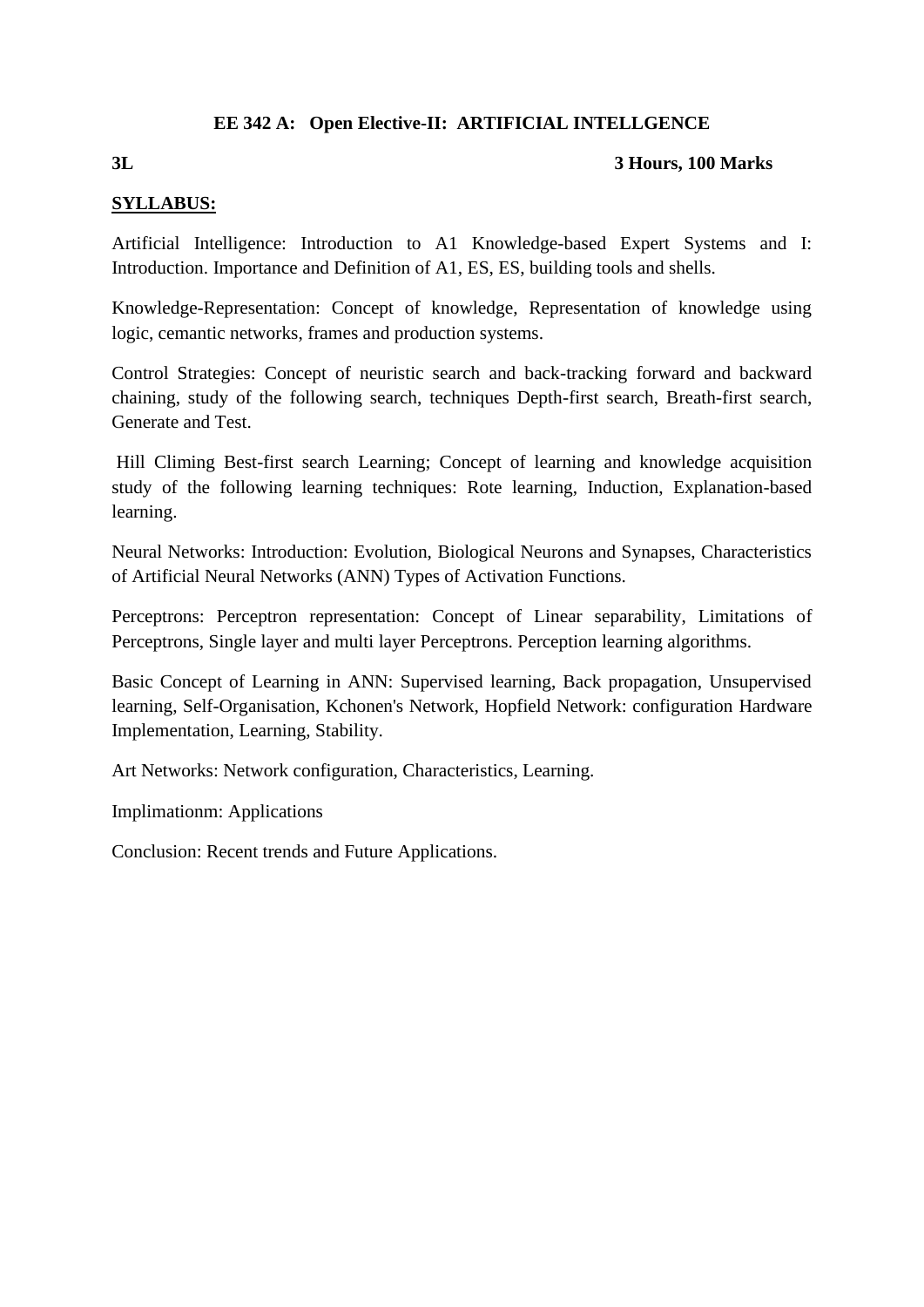# **BCT 341 A: Open Elective-II: TRADITIONAL INDIAN ARCHITECTURE 3L 3 Hours, 100 Marks**

# **INTENT:**

To provide theoretical knowledge base on the uniqueness of Indian traditional Architecture principles, the meaning of space, the manifestation of energy, the selection of site and how 62 integration of built form with site happens at metaphysical level based on articulation of celestial grid.

To introduce the principles of Vastu and relationship between building and site. To familiarize the students with the units of measurement in traditional architecture. To introduce concepts of orientation and cosmogram according to the Vasthu Purusha Mandala. To study the detailing and design of various building components and their material and method of construction.

# **SYLLABUS:**

# **MODULE I INTRODUCTION**

Vastu - its definition and classification - Relationship to eart. Features of good building site good building shapes - macro, micro, enclosed and material spaces - relationship between built space, living organism and universe - impact of built space on human psyche.

# **MODULE II SITE PLANNING AND COSMOGRAM**

Orientation of building, site, layout and settlement - positive and negative energies importance of cardinal and ordinal directions - The celestial grid or mandala and its types. The Vaastu Pursha Mandala and its significance in creation of patterns, and lay-outs, Types of lay-outs. Simple design of residential buildings.

# **MODULE III COMPONENTS AND DETAILING**

Building heights -Base and basement - wall and roof specifications - column and beam designs - Pitched roof and domical roofs - significance of pyramid.

# **MODULE IV MATERIALS AND CONSTRUCTION**

Use of wood, stone, metal, brick and time - marking technology, corbelling technology, jointing technology - foundations for heavy and light structures - Landscaping in and around buildings - Aesthetics in Indian Architecture.

# **References :**

- 1. Dr.V.Ganapati Sthapati :Sthapatya Veda" Dakshina Publishing House, Chennai-41, India, 2001.
- 2. Stella Kramrisch The Hindu Temple Vol.I Motital Banarsidass Publishers Pvt. Ltd., Delhi - 1991.
- 3. K.S.Subramanya Sastri Maya Matam Thanjavur Maharaja Sarjoji Saraswathi Mahal Library - Thanjavur - 1966.
- 4. Dr.V.Ganapati Sthapati :Sthapatya Veda" Dakshina Publishing House, Chennai-41, India, 2001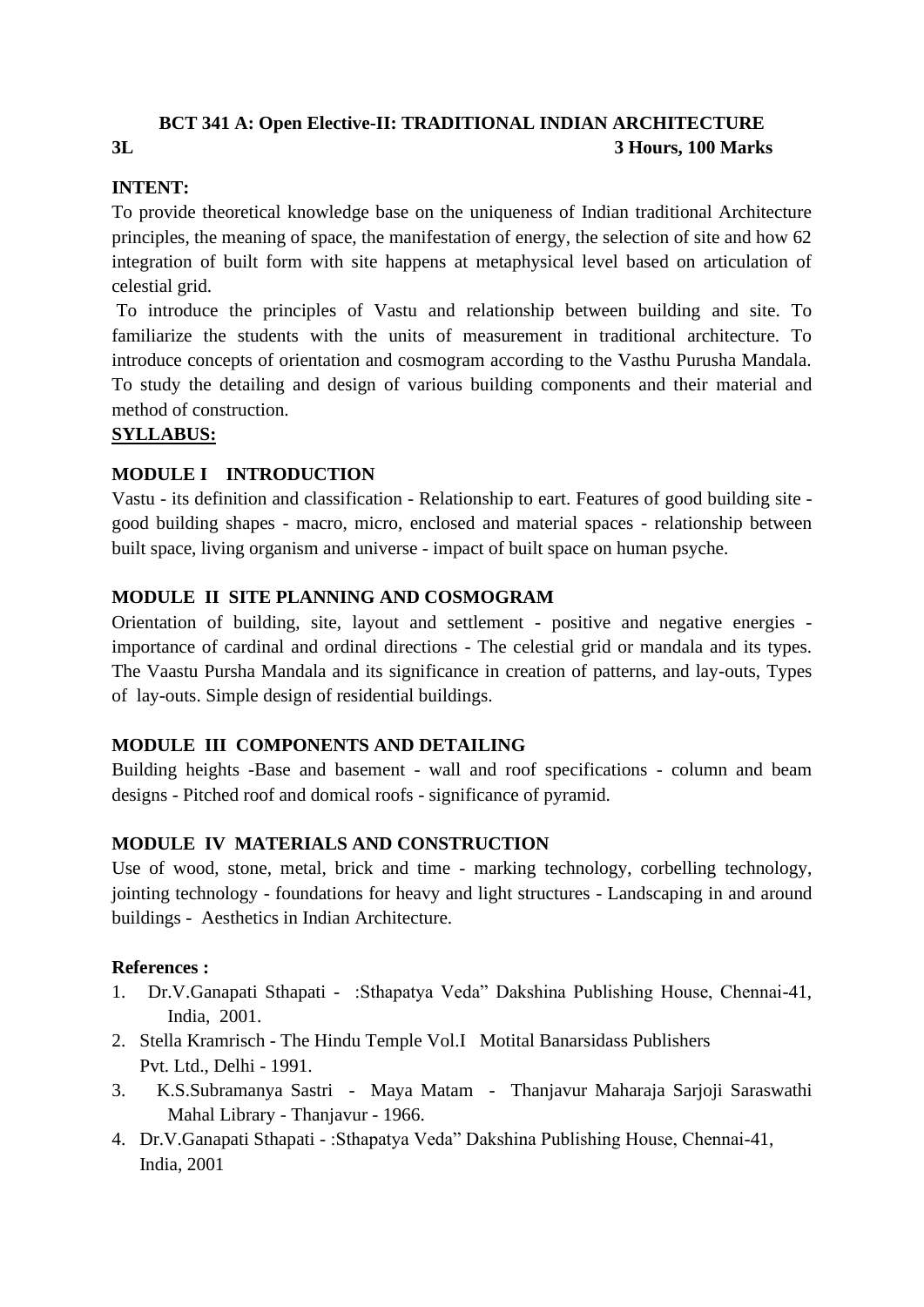# **MI 341A: Open Elective-II: APPLICATION OF GIS AND REMOTE**

#### **SENSING IN ENGINEERING**

# **3L 3 Hours, 100 Marks**

### **SYLLABUS:**

**Remote Sensing:** Introduction to Remote Sensing, Terminology in Remote Sensing, Types of Remote sensing, advantage and disadvantage of remote sensing data, Electromagnetic radiation atmospheric. Windows remote sensing platforms and sensors systems, path-row referencing system, remote sensing data product, procedure for obtaining satellite data. Hardware and software related to remote sensing.

Different types of platforms, sensors and their characteristics, Orbital parameters of a satellite, Multi concept in remote sensing.

**Image Interpretation and analysis:** Elements of visual image interpretation, Digital image pre-processing, radiometric correction, geometric correction, resolution of remote sensing data, image enhancement, contract enhancement, spatial filtering band rationing image classification supervised and unsupervised classification, remote sensing applications in forestry, geology, hydrogeology, Land use and land cover mapping.

Principles of interpretation of aerial and satellite images, equipments and aids required for interpretation, ground truth – collection and verification, advantage of multidate and multiband images. Digital image Processing concept.

**Geographic Information System (GIS):** Fundamental of GIS: Basis concept including definition and history of GIS, Essential Elements of GIS, Uses and users of GIS, General GIS Applications, Geodesy, Grids, Datum's and projection systems, GIS Data structure, Data Formats, GIS layers and Digitization overview of GPS and its application, Hardware and software related to GIS.

**Raster and vector Based GIS**: Raster based GIS, Definition of Raster Based GIS, Spatial Referencing Definition and Representation of Raster Data. Vector based GIS, Definition and concept of vector based GIS, Data structure, Data Capture and Basic operations of spatial analysis, advantages and disadvantage in raster and vector based GIS, Introduction to network in GIS, GIS Project Planning Management and Implementation.

**Application of GIS** :in Map revision, Land use, Agriculture, Forestry, Archaeology, Municipal, Geology, water resources, soil Erosion, Land suitability analysis, change detection, Use of GIS in Mining.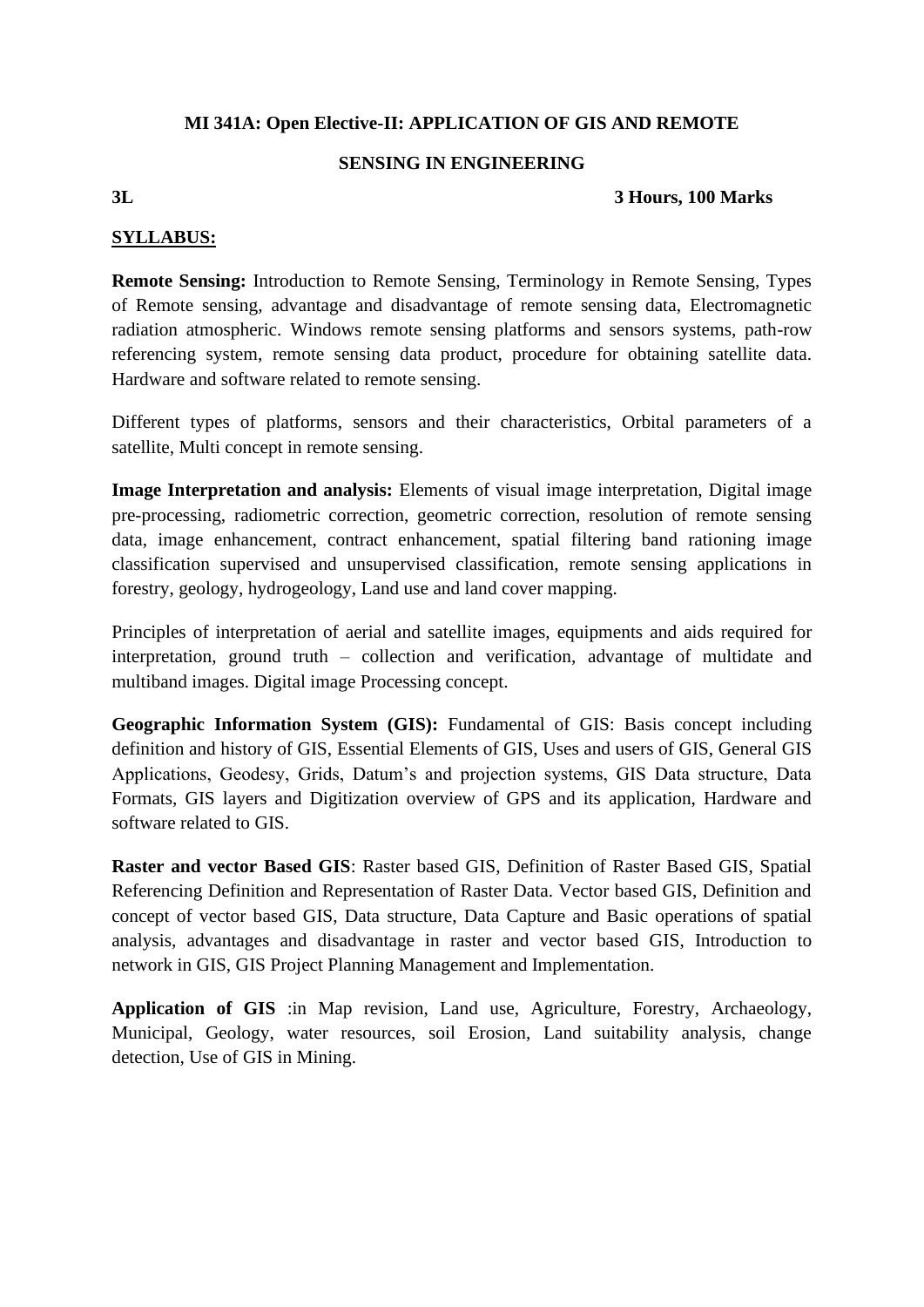# **EC 341A: Open Elective-II**: **MICROPROCESSORS AND MICROCONTROLLERS 3L 3 Hours, 100 Marks**

# **SYLLABUS:**

**Microprocessor Architecture**: Architecture of 8-bit 8085 Microprocessor; instruction set and addressing modes. Assembly language programming of Intel's 8085 Microprocessor. Introduction to assemblers.

**Microprocessor interfacing**: Interfacing of address, data and control buses, Memory and I/O devices, Interrupt and DMA for 8085 microprocessor.

**Introduction to Microcontrollers**: Architecture and instruction set of MCS-51 series of microcontrollers. Applications of Microcontrollers.

**16 and 32-bit Microprocessors:** CPU architecture, addressing modes and features of 16 and 32 bit microprocessors – 8086. Salient features of 80286, 80386, 80486 and Pentium series microprocessors.

**Bus standards:** Introduction to Multibus , VME, RS-232-C, IEEE 488, PCI, USB, RS 422 and 485.

# **CE 391 A: Open Elective-III: ECOSYSTEM AND BIODIVERSITY**

# **3L 3 Hours, 100 Marks**

# **SYLLABUS:**

Concept of an ecosystem, structure & function of ecosystem, Bio-Geo chemical cycles (Hydrological, carbon, oxygen, nitrogen, phosphorus & sulphur cycle), energy flow in ecosystem, food chain

Major ecosystems (Description only) : Forest ecosystem, Grassland ecosystem, Desert ecosystem, Aquatic ecosystem, Riverine and stream ecosystem, Marine ecosystem, Estuarine ecosystem.

Biodiversity : Definition and its importance. Biodiversity at global, national & local level. Hot spots of biodiversity, Threats to biodiversity & causes of biodiversity loss. Conservation of biodiversity.

Value of biodiversity: Consumptive use, productive use, social value, ethical value, aesthetic value& optional value.

Bio-geographical classification of India. India as mega- diversity nation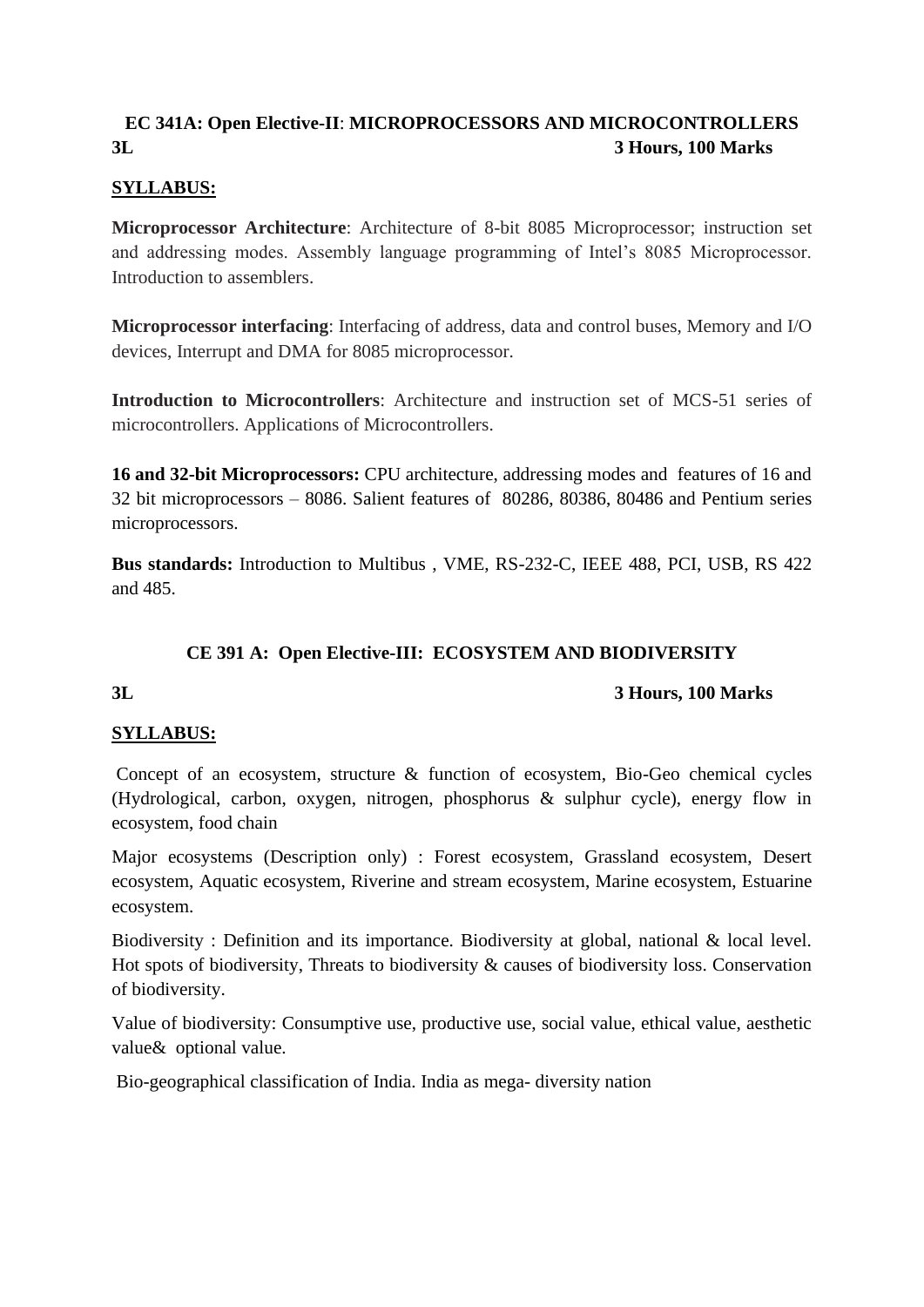# **CHE 391 A: Open Elective-III: NANOTECHNOLOGY**

### **3L 3 Hours, 100 Marks**

# **SYLLABUS:**

Introduction to Nanotechnology: Introduction to nanotechnology and materials, Nanomaterials, Introduction to nano sizes and properties comparison with the bulk materials, different shapes and sizes and morphology.

Fabrication of Nanomaterials: Wet Chemical Synthesis Methods, Colloidal Nanoparticles Production, Sol Gel Methods, Microwave and Atomization, Gas phase Production Methods : Chemical Vapour Depositions.

Kinetics at Nanoscale: Nucleation and growth of particles, Issues of Aggregation of Particles, Layers of surface Charges, Zeta Potential and pH.

Carbon Nanomaterials: Synthesis of carbon buckyballs, List of stable carbon allotropes extended fullerenes, metallofullerenes solid C60, bucky onions nanotubes.

Nanomaterials characterization: Instrumentation Fractionation principles of Particle size measurements, Particle size and its distribution, XRD, Zeta potential Microscopies SEM, TEM, Atomic Forced Microscopy, Scanning and Tunneling Microscopy

Applications in Chemical Engineering: Self-assembly and molecular manufacturing : Surfactant based system Colloidal system applications, ZnO,TiO<sub>2</sub>, Silver Nanoparticles Functional materials Applications, Production Techniques of Nanotubes, Carbon arc, bulk synthesis, commercial processes of synthesis of nanomaterials, Nanoclay, Commercial case study of nano synthesis - applications in chemical engineering.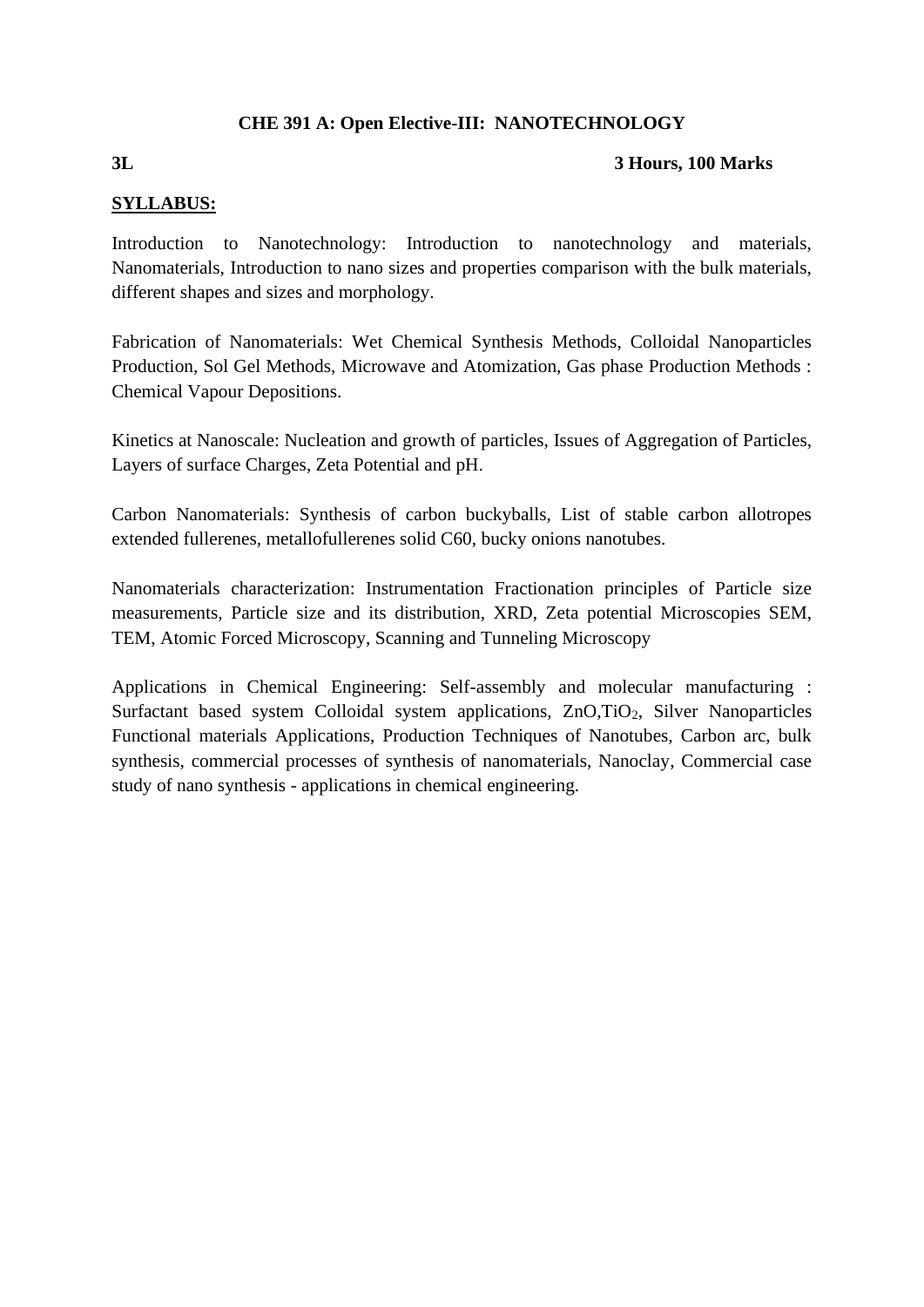# **CSE 391A: Open Elective-III: WEB TECHNOLOGIES**

# **3L 3 Hours, 100 Marks**

# **SYLLABUS:**

Understanding Microsoft .NET Framework and ASP.NET, Creating components in Visual C#. CLR, Framework Class Library, Undocumented Types.

Programming the .NET Framework, Common Types, Math, Strings, Collections, Regular Expressions. Core Types, Serialization, Remoting, Graphics, Rich Client Applications, Globalization, Configuration, Advanced Component Services.

Multithreading, Thread Synchronization, Inter-thread Communication and Monitor. Delegates & Events. Validating User Input.

Creating a Connection to the Database, Displaying a DataSet, List-Bound Control, Paging and Selection, DataGrid Control, Accessing Data with DataReaders and SqlDataReader. Overview of Stored Procedures.

Managing State, State management, Application and Session Variables, Cookies and Cookieless Sessions. Configuring, Optimizing. Using the Cache object.

Reading and Writing XML Data, Overview of XML Architecture, DataSet Object, XML Web Server Control, Reading, Transforming, and Displaying XML, Nested Data. Creating an XML Web Service.

Securing a Microsoft ASP.NET Web Application, Web Application Security Overview, Windows-Based Authentication, Forms-Based Authentication, Passport Authentication, Registering New Users, Permitting Users to Sign Out.

AJAX.NET Architecture, Working with AJAX Pro and Controls, Accordion, Calendar, CascadingDropDown, CollapsiblePanel, Filtered TextBox, Numeric Up Down, Modal Popup, Popup Control. Page\_Load Event and Click Event Procedure, Adding server controls to an ASP.NET Web Form basics, handling text and numbers.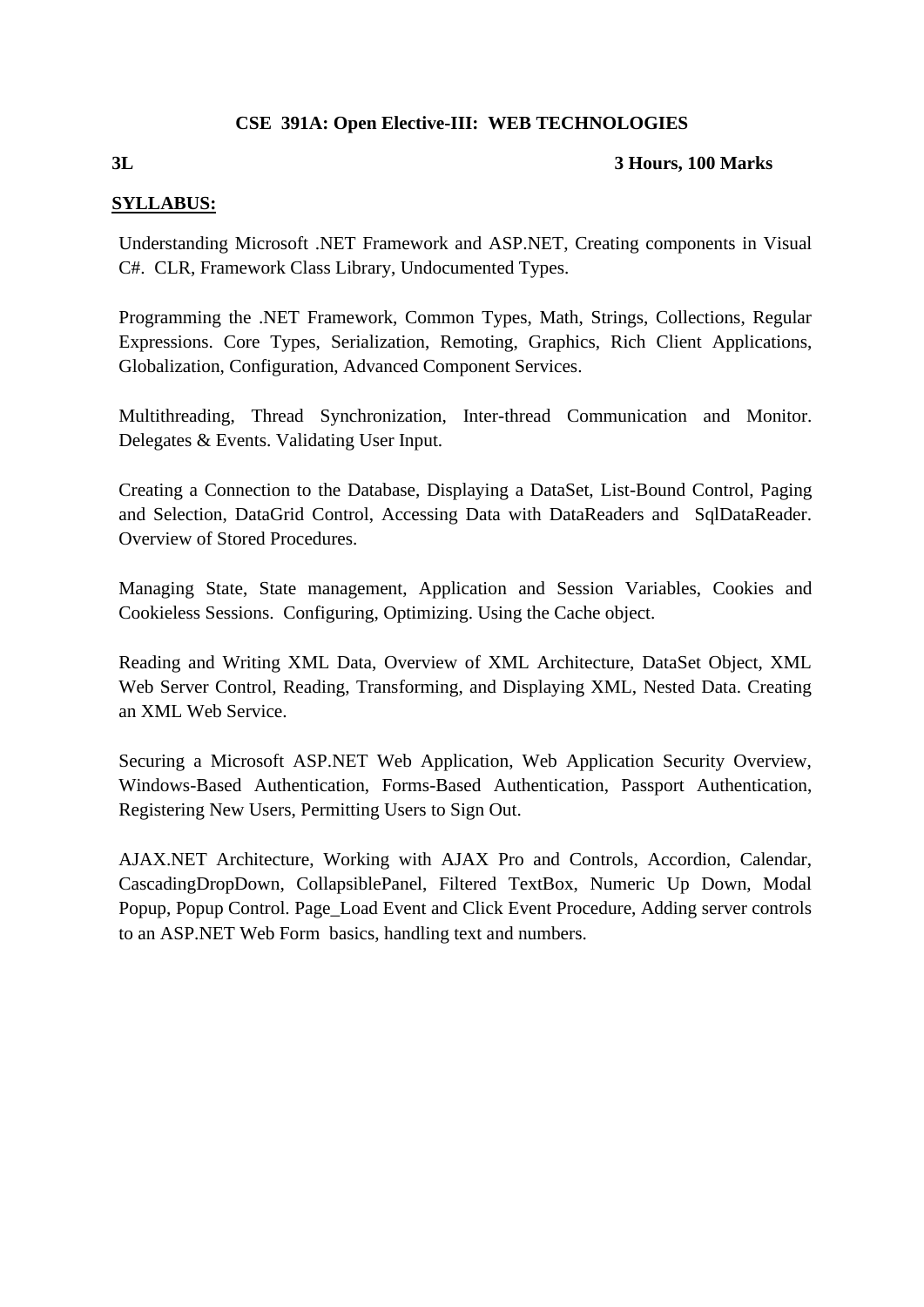# **CSE 392A: Open Elective-III: DATABASE MANAGEMENT SYSTEMS 3L 3 Hours, 100 Marks**

# **SYLLABUS:**

Purpose of data base system, data abstraction, data models, data independence, data definition language, data manipulation language, data base manager, data base administrator, data base users, overall system structure.

E-R Models, entities and entity sets, relationships and relationship sets, attributes, mapping constaraints, keys, E-R diagrams, reducing E-R diagrams to tables, generation, aggregation, design of an E-R data base scheme

Basic concept of object oriented model, New database applications, object structure, class hierarchy, multiple inheritance, object identity, object containment, physical organization, object oriented queries, scheme modification.

File and system structure, overall system structure, file organization, logical and physical file organization, sequential, random, hierarchical, inverted, multilist, Indexing and hashing, Btree index files

Introduction to distributed database. Introduction to SQL Query and SQL joins.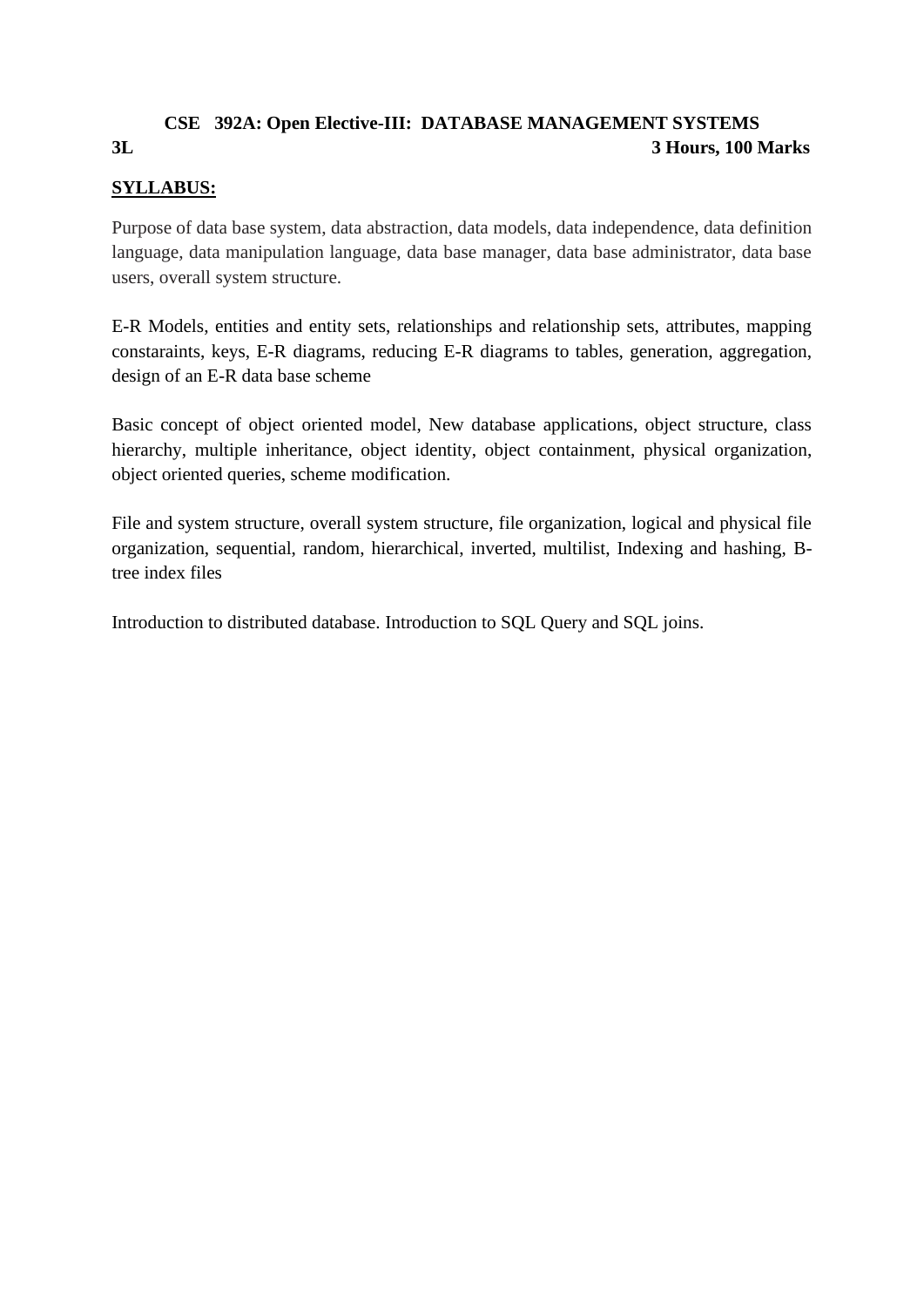# **CSE 393A: Open Elective-III: INFORMATION AND NETWORK SECURITY**

### **3L 3 Hours, 100 Marks**

# **SYLLABUS:**

Introduction to Cryptography: Simple substitution ciphers, divisibility and greatest common divisions, prime numbers and unique factorization, cryptography before computer age.

Discrete Logarithms and Diffie-Hellman: Public Key cryptography, groups, discrete logarithm problem and its hardness, Diffie-Hellman key exchange, Chinese remainder theorem.

Integer Factorization and RSA: Euler's formula, RSA Public Key Crypto System, implementation and security issues, primality testing.

Digital signature, Hash functions, modern symmetric crypto systems: DES and AES.

Computer Security overview.

Common attacks and Detense Mechanisms; Evesdropping, cryptoanalysis, password pilfering, Identity spoofing, Buffer-overflow, Repudiation, intrusion & IDS system Traffic analysis, DOS attacks, Malicious software.

Basic Security models and Security resources.

Network Perimeter Security. Packet Filters, Circuit Gateways, Application Gateways, Trusted Systems, Firewall Configurations.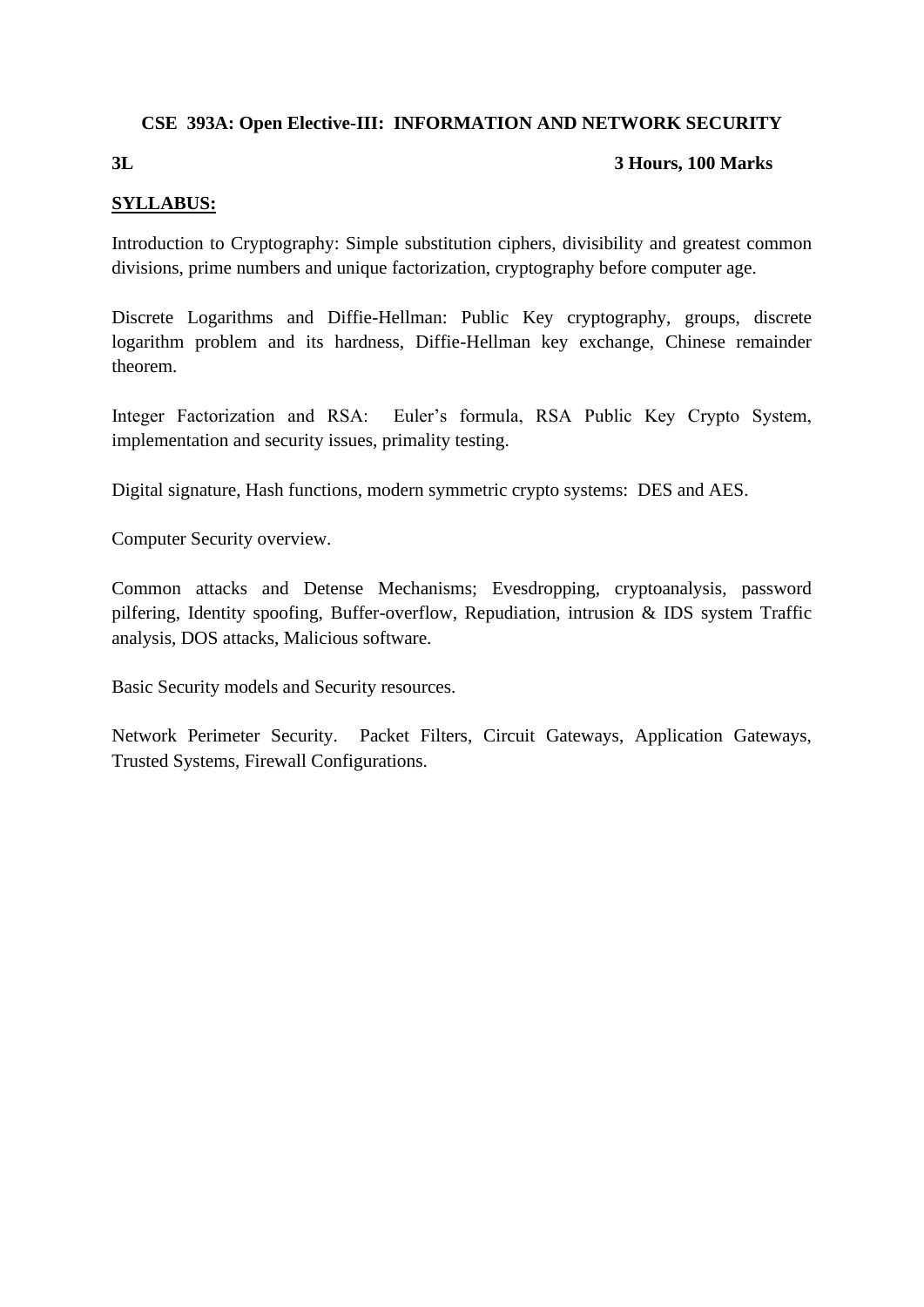# **Ma 391 A: Open Elective-III: ADVANCED NUMERICAL ANALYSIS**

# **3L 3 Hours, 100 Marks**

# **SYLLABUS:**

Solution of Algebraic and Transcendental Equations: Newton-Raphson method for real multiple roots, for complex roots and for system of non-linear equations; Synthetic Division, Birge-Vieta Method.

Solution of simultaneous Linear Equations and Eigen Value Problems: Direct methods: Gauss-elimination, Gauss-Jordan, Iterative Methods: Jacobi iteration, Gauss-seidel iteration and Successive Relaxation method. Eigen value Problems: power method

Curve fitting and Function Approximation: Chebyshev approximations, Chebyshev Expansion, Chebyshev Polynomials. Economization of Power Series.

Numerical Solution of Partial Differential Equations: Finite difference Approximation to partial derivatives. Solution of Laplace and poisson equations, Solution of one and two dimensional heat and wave equation by the method of separation of variables.

# **EE 391 A: Open Elective-III: SOFT COMPUTING TECHNIQUES**

# **3L 3 Hours, 100 Marks**

# **SYLLABUS:**

Soft Computing: Introduction of soft computing, soft computing vs. hard computing, various types of soft computing techniques, applications of soft computing.

Artificial Intelligence : Introduction, Various types of production systems, characteristics of production systems, breadth first search, depth first search techniques, other Search Techniques like hill Climbing, Best first Search, A\* algorithm, AO\* Algorithms and various types of control strategies. Knowledge representation issues, Prepositional and predicate logic, monotonic and non-monotonic reasoning, forward Reasoning, backward reasoning, Weak & Strong Slot & filler structures, NLP.

Neural Network : Structure and Function of a single neuron: Biological neuron, artificial neuron, definition of ANN, Taxonomy of neural net, Difference between ANN and human brain, characteristics and applications of ANN, single layer network, Perceptron training algorithm.

Fuzzy rule base system: fuzzy propositions, formation, decomposition & aggregation of fuzzy rules, fuzzy reasoning, fuzzy inference systems, fuzzy decision making & Applications of fuzzy logic.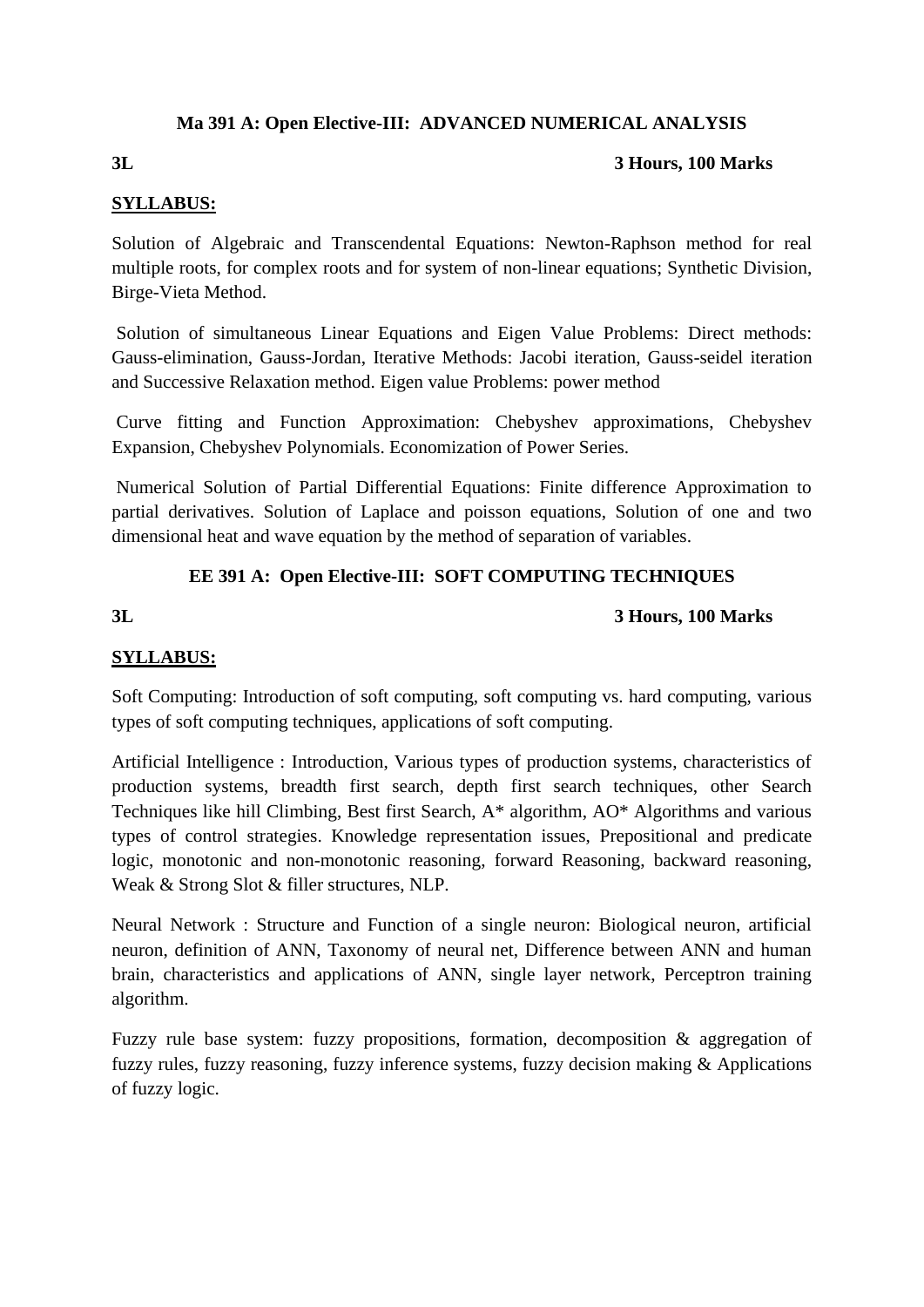# **EE 392 A: Open Elective-III: ENERGY CONSERVATION**

#### **3L 3 Hours, 100 Marks**

### **SYLLABUS:**

Elements of Energy Conservation and Management : General energy problem, Sector wise Energy consumption, demand supply gap, Scope for energy conservation and its benefits, Energy conservation Principle Maximum energy efficiency, Maximum cost effectiveness. Mandatory provisions of EC act Features of EC act Standards and labeling, designated consumers, Energy Conservation Building Codes (ECBC). Energy management concept and objectives Initializing Planning, Leading, Controlling, Promoting, Monitoring and Reporting, energy management programmes.

Energy Conservation Approaches In Industries : energy saving opportunities in electric motors Benefits of Power factor improvement and its techniques Shunt capacitor, Synchronous Condenser etc., Effects of harmonics on Motors, and remedies leading to energy conservation Energy conservation by VSD Methods and techniques of energy conservation in ventilation and air conditioners compressors pumps, fans and blowers Area Sealing, Insulating the Heating / cooling fluid pipes, automatic door closing Air curtain, Thermostat / Control Energy conservation in electric furnaces, ovens and boilers lighting techniques Natural, CFL, LED lighting sources and fittings

Energy Conservation in Power Generation, Transmission and Distribution : Performance improvement of existing power plant: cogeneration, small hydro, DG Set. Demand side management Load response programmes Types of tariff and restructuring of electric tariff Technical measures to optimize T and D losses.

# **SE 391 A: Open Elective-III: FINITE ELEMENT METHOD**

#### **3L 3 Hours, 100 Marks**

# **SYLLABUS:**

Introduction to Finite Element Method, Basic Concept of Finite Element Method, Analysis of continuum:- Structural, thermal, Potential etc., Finite Element Analysis of an elastic continuum:- Displacement approach, Direct Formulation, Energy Integral, Co and C1 continuity, Convergence criteria.

Elements:- Types and Properties. Conforming and Non conforming.

Shape Functions:- Langrangian and Serendity family for one and two dimensional cases.

Pascal triangle, Super / Sub and Iso parametric elements.

Steps in Finite Element Analysis of an elastic continuum.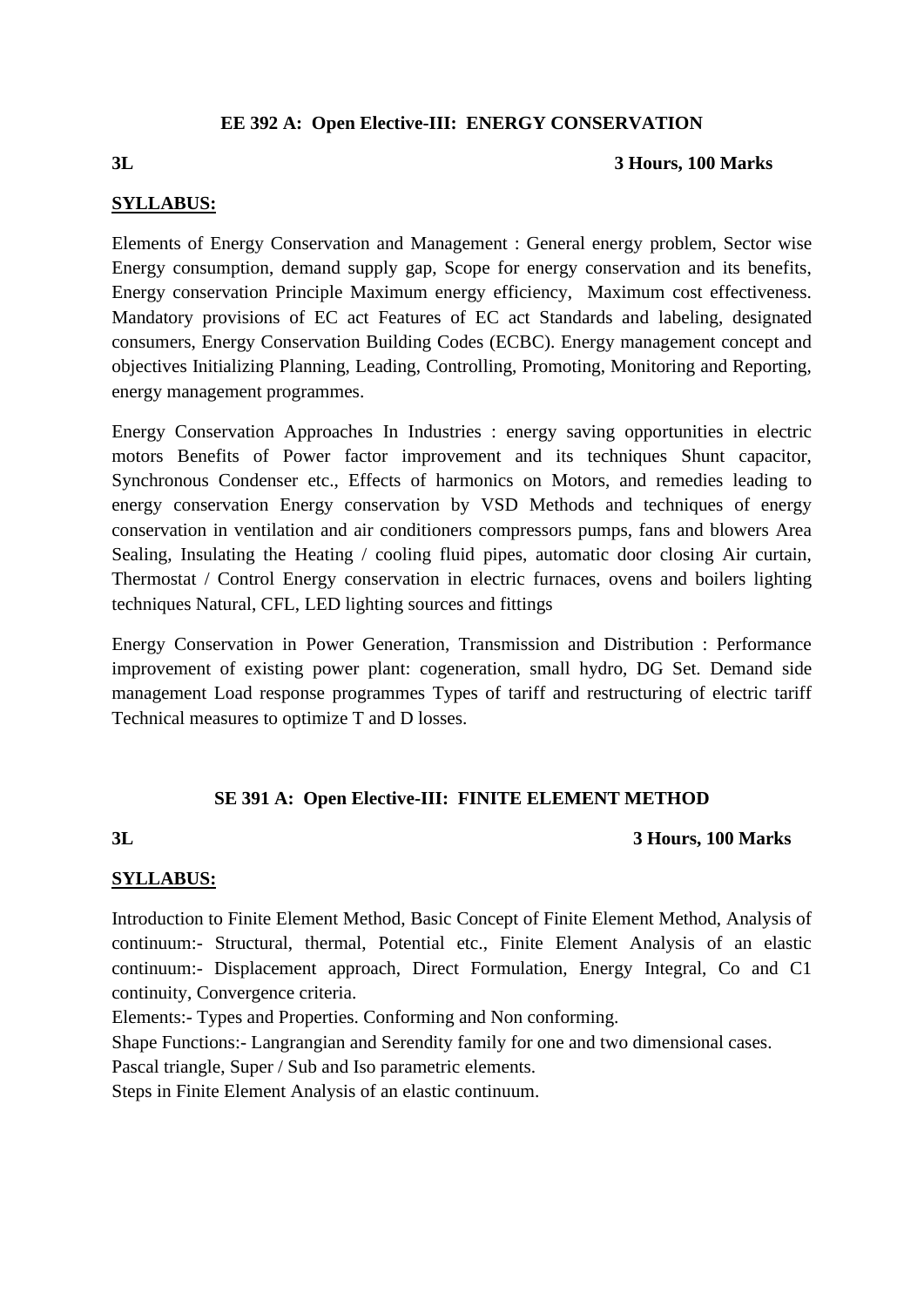# **PI 391A: Open Elective-III: QUALITY MANAGEMENT**

#### **3L 3 Hours, 100 Marks**

# **SYLLABUS:**

Introduction: History of Quality, Objectives , importance and need of quality, Contributions of Quality Gurus- Juran, Deming, Crosby, Feigenbaum, Ishikawa, Taguchi etc., Impact of Quality on business performance.

Process and Statistical Quality Control: Quality System; Quality control techniques; Process capability; Control Charts- Theory of control charts, control limits and specification limits, Control charts for variables-X R Charts, Control Charts for attributes p, np, c and u charts.

Acceptance Sampling : Fundamental concepts of acceptance sampling; OC Curves; Single , Double and multiple sampling;

Quality Management: Introduction to Quality management; quality control and quality assurance; Quality control tools; cost of quality and cost of poor quality. ISO 9000: ISO 9000 series; terminologies; need for ISO 9000 certification; basic procedure and work instructions; steps in ISO 9000 registration; Internal and third party audit for registration; Clauses of ISO 9000-2000 .

Introduction to - Quality Circles; Taguchi Loss function; Total Productive maintenance; JIT, Kanban, Kaizen, 5S, Benchmarking, Total Employee involvement, Six signal, Reengineering, Quality Function Deployment.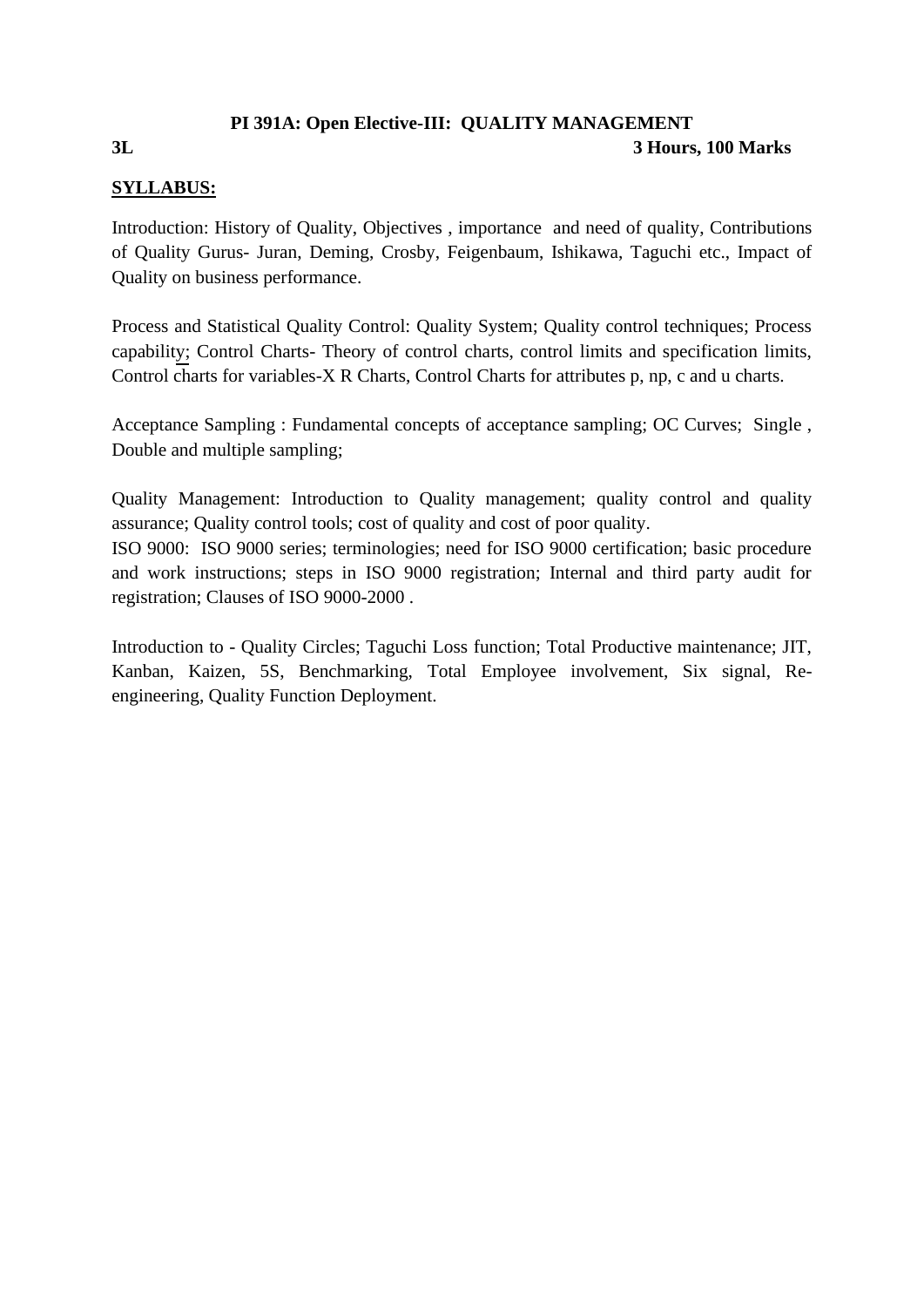# **BCT 391 A: Open Elective-III: CLIMATE RESPONSIVE ARCHITECTURE**

# **3L 3 Hours, 100 Marks**

# **OBJECTIVE:**

Understanding Climate and its impact on architectural design, fundamentals of climatology and environmental studies.

# **OUTLINE:**

# **Module 1: (Contact Hours - 07)**

Introduction – Elements of Climate, measurement and representation of climatic data. Classification of climate, major climatic zones of India.

# **Module 2: (Contact Hours - 09)**

Thermal Comfort: Effect of climatic elements on Thermal comfort; indices for Thermal comfort Thermal performance of building elements: Thermal and physical properties of building materials and their effect on indoor environments.

# **Module 3: (Contact Hours - 07)**

Natural ventilation: Functions, effects of openings and external features on internal air circulation. Design considerations for achieving natural ventilation.

Sun path diagram, use of solar charts, types of shading devices

Day light factor: components, design considerations for indoor spaces

# **Module 4: (Contact Hours - 08)**

Micro Climate: factors and effects

Construction techniques for improving thermal performance of walls and roofs. Passive cooling techniques: traditional and contemporary

# **Module 5: (Contact Hours - 08)**

Design considerations for buildings and settlements in tropical climates with special reference to hot-dry, warm-humid and composite climates; Mahoney Tables.

# **Exercises:**

Design of shading devices.

Layout of Residence for hot - dry, warm-humid and composite climates.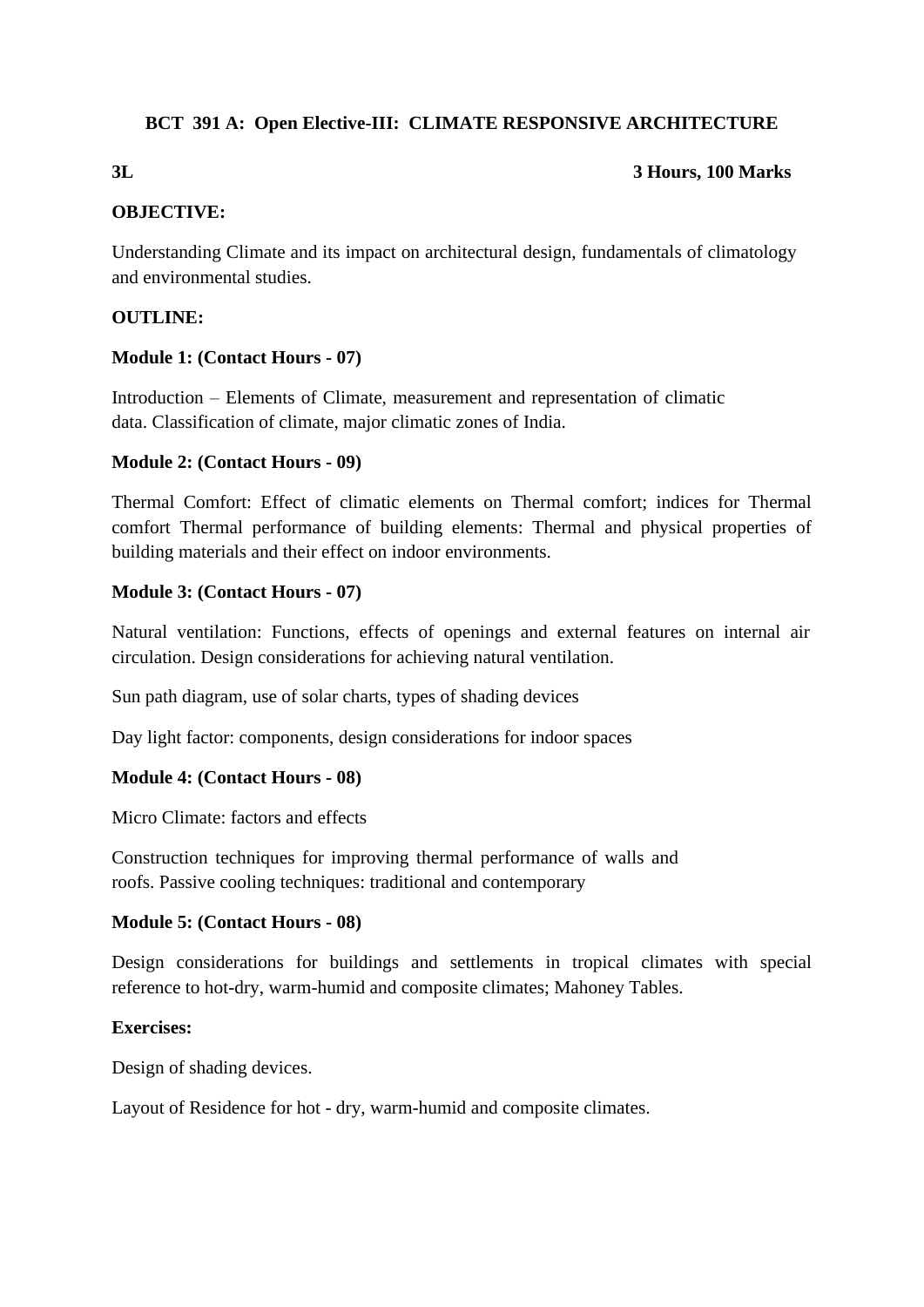### **MI 391A: Open Elective-III: PROJECT ENVIRONMENT CLEARANCE**

### **3L 3 Hours, 100 Marks**

Brief introduction of Environment Protection Act 1986 and other relevant legal provisions applicable to get environment clearance in India.

Impact of major engineering projects on various components of the environment: Socio-Economy, Land, Water, Air, Noise and others.

Preparation of Environment management plan: Public hearing, collecting baseline data, Environment impact assessment and predication, Environment management plan, environment monitoring and management.

# **EC 391 A: Open Elective-III: ELECTRONICS INSTRUMENTATION**

### **3L 3 Hours, 100 Marks**

# **SYLLABUS:**

**Transducers:** Construction, characteristics and circuits for common types of resistive, capacitive, inductive, magneto-structive; piezo-electric. Photo-electric and thermoelectric transducers for measurement of process physical variables. Various sensing elements and transducers for measurement of Force, Pressure, Humidity, Moisture, strain, Velocity, Acceleration and pH. Inductive and Capacitive proximity switches. Physical and electrical loading of and by the transducer Systems.

**Signal Conditioning:** Analog and digital signal conditioning for instrumentation. Objectives of DAS, components of analog DAS and digital Data acquisition system, digital data recording system, multi channel DAS, modern digital acquisition system.

**Electronic Displays:** Principle of LED numeric, matrix and alpha-numeric displays, flat panel CRT, LCD, electro-luminiscent and electrophoretic and touch screen displays.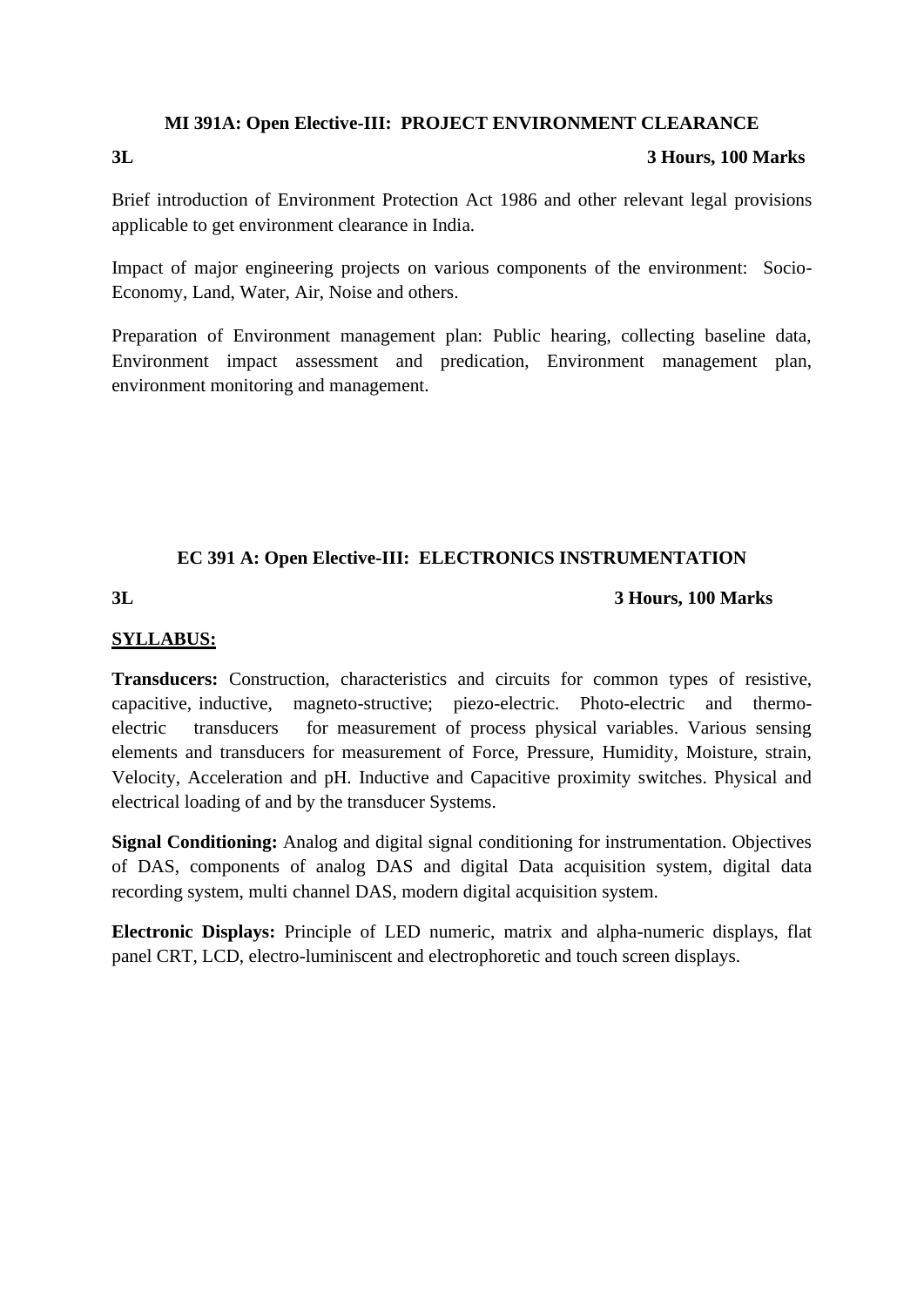# **B.E. (Mechanical Engineering) Open Elective:**

| <b>IV SEMESTER</b> |                                                         |
|--------------------|---------------------------------------------------------|
| <b>ME-291A</b>     | <b>RENEWABLE ENERGY SOURCES (M)</b>                     |
| <b>ME-292A</b>     | <b>AUTOMOBILE ENGINEERING (M)</b>                       |
|                    |                                                         |
| <b>V SEMESTER</b>  |                                                         |
| <b>ME 341A</b>     | <b>ECONOMICS ANALYSIS AND MANAGEMENT OF OPERATIONS</b>  |
| <b>ME 342A</b>     | <b>SYSTEMS DESIGN AND ANALYSIS</b>                      |
|                    |                                                         |
| <b>VI SEMESTER</b> |                                                         |
| <b>ME 391A</b>     | <b>DESIGN PLANNING AND CONTROL OF PRODUCTION SYSTEM</b> |
| <b>ME 392 A</b>    | <b>FINITE ELEMENTS METHOD</b>                           |
|                    |                                                         |

# **ME- 291A: RENEWABLE ENERGY SOURCES (M)**

### **3L 3 Hours, 100 Marks**

# **SYLLABUS:**

Principal types of fossil fuel fired power plants and their effects on livestock and environment; Concepts of NCES, Criteria for assessing the potential of NCES, Limitations of RES.

**Solar Energy** - Solar radiation data, solar energy conversion into heat, Analysis of Flat plate and Concentrating collectors, Testing procedures, Paraboloid Dish, Central Receiver; concept of collector tracking, energy storage systems; Solar thermal systems for residential water heating, Solar Pond, industrial process heating and power generation. Photo voltaic: p-n junctions, I-V characteristics of solar cells, Calculation of energy for photovoltaic power generation; Battery Characteristics, DC Power Conditioning Converters, AC Power Conditioning -Inverters.

**Wind Energy:** Energy available from wind, General formula, Lift and drag. Basis of Wind energy conversion, Effect of density, Frequency variances, Angle of attack, Wind speed, Determination of torque coefficient, Principle of Operation of wind turbines, types of wind turbines and characteristics, Generators for Wind Turbines, Control strategies.

**Biomass and Biofuels**: Conversion routes- combustion, pyrolysis of biomass to produce solid, liquid and gaseous fuels; Constructional details of gasifier; Aerobic and anaerobic digestion, Biofuels and their production; biofuels, Biomass systems for thermal applications and power generation.

Geothermal Energy: Definition and classification of resources, typical geothermal gradient; Dry, flash and binary steam systems; Utilization for electricity generation and direct heating, Wellhead power generating units. Basic features: Atmospheric exhaust and condensing, Exhaust types of conventional steam turbines.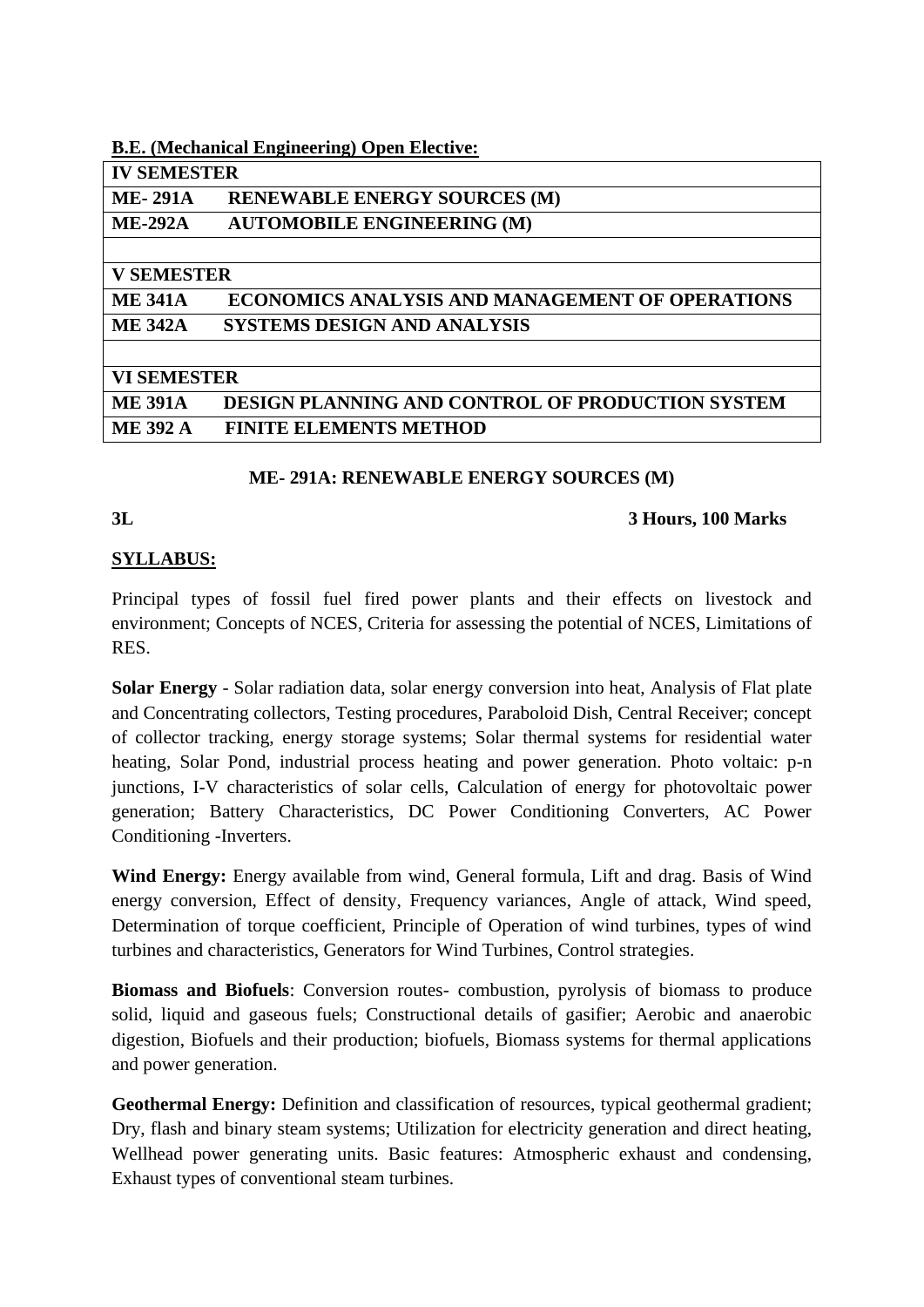An overview of other renewable devices- Fuel cells: principle, types, applications; Ocean thermal energy conversion (OTEC), Thermoelectric, MHD, Wave energy, Tidal energy, etc.

**Economic Viability**: Calculation of the cost of energy supply from renewables, Payback period, Carbon footprints; Comparison with conventional fossil fuel driven systems in terms of costs and emissions; Calculation of carbon dioxide reduction and incremental costs for renewable options.

# **ME-292A: AUTOMOBILE ENGINEERING (M)**

# **3L 3 Hours, 100 Marks**

# **SYLLABUS:**

**Power Unit:** Automobile engine types, classification; Engine parts: cylinder head, block and crank case, piston and rings; Carburation, fuel injection, valve operation; Fuel combustion, mechanical power and engine performance characteristics; Engine cooling and thermal stresses in parts,.

**Chassis and Suspension**: Load on frame, general considerations for strength and stiffness, engine mounting; Dampers, leaf and coil springs, various arrangements of suspension systems.

**Transmission System**: Clutches, flywheels, torque convertors; Gear-box: simple, synchromesh and overdrive; Type of universal joints, propeller shaft, differential; Rolling, air, gradient resistances and propulsive power calculation.

**Steering**: Steering geometry, Ackermann and Davis steering mechanisms; Telescopic steering; Steering shaft, gear-box, linkages, steering angles, front and rear axles; Vehicle longitudinal, static and dynamic balancing and electronic stability; Power steering: types and mechanism; Effect of caster, camber, toe-in and toe-out on tyre wear.

**Brakes and Tyres**: Servo-action, brake components; Bendix and Gerling system lock-head, hydraulic, vacuum, air and power brakes, and retarders; Pneumatic and tubeless tyres;

**Features of a Modern passanger Car**: Introduction to ABS, Front and side air bags, EBD, Climatizer, ESP, night-vision dashboard system; sun-roofing, collision warning system, Hybrid cars.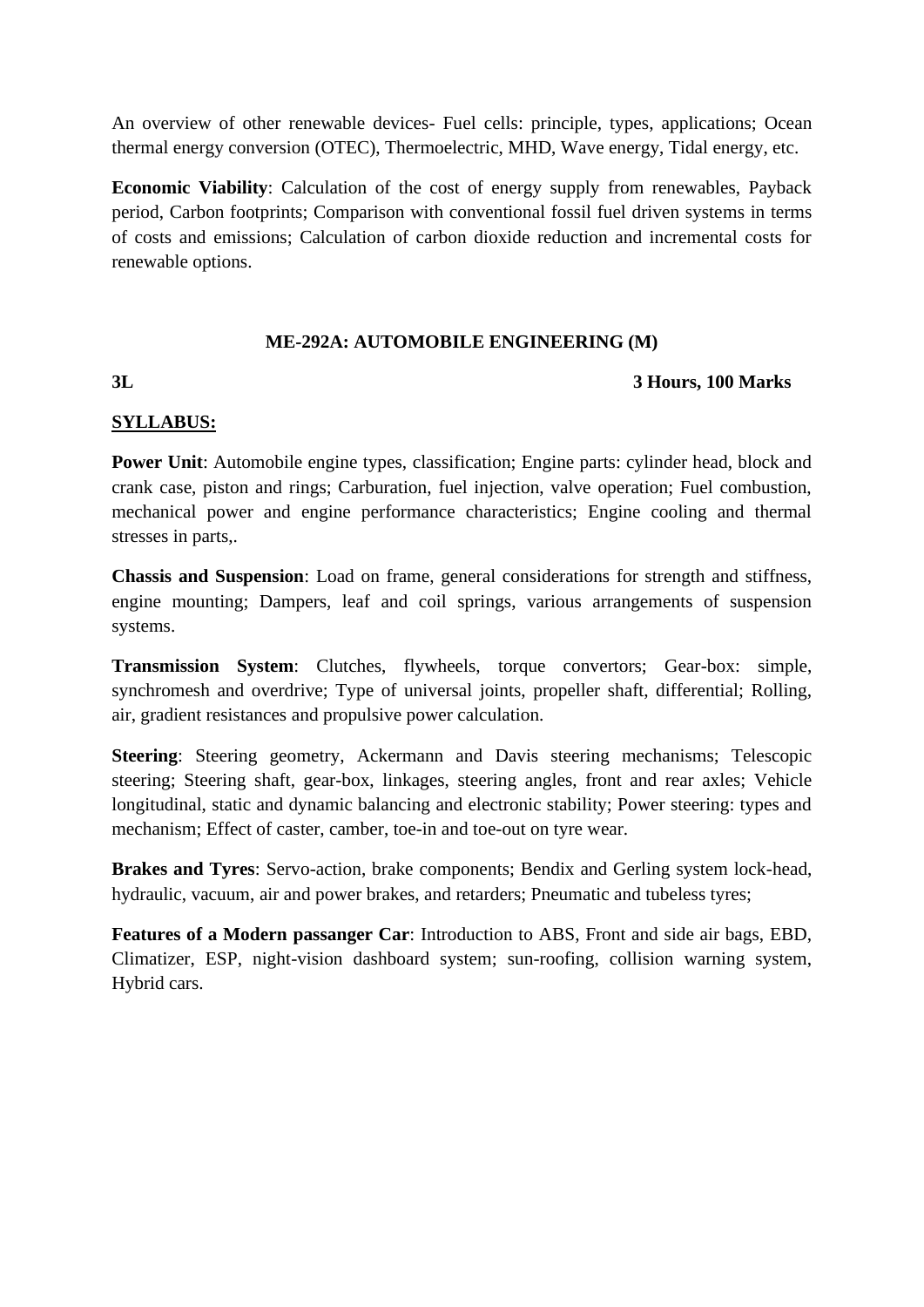# **ME 341A ECONOMICS ANALYSIS AND MANAGEMENT OF OPERATIONS**

# **3L 3 Hours, 100 Marks**

# **SYLLABUS:**

Business Goals & Form of Business Organization, Introduction to Management- Elements of Management, Principle of Management.

Concept of Costing- Breakeven Analysis, Deprecation & Estimation.

Marketing- 5Ps of Marketing- Product, Price, Promotion, Person and Place. Demand Forecasting, Concept of Advertising and It's Objective.

Financial Analysis-Statement and Financial Ratio.

Introduction to Privatization Liberalization, Globalization & Their Impact on Economy.

# **ME 342A SYSTEMS DESIGN AND ANAYSIS**

# **3L 3 Hours, 100 Marks**

# **SYLLABUS:**

System Fundamental Concept: System definition, systems approach, Classification- General Systems, Discrete Systems, Controlled systems.

Procedure for engineering a system: Defining system objective, formulation of objective criteria, Development of system alternatives.

Systems Optimization: Formulation of system, Design problem and application of search methods, linear programing and dynamic programing for optimum solutions.

System Schedule: Time models, resource allocation, Time cost trade-off, system cost economic flow graph.